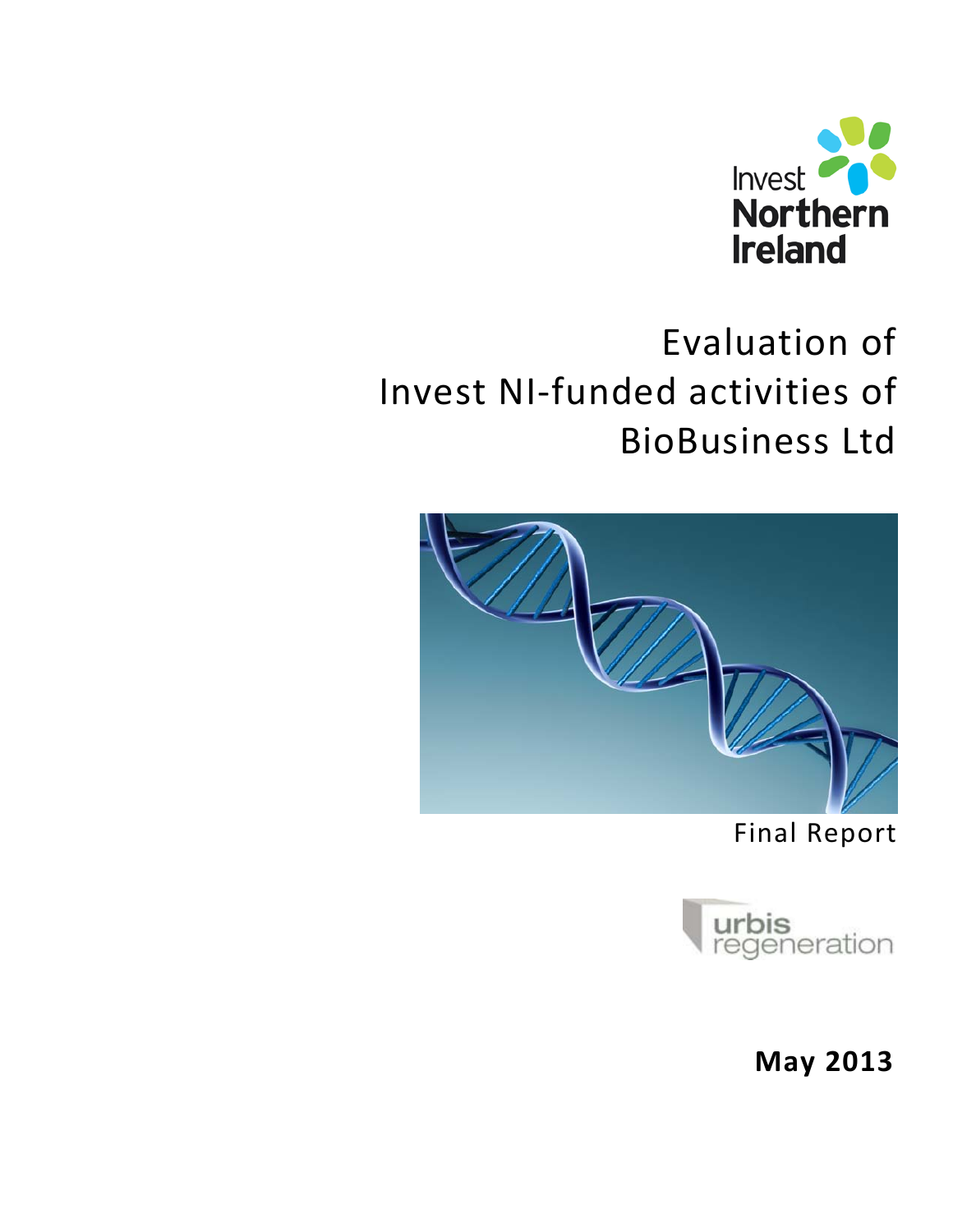# **CONTENTS**

| 1. | <b>INTRODUCTION</b>                      |    |
|----|------------------------------------------|----|
| 2. | <b>CONTEXT</b>                           | 4  |
| 3. | <b>PROJECT DEVELOPMENT AND DELIVERY</b>  | 6  |
| 4. | <b>STAKEHOLDER CONSULTATION</b>          | 14 |
| 5. | <b>BENEFICIARY CONSULTATION</b>          | 21 |
| 6. | <b>PROJECT IMPACTS</b>                   | 27 |
| 7. | <b>BENCHMARKING</b>                      | 33 |
| 8. | <b>CONCLUSIONS &amp; RECOMMENDATIONS</b> | 36 |
|    |                                          |    |

**APPENDIX 1: MARKET AND POLICY CONTEXT**

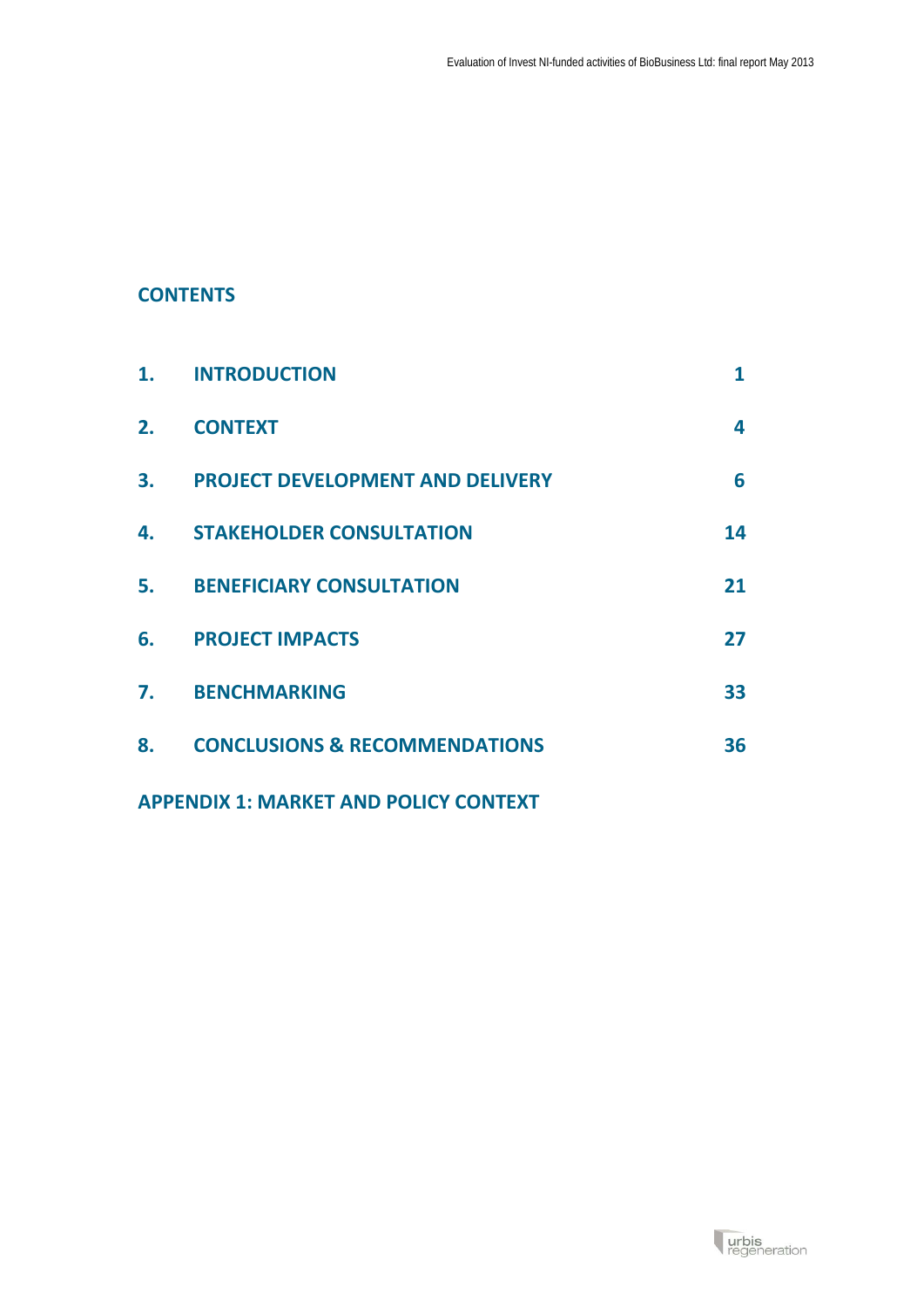# **1 INTRODUCTION**

# **Background**

- 1.1. In December 2012, Invest Northern Ireland (Invest NI) commissioned Urbis Regeneration Ltd (Urbis) to undertake an evaluation of its support for BioBusiness Ltd (BBL) during a two year period of funding commencing in August 2011 and concluding in July 2013. BBL is a not-for-profit representative body for the Life and Health Sciences (LHS) sector, with a mission<sup>[1](#page-2-0)</sup> to 'operate as an activity and information hub for...members, *with collaborative links and partnerships to academic institutes, clinicians, healthcare organisations, government departments and agencies.'* BBL provides its members with a range of support including
	- brokering links between academics, businesses and clinicians to develop new products/services ('ABC' links)
	- industry representation (lobbying with Government and other agencies on issues of relevance to the LHS sector)
	- delivering events and other networking opportunities
	- enhancing market intelligence through research and other related activities
	- delivering one-to-one business support.
- 1.2. As of January 2013 BBL had 34 core business members in Northern Ireland plus a further 7 non-core members including the University of Ulster and QUBIS Ltd, which supports the creation of spin-out businesses at Queens University Belfast. Both organisations are also represented on the BBL Board. Since 2010, BBL has also strengthened its interests in the Republic of Ireland (ROI), where it has developed links with a number of clinicians and other institutions; as of November 2012, 17 ROI businesses were members of BBL. BBL's activities in the ROI are not formally part of this evaluation.
- 1.3. Since its formation in 2004, BBL has received grant support from Invest NI which has covered a significant proportion of its operating costs as an External Delivery Organisation (EDO) for the agency. Invest NI has now provided five rounds of operational support for BBL, totalling over £867,000 and typically on a two year basis with renewal contingent on the outcome of regular post-project evaluation activity. During each period of Invest NI-support, BBL has contracted with Invest NI to deliver a number of different output/outcome targets including
	- achieving annual cost savings/monetary benefits for members
	- achieving 70% market penetration of BBL's potential membership base
	- providing support for clinical trials and regulatory advice
	- delivery of events
	- providing a level of bespoke business support for each member
	- securing additional external funding.
- 1.4. BBL also receives income from membership fees alongside other, limited commercial income streams from events and other activity. Since its formation, BBL has also generated income from management fees relating to eight additional programmes/projects delivered for Invest NI, InterTradeIreland and Enterprise Ireland, some of which have focused on cross-border development activity. These have included initiatives to develop allislands ABC links and Connected Health activity.
- 1.5. In January [2](#page-2-1)013, BBL issued Invest NI and other key stakeholders with a review of its achievements since 2004<sup>2</sup>. The review indicated that BBL had leveraged over £11.8m in direct support for member companies, made 844 'assists' to members since 2007 and supported the development of over 30 new products in areas including cryotherapy treatment, diagnostics, wireless monitoring and screening and reminiscence therapy. The review also highlights BBL's role in developing an all-island network of clinicians involved in developing and trialling new products and services and, with NISP Connect (an initiative managed by the Northern Ireland Science Park), in preparing a capacity building toolkit. This identifies the key stages in the lifecycle for LHS businesses during which they may require external advice, support and challenge.

<span id="page-2-0"></span><sup>1</sup> <http://www.biobusinessltd.org/#!about/cipy>

<span id="page-2-1"></span><sup>2</sup> BioBusiness Ltd Ten Year Review 2004-2013, BioBusiness January 2013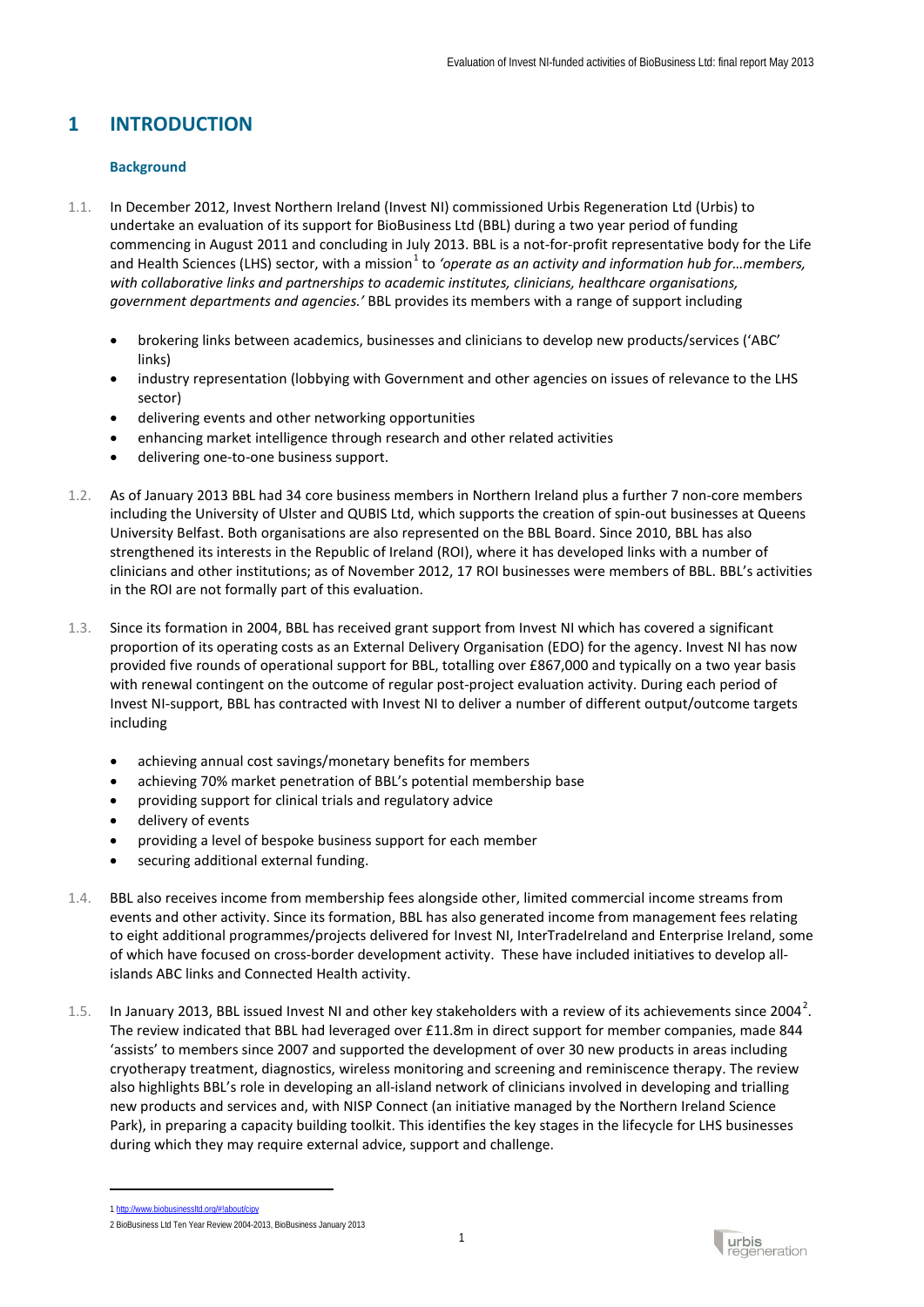- 1.6. During the period from August 2011 which is the focus for this evaluation, the quarterly progress reports prepared by BBL highlight the delivery of a wide range of activities against Invest NI's target framework including:
	- cost savings/monetary benefits for members totalling £190,500 in year 1 (to July 2012) and £92,400 to date in year 2
	- ongoing development of a new product support programme for medical device companies, in partnership with Belfast Metropolitan College
	- brokering a series of links between members and the clinicians including between Heartsine (a Belfastbased manufacturer of automated external defibrillators, and University Hospital Galway
	- delivering 17 days of support for members in relation to regulatory and quality management systems during year 1 and 27 days (to date) in year 2
	- delivering 4 events per annum either solely or in partnership; these have included two events in partnership with NISP Connect and the International Medical Device Summit with Opal Events USA.

# **The study brief**

- 1.7. The Invest NI brief identified a number of separate objectives for the evaluation, including
	- review the strategic context for the project and consider its operational fit with the objectives of the Invest NI and DETI Corporate Plans
	- review the original market failure rationale for the intervention and the ongoing validity of those arguments with reference to the original project casework
	- assess the performance of the project against its original objectives and SMART targets, and the wider contribution of the project to enhancing the performance of the LHS sector in Northern Ireland
	- consider the appropriateness of the delivery model adopted, the fit with other Invest NI support for the LHS sector and whether it represents an effective means of supporting the sector
	- briefly consider the costs and benefits of BBL operating as an all Ireland body and identify any implications for future Invest NI support for the organisation
	- review governance, management and control structures for the project and the effectiveness of BBL and Invest NI in delivering the programme
	- identify any other economic, innovation or other outcomes/ impacts which have occurred or are expected to occur including wider and/or regional benefits, in line with Invest NI's Economic Appraisal Methodology
	- estimate the counterfactual for the project i.e. what would have happened in its absence, drawing on the original economic appraisal where appropriate
	- establish the value for money of the programme through analysis of the economy, efficiency and effectiveness with which public funds have been utilized, and in comparison with the forecast budget
	- identify the main risks that have emerged during the delivery of the programme and the effect of any mitigating actions
	- take into account the equality impacts of the programme with particular regard to Section 75 of the Northern Ireland Act 1998 and the Disability Discrimination Act 1995
	- make clear recommendations including lessons learned and highlight any aspects of delivery and performance which could inform future Invest NI engagement with BBL and other EDOs.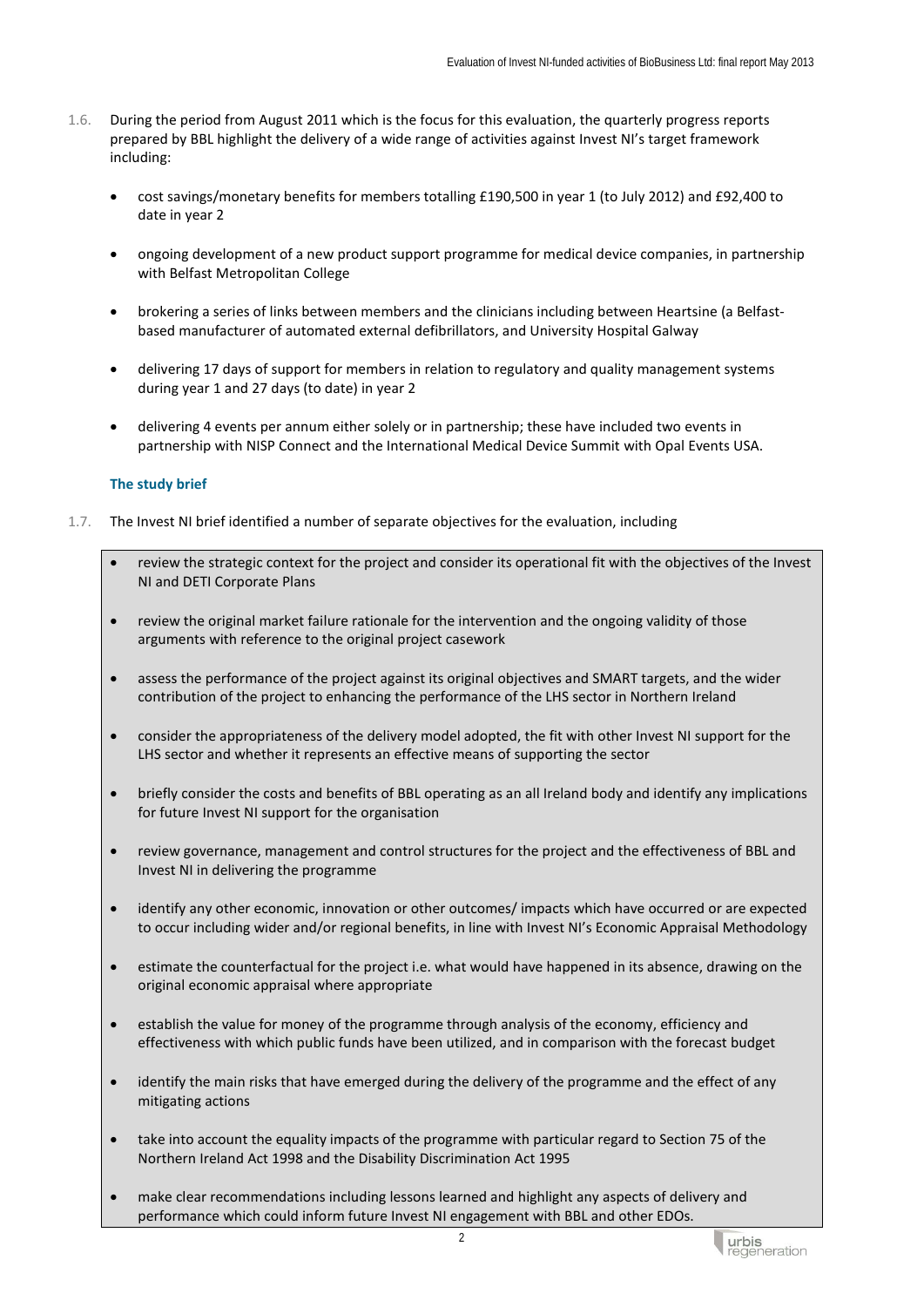# **Research methodology**

- 1.8. The evaluation fieldwork tool place between January and March 2013. Our research methodology included:
	- a desk review of the earlier evaluations; key DETI/INI policy documents and performance management information relating to the project
	- reviewing BBL's performance against Invest NI's target framework and the likelihood of the organisation achieving its targets during the period to July 2013
	- interviews with key stakeholders including Invest NI client executives, BBL's Chief Executive, project manager and Board members and other key stakeholders/partners from the University of Ulster, Queens University Belfast, QUBIS, HSC Research and Development, HSC Innovations, NISP Connect, Belfast Metropolitan College, InterTradeIreland and the Association of British Pharmaceutical Industries
	- undertaking an online survey of BBL member companies to assess their views on the strengths and weaknesses of BBL, its impact on their business and the future support needs of the LHS sector in Northern Ireland
	- benchmarking the project against other comparator initiatives in the rest of the UK and ROI including Bionow and MediWales
	- exploring the counterfactual position for the project, and assessing its value for money based on its economy, efficiency and effectiveness
	- developing clear recommendations on the future of the network.

#### **Report structure**

- 1.9. Section 2 considers the market and strategic context for the project. Section 3 reviews the development and delivery of the project in more detail and presents an overview of its performance against agreed Key Performance Indicators. Section 4 considers the issues raised by the various stakeholders consulted as part of the evaluation and Section 5 summarises the outcome of an online survey of BioBusiness members in Northern Ireland.
- 1.10. Section 6 considers the impact and value for money of the project. Section 7 benchmarks BBL against comparator projects in the UK and Republic of Ireland. Section 8 presents our conclusions and recommendations.

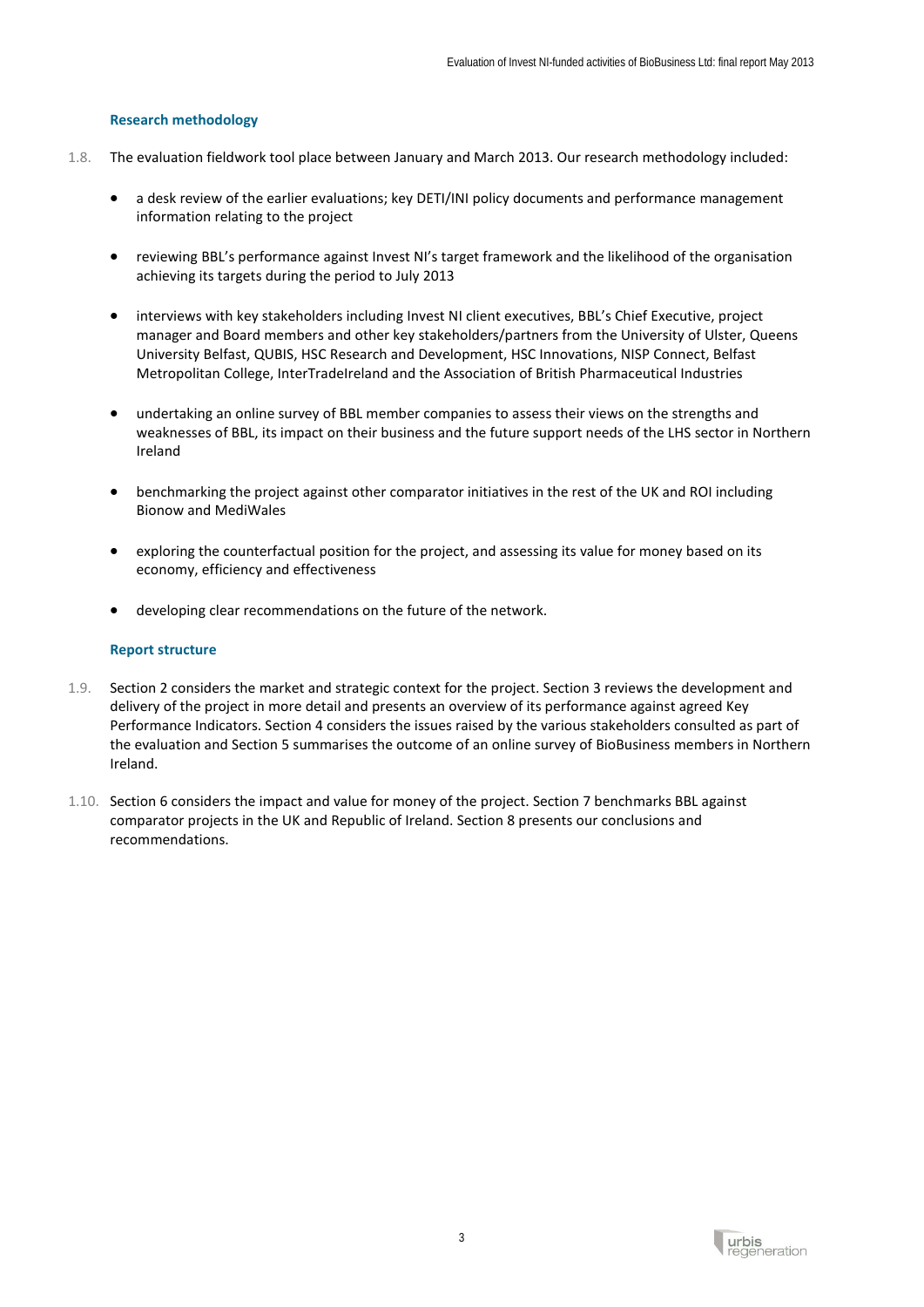# **2. CONTEXT**

- 2.1 Section 2 considers the strategic and market context for the development of the project including:
	- a brief review of market trends in life and health sciences sector
	- the strategic/policy framework for the development and delivery of the BioBusiness programme that was in place during the period covered by this evaluation.
- 2.2 A more detailed contextual analysis is presented in Appendix 1.

#### **Market context**

#### *Global trends*

- 2.3 The global Life and Health Sciences sector is typically subdivided into four main sub-sectors:
	- pharmaceuticals
	- medical technology
	- medical biotechnology
	- industrial biotechnology.
- 2.4 Recent research by Deloitte<sup>[3](#page-5-0)</sup> notes that the global pharmaceuticals, biotechnology and life sciences sector generated total revenues in excess of \$1.1 trillion in 2011, up from \$855bn in 2007 and achieving a cumulative annual growth rate (CAGR) of 6.7% during this period. Despite this, the LHS sector faces a number of significant challenges moving forward, including the expiration of patents, the growth of generic drugs and increased scrutiny around regulatory and compliance matters.
- 2.5 The pharmaceuticals market (excluding biologics) accounted for 72% of total LHS revenues in 2011 with prescription sales accounting for 95% of total revenue<sup>[4](#page-5-1)</sup>. The major pharmaceuticals companies moving towards a collaborative, lower-cost approach to the development of new drugs as their patents on 'blockbuster' products expire. Pricing pressures are a key driver of the move towards generic drugs.
- 2.6 There is also a move towards the convergence of pharmaceutical and biotechnology businesses, with a focus on higher margin biologics – derived from human or animal proteins – to treat, prevent or cure diseases. 34 of the top 100 selling drugs were biologics in 2011 and market parity is anticipated by 2018.
- 2.7 The global medical technology market had an estimated value of \$325bn in 2011 and achieved a CAGR of 7% between 2005-2011. In 2011, the top 5 medical technology segments by sales were in-vitro diagnostics, cardiology, diagnostic imaging, orthopaedics and ophthalmic activity.
- 2.8 The industrial biotechnology market has an estimated global market size of between \$50-60bn and this has been forecast to increase to \$300bn by 2030. The biofuels and chemicals markets are likely to drive growth.
- 2.9 The focus of the global LHS sector is shifting inexorably towards emerging markets. Total spending in the OECD and BRICs countries alone is forecast to increase from \$[5](#page-5-2) trillion to \$7.24 trillion by 2020<sup>5</sup>.

# *Life and health sciences in the UK*

2.10 The UK's life and health sciences sectors employ over 167,000 people in over 4,500 companies and generate annual sales of over £50bn<sup>[6](#page-5-3)</sup>. Overall employment increased by 1,500 jobs between 2011-2012. The UK pharmaceutical sector generated a turnover of just over £30bn in 2011. Although 17 of the top 20 global pharmaceutical manufacturers have a presence in the UK, turnover and employment in the pharma sector fell by 5.4% and 9.7% (equivalent to 9,000 jobs) respectively between 2011 and 2012. The medical technology sector has now overtaken pharmaceuticals as the largest employer (71,144 jobs) in the UK LHS sector although its turnover (£16bn) is significantly smaller.



<sup>3</sup> 2013 global life sciences outlook, Deloitte 2013

<span id="page-5-1"></span><span id="page-5-0"></span><sup>4</sup> Strength and opportunity 2012: the landscape of the medical technology, medical biotechnology, industrial biotechnology and pharmaceutical sectors in the UK, HM Government, December 2012 **5** PWC: Build and beyond: the revolution in healthcare PPPs, PricewaterhouseCoopers, December 2010

<span id="page-5-3"></span><span id="page-5-2"></span><sup>6</sup> Strength and opportunity 2012: the landscape of the medical technology, medical biotechnology, industrial biotechnology and pharmaceutical sectors in the UK, HM Government, December 2012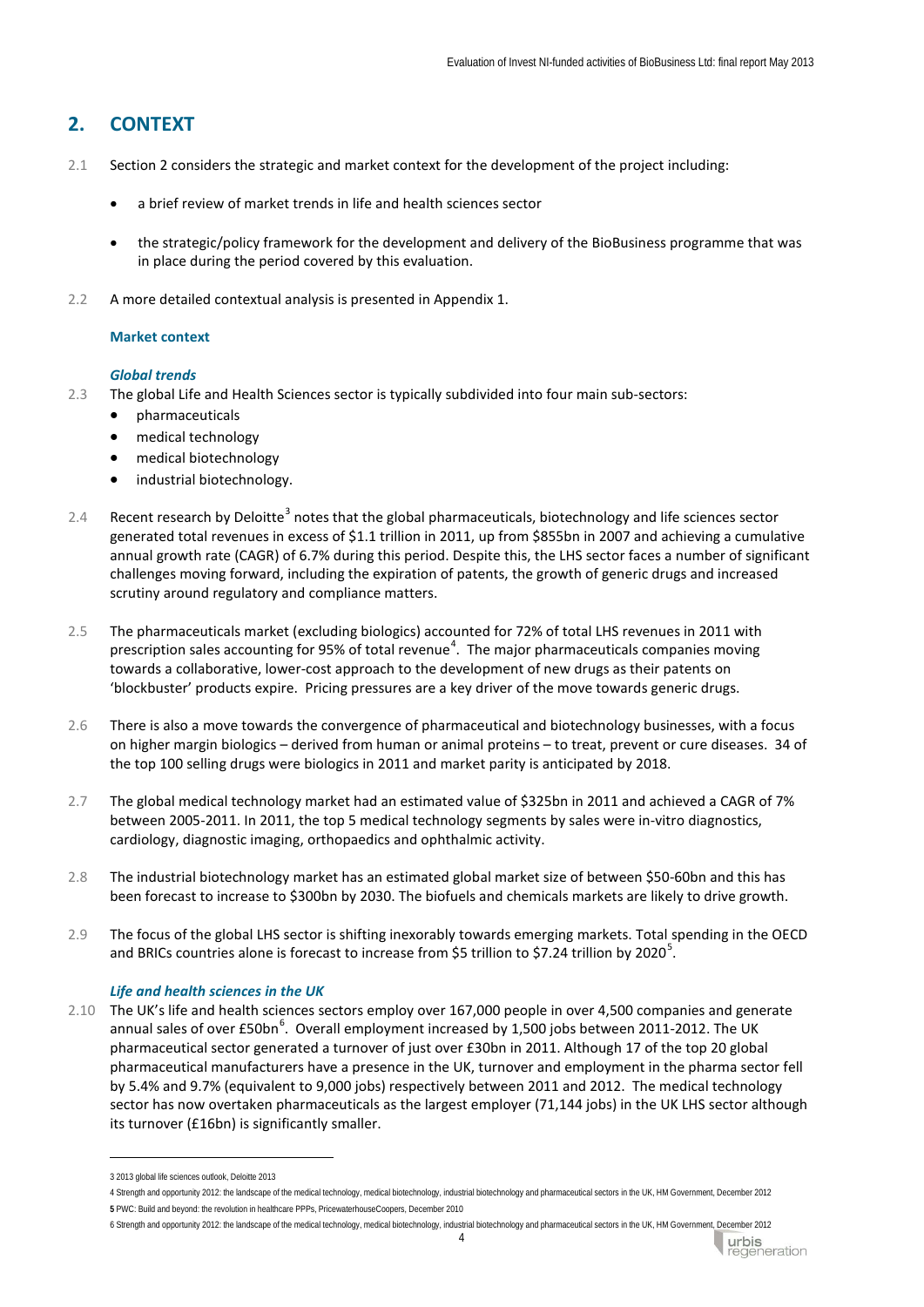2.11 The Office for Life Sciences acknowledge<sup>[7](#page-6-0)</sup> that whilst the UK's life science research base ranks second to the US only to the US on share of citations it has *punched below its weight* in seeking to commercialise the intellectual property developed by UK scientists. Barriers include a lack of funding for clinical trails, limited incentives for clinicians to commercialise IP assets and limited take-up of innovations across the NHS.

#### *Life and health sciences in Northern Ireland*

- 2.12 The LHS sector in Northern Ireland is comparatively small when compared with the concentration of firms and activity in some parts of the UK, including the South East and East of England which both have more than 20,000 employees in LHS businesses.
- 2.13 In 2006, research by BioBusiness<sup>[8](#page-6-1)</sup> for Invest NI showed that the sector encompassed 60 firms employing over 4,000 people with a combined turnover of approximately £300 million per annum. Analysis by Invest NI of the employment returns of 48 LHS firms in 2012 (which did not include data for Randox or Norbrook) suggested that 5,737 people were employed in the sector. Thus the actual employment footprint of the sector in Northern Ireland (excluding HSC staff) is likely to be between 6,700-7,500 employees.
- 2.14 The LHS sector in Northern Ireland is characterised by the presence of a handful of larger businesses, each operating in a distinctive area of the LHS market with differing levels of engagement with the Northern Ireland supply chain and research base; a group of small and medium-sized SMEs with niche specialisms and some of which have demonstrated recent growth; and a larger number of microbusinesses, the majority of which employ fewer than five staff.
- 2.15 Northern Ireland also has an internationally recognised research base in several key areas of LHS research. The University of Ulster's School of Biomedical Sciences was the highest ranked facility in the UK in the 2008 Research Assessment Exercise (RAE) The Centre for Cancer Research and Cell Biology at Queen's University Belfast, established in 2007, was ranked within the top 20 UK Universities for cancer studies in the 2008 RAE.

#### **Policy context**

- 2.16 The BioBusiness network lies within a broad framework of UK Government, DETI and Invest NI strategies and policies over the period from 2011-2013; these include:
	- the Strategy for UK Life Sciences, published by The Office for Life Sciences in 2011, which sets out a vision for the UK as a *"global hub for life sciences in the future, providing an unrivalled ecosystem….to translate discovery into clinical use for medical innovation within the NHS"*
	- the Life and Health Sciences Horizon Panel report by MATRIX, which remains the only strategy developed specifically for the LHS sector in Northern Ireland and focuses on opportunities for Northern Ireland in the key areas of personalised medicine and telehealth/telecare
	- the Northern Ireland Executive's Programme for Government, which *identifies 'Growing a sustainable economy and Investing in the Future'* as the key priority and sets out various relevant economic targets
	- the DETI Corporate Plan 2011-2015, which identifies seven strategic objectives for the department, including stimulating innovation, R&D and creativity; helping Northern Ireland businesses compete in the global economy and encouraging business growth
	- the Invest NI Corporate Plan 2011-2015, which sets out the role of the agency in supporting wealth creation in Northern Ireland and incorporates relevant targets including securing £300 million investment in R&D (with at least 20% from SMEs) and supporting 500 businesses to engage in first time R&D and 120 Collaborative R&D projects.

#### **Conclusions**

-

2.17 In broad terms, the BioBusiness network demonstrates a clear fit with DETI and Invest NI objectives and targets developed over successive corporate plans and in particular with those objectives and targets focused on supporting R&D investment and the attraction of jobs and investment by indigenous firms. The BBL project also demonstrates fit with the objectives of the Office for Life Science strategy for the LHS sector.



<span id="page-6-0"></span><sup>7</sup> Strategy for UK Life Sciences, Office for Life Sciences/BIS 2011

<span id="page-6-1"></span><sup>8</sup> NI Life and Health Technologies Sector: Capabilities Study, Gap Analysis and Collaborative Network Assessment, BioBusiness Northern Ireland for Invest NI 2006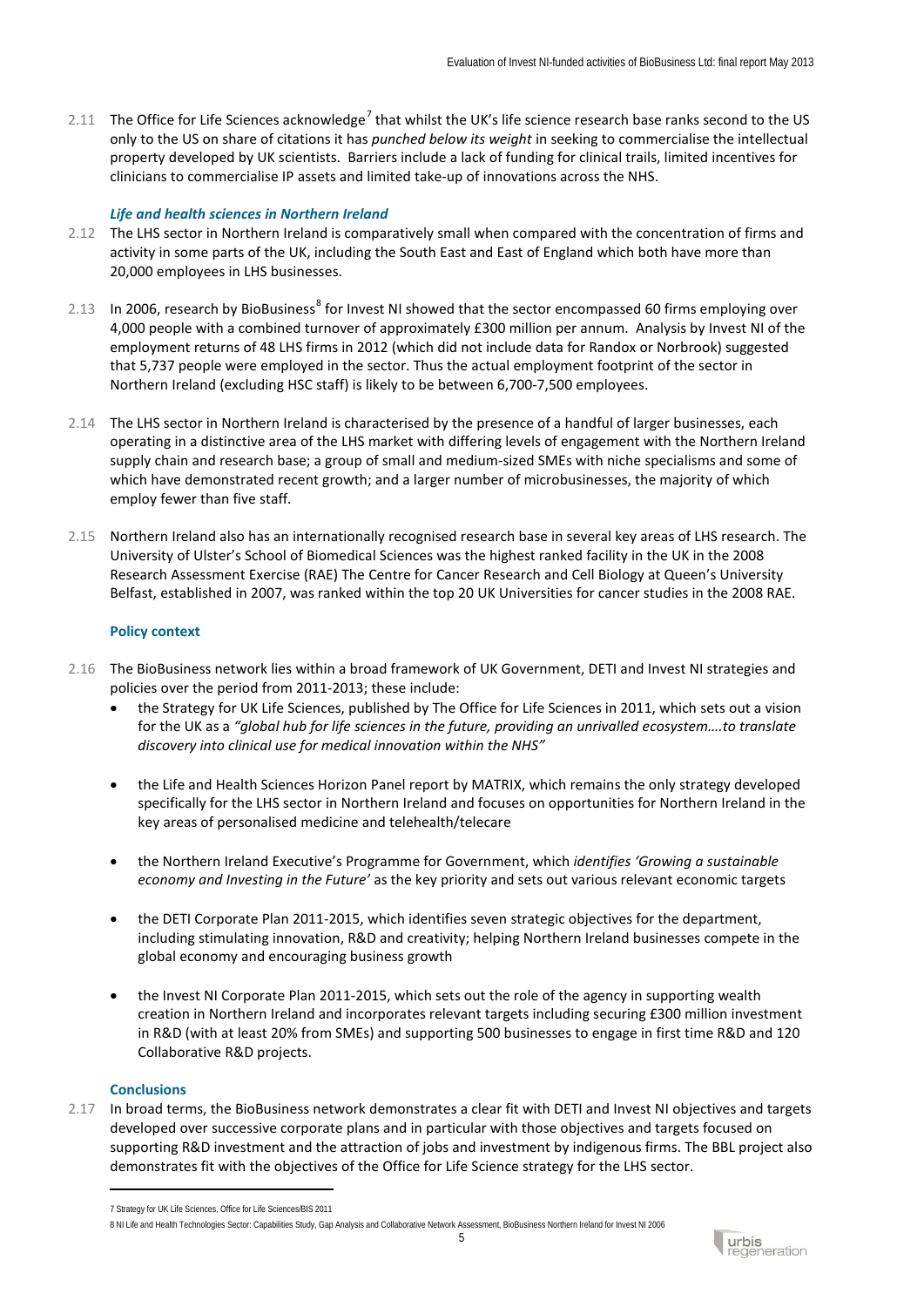# **3. PROJECT DEVELOPMENT AND DELIVERY**

# **Introduction**

- 3.1 Section 3 presents a review of
	- the context for the current BBL programme
	- the economic appraisal and Invest NI Board approval processes
	- the contractual agreement for delivery of the project
	- budget costs and expenditure
	- achievements against Key Performance Indicators to date.

# **Context**

3.2 Since its formation in 2004, BBL has received grant support from Invest NI which has covered a significant proportion of its operating costs as an External Delivery Organisation (EDO) for the agency. Invest NI has now provided five rounds of operational support for BBL, totalling over £867,000 and typically on a two year basis. Table 3.1 summarises Invest NI's funding support for the agency, identifying both core revenue support and funding for the delivery of specific programmes:

# **Table 3.1: Invest NI funding for BioBusiness 2004-2011**

| Type of support                    | Amount     | Date             |
|------------------------------------|------------|------------------|
| Operating support                  | £149,983   | <b>June 2004</b> |
| Operating support                  | £117,453   | June 2006        |
| Collaborative Networking programme | £148,802   | <b>July 2007</b> |
| Operating support                  | £199,996   | August 2007      |
| Collaborative Networking programme | £160,500   | April 2009       |
| Collaborative Networking programme | £5,250     | May 2010         |
| Operating support                  | £199,858   | August 2009      |
| Collaborative networking           | £15,000    | November 2009    |
| Operating support                  | £199,998   | August 2011      |
| <b>Total</b>                       | £1,196,840 |                  |

- 3.3 Invest NI's support for BBL has been evaluated on a regular basis with the renewal of the agency's contingent on the outcome of post project evaluation. Key findings from the most recent evaluations of the project include
	- the evaluation<sup>[9](#page-7-0)</sup> for the period from 1 June 2006-31<sup>st</sup> July 2007 noted that BioBusinessNI (the company changed its name in 2010) had achieved 14 of 18 targets set by Invest NI and had generated high levels of member satisfaction; members highlighted the need for improved marketing and communication with members and to develop a stronger role in promoting the sector to young people whilst acknowledging that additional core funding would be required to expand the network's role; recommendations included strengthening efforts to develop the membership base, aligning targets to the LHS capability study (completed by BBL in 2006) and undertaking a review of opportunities for commercial funding
	- an evaluation by Kappa Consulting<sup>[10](#page-7-1)</sup> for the period from August 2007-July 2009 noted that the network had achieved 22 of its 26 targets and had contributed to the achievement of approximately £1.7m of additional revenue/cost savings for members during this period; the evaluation also considered the network's financial sustainability, recommending an increase in core membership fees alongside other initiatives including the delivery of some business support services on a full cost recovery basis



<span id="page-7-0"></span><sup>9</sup> Evaluation of BioBusinessNI Ltd, BDO Stoy Hayward, 2006

<span id="page-7-1"></span><sup>10</sup> Evaluation of BioBusinessNI, Kappa Consulting with Karen Thompson Consulting and Blu Zebra, June 2009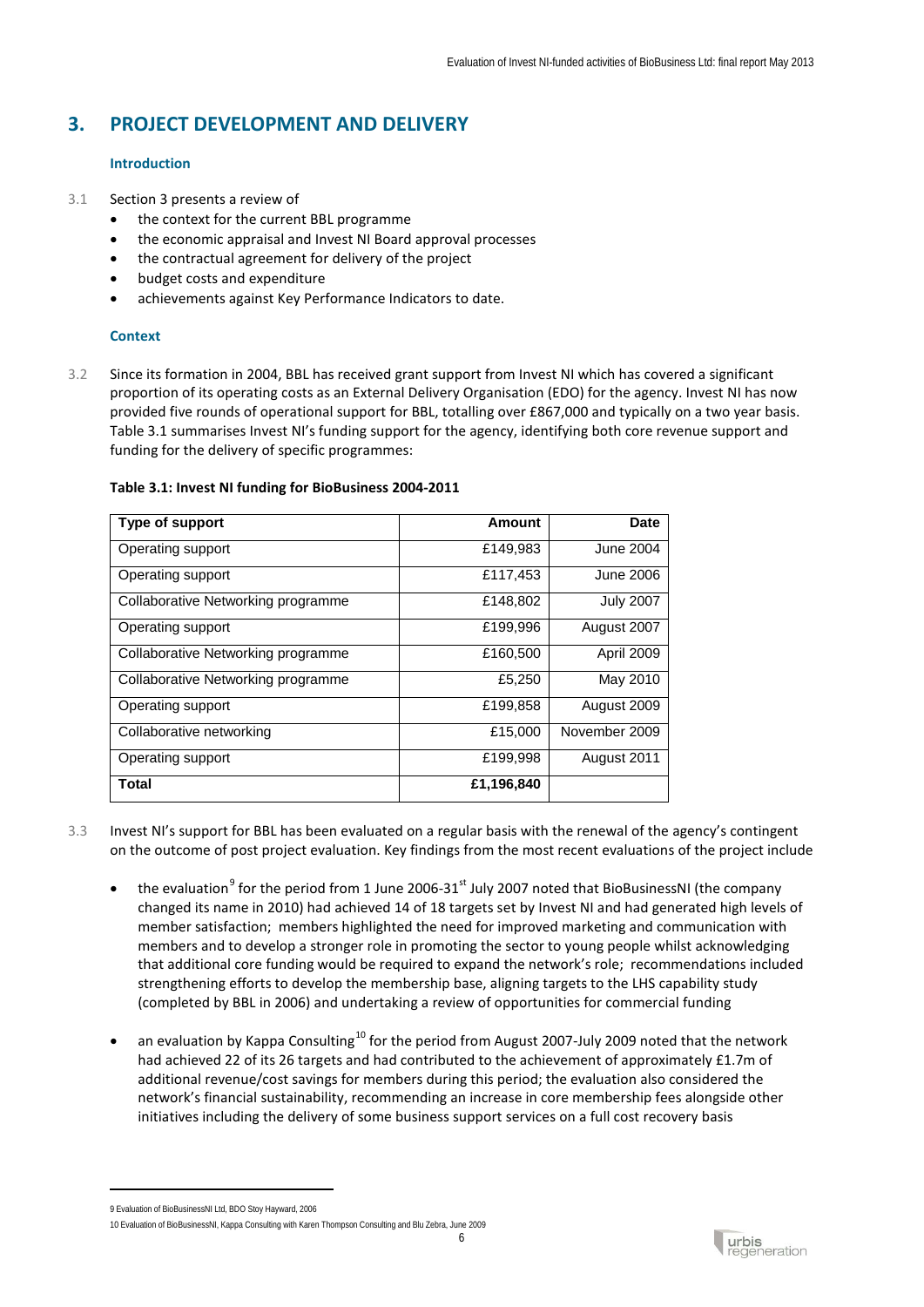• Invest NI's CFAAD team undertook an in-house evaluation of the programme for the period from August 2009-July 2011; the study noted that BBL had achieved/was expected to achieve 12 of its 16 targets whilst acknowledging the increasingly divergent needs of the network's membership base and indicated some member dissatisfaction with communication; nonetheless, the evaluation argued that the absence of the network would have a detrimental impact on the LHS sector in terms of strategic direction, lobbying and business development opportunities.

#### **Business case and economic appraisal**

- 3.4 In June 2011, BBL submitted a business case to Invest NI for revenue funding over the two year period from 1 August 2011 to 31 July 2013. The business case sought £199,998 of revenue funding to support staff costs and other overheads. The business case highlighted that BBL would undertake a number of activities during this period including:
	- developing its advocacy and lobbying role with Government and other stakeholders
	- building the capability and capacity of the LHS sector through implementation of the capacity building toolkit and providing a wide range of support for members on issues including regulatory compliance, clinical trials and investment
	- developing BBL's strategic impact on the sector.
- 3.5 Invest NI commissioned an independent economic appraisal<sup>[11](#page-8-0)</sup> of BBL's business case, prepared by Cogent Management Consulting. In considering the need for support for the project, the appraisal concluded that:
	- BioBusiness had made a contribution to the achievement of earlier Public Service Agreements and DETI Departmental Strategic Objectives
	- on the basis of earlier evaluation evidence, BioBusiness members were largely satisfied with the services provided and consider them to represent good value for money;
	- market failure (asymmetric information) had a significant impact on companies' decision to participate in business development activities facilitated by BBL; project level additionality of BBL's previous activities was estimated at between 68-75%; the appraisal concluded that there was no evidence of displacement
	- the overall monetary impact of BBL support during the 2009-2011 period (comprising GVA realised from increased sales and the total value of the cost savings incurred was between £326k-£360k, equating to a return on investment of between £1.63 and £1.80 for every pound of Invest NI funding.
- 3.6 The economic appraisal considered three options for the delivery of the project:
	- Option 1: do nothing

- Option 2: delivering the project as per BBL's business case with the proposed level of funding (£199,998); this would realise just over £517,000 in monetary (GVA) benefits resulting in a return of 1:2.6 for Invest NI's investment and generate a Net Present Value of up to £123,315
- Option 3: delivering the first year of the project only at a reduced level of Invest NI funding (£99,999) which would realise £282,000 of GVA benefits, resulting in a higher GVA return on investment for Invest NI (1:2.8) and a lower NPV of up to £88,310.
- 3.7 The appraisal identified five non-monetary criteria against which the options were also assessed: innovation, knowledge transfer, skills development, University-industry linkages and creating/safeguarding high quality jobs. The appraisal recommended that Invest NI proceed with Option 2 as this realised the highest level of monetary/non-monetary benefits and made the greatest contribution to Invest NI's strategic aims/objectives.



<span id="page-8-0"></span><sup>11</sup> BioBusiness Ltd Business Case Economic Appraisal, Cogent Management Consulting LLP for Invest NI, August 2011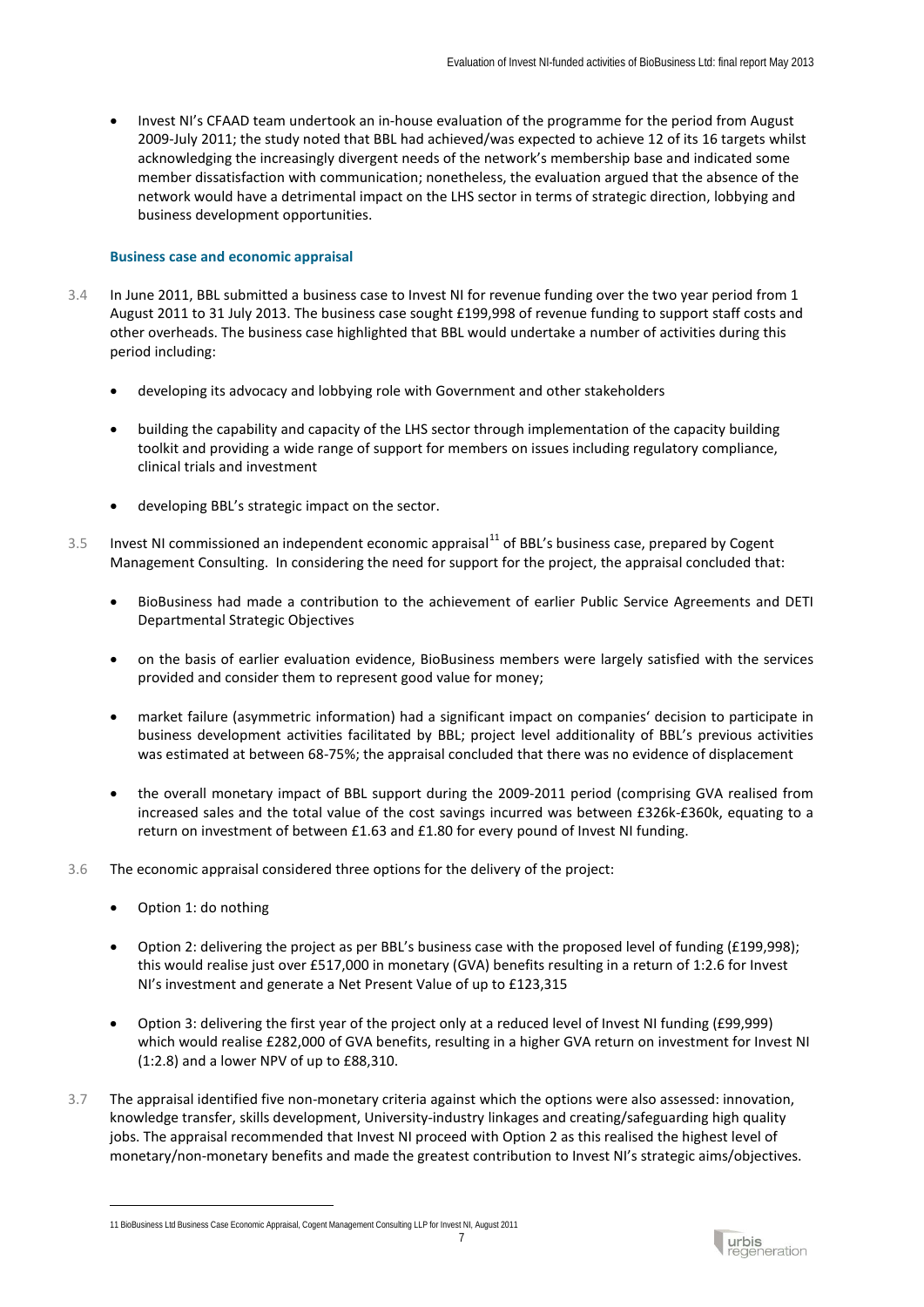## **Casework and approvals**

- 3.8 Building on the outcomes of the economic appraisal, Invest NI prepared a casework submission<sup>[12](#page-9-0)</sup> for consideration by the agency's Managing Director on 1 September 2011. The project fell within the parameters for delegated approval by the Managing Director. The casework submission notes that the project was not subject to competitive tender *"the (BBL) business case has been the subject of an economic appraisal. Therefore a competitive tender has not been used. This approach has been confirmed as reasonable by the Invest NI Finance Team."*
- 3.9 The casework submission reviewed BBL's financial operating model, noting that the network had, to date, operated *"basically on a breakeven basis with costs generally equating to income."* This is considered further overleaf.
- 3.10 The submission benchmarked BBL against a number of comparator LHS networks, including Nexxus (Scotland) and Momentum (the network for the ICT/software sector in Northern Ireland). The benchmarking exercise concluded that BBL provided more direct, 'hands on' business support to members than Nexxus. The casework submission considers a number of risks to the successful delivery of the project, including
	- lack of commitment from Board members and BBL's Regulatory and Clinical Advisors others to provide 'in kind' or 'pro bono' contributions; this would be monitored by Invest NI on a quarterly basis
	- reductions in the availability of core staff resources, including the CEO and Chair
	- inadequate corporate governance procedures; the submission refers to the outcomes of a recent external EDO inspection which highlighted a number of issues (considered later in section 3) and proposed that these should be rectified by BBL before Invest NI provided funding.
- 3.11 The submission noted that the economic appraisal concluded that the project *"broadly provided Invest NI with value for money"* on the basis of GVA return on investment, non-monetary benefits to businesses and contribution to DETI Public Service Agreements. It also cited the findings of the economic appraisal in relation to the high level of additionality associated with BBL activity. The casework submission noted that *"there are no other organisations that provide the same range of support/activities that are offered by BioBusiness"* and that, in the absence of the network, market failure (and in particular asymmetric information) would be a key factor limiting business engagement in the type of activity delivered by BBL.
- 3.12 The submission concludes that *"the Client Manager believes that the proposed funding is key to ensuring that BioBusiness can continue to support the Northern Ireland life sciences sector."* The submission recommended approval of Invest NI funding support totalling £199,998 over a two year period commencing in August 2011. It also set out a number of pre-conditions for drawing down grant expenditure, considered further below and overleaf.
- 3.13 Invest NI's Managing Director raised a number of issues at the casework meeting on 1 September 2011. These included whether the programme provided value for money, including the per diem rate for the BBL Chairman; questions regarding the deadweight/additionality and displacement assumptions made in the economic appraisal; risks identified in KPMG's EDO audit (see overleaf) and the potential to leverage additional private sector funding for the network.
- 3.14 The Managing Director's approval was dated  $26<sup>th</sup>$  September 2011. The approval allowed BBL to claim against eligible expenditure incurred from 1 August 2011.

#### **Financial Assistance letter**

- 3.15 Invest NI issued BBL with a letter confirming the award of operating support grant for the project on 6 October 2011, subject to a number of terms and conditions. These required BBL to
	- use its best endeavours to maintain the support of the LHS sector
	- provide quarterly progress reports on performance against targets (see overleaf) and costs

<span id="page-9-0"></span><sup>12</sup> EDO Submission to Managing Director on behalf of BioBusiness Ltd, Invest NI August 2011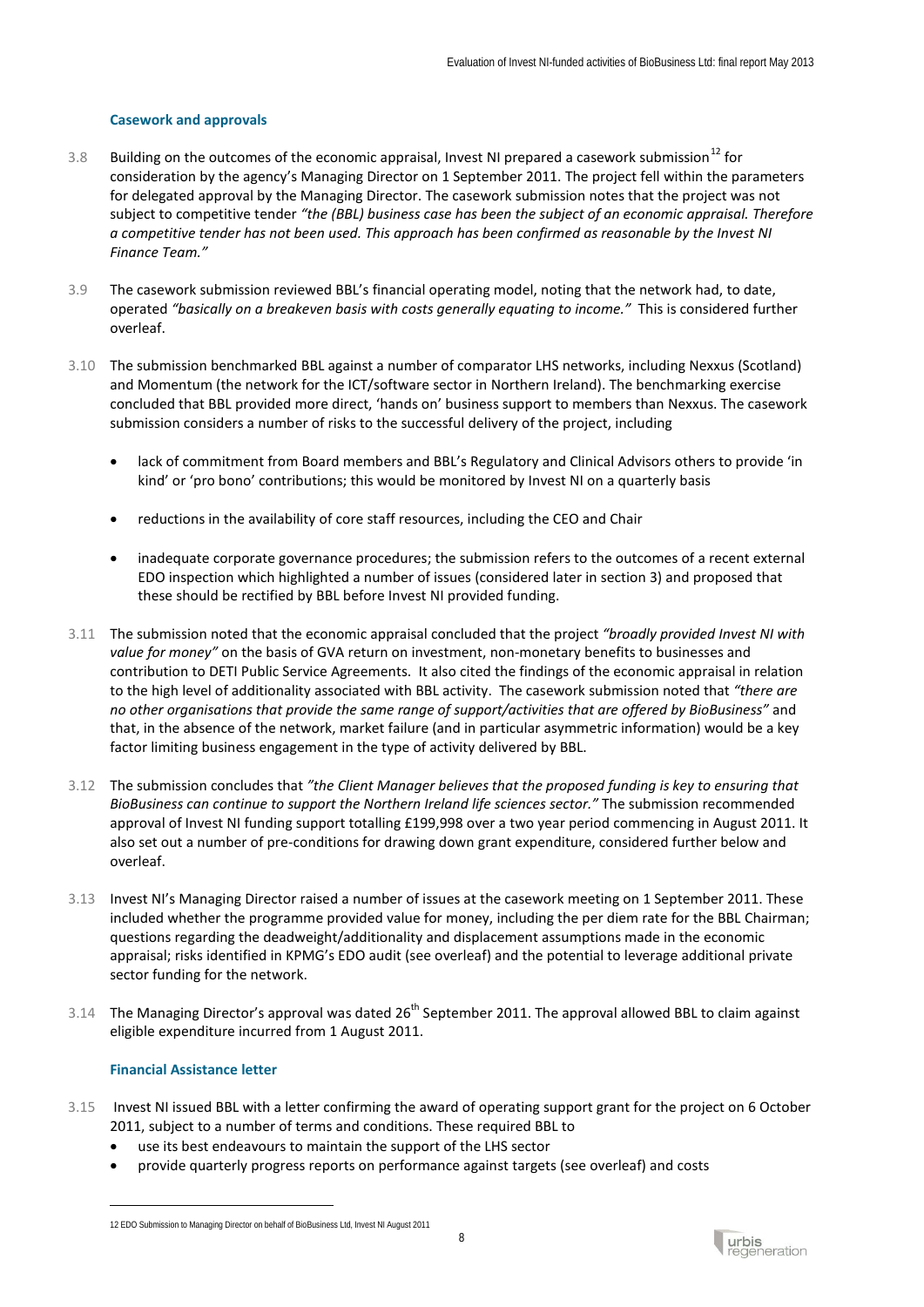- provide an estimate of forecast expenditure alongside each quarterly grant claim
- secure Invest NI's prior written consent before incurring any additional costs
- provide a detailed written proposal/business case by the end of April 2013 should BBL seek funding support for the period beyond 31 July 2013
- provide details of service level agreements between BBL and its Chief Executive, Chairman, Administrator and the Centre for Competitiveness
- consult with Invest NI on an ongoing basis in relation to the corporate governance safeguards in place for the project.
- 3.16 The letter made provision for a quarterly review of BBL's performance against KPIs and for grant payments to be suspended or terminated if *"sufficient progress has not been or is not being made against KPIs."*

#### **Delivery, governance and management arrangements**

- 3.17 Building on the approach adopted in previous years, BBL delivered the project through a combination of subcontracted staff under service level agreements, in-kind contributions from the Chairman and other Board members and pro-bono contributions from two specialist advisors on regulatory compliance and quality management issues. BBL does not have any employees as a result of the risks and liabilities associated with employing staff relative to the size of the organisation.
- 3.18 Based on the day rates set out in Invest NI's casework submission and the eligible annual costs identified in the Financial Assistance letter, it was anticipated that BBL staff would deliver the following annual time inputs against the contract:
	- Chief Executive: 150 days (equivalent to 12.5 days per month)
	- Chairman: 28.8 days (this includes 14.4 days of paid input and a further 14.4 days of in-kind support)
	- Administrator: 125 days.
- 3.19 BBL's delivery model is strongly dependent on in-kind support by Board members, most notably from the Chairman. During 2 quarters of the project (year 1 quarter 4 and year 2 quarter 1) BBL identified almost £35,000 on in-kind (i.e. non-funded) support provided by the Board and project team. The project is also heavily reliant on pro-bono support from two business support consultants advising on regulatory compliance, quality management and clinical trial support. One of the KPIs for the project – target 8 (see overleaf) – is entirely dependent on pro-bono support.
- 3.20 Responsibility for the day-to-day management of the project has been held by three different client executives within Invest NI's Life Sciences and Creative Division since August 2011. We also understand that the quarterly review meetings between Invest NI and BBL have been held infrequently in recent months although these have now been reinstated.
- 3.21 In February 2012, KPMG completed an External Delivery Organisation inspection of BBL on behalf of Invest NI. The inspection found that BBL had *"limited risk management, control and governance arrangements in place."* The report noted the absence of a formal tendering process in accord with public sector procurement guidance and a data protection/information management policy, and recommended that these should be put in place.

#### **Project outputs and performance indicators**

- 3.22 Invest NI established 16 targets against which BBL's performance would be monitored on a quarterly basis alongside its grant claims. These targets were an evolution of those previously agreed by Invest NI and BBL:
	- the 2007-2009 programme included 24 output-based targets clustered around the themes of advocacy, sector support, collaboration, skills development and management.
	- the 2009-2011 target framework included 16 targets, including measures to support the work of the MATRIX Life Sciences Horizon Panel (see section 2) and provide 56 days of assistance per annum to core members, equivalent to at least one day per member.
- 3.23 The target framework for 2011-2013 was largely (but not exclusively) based on the 2009-2011 framework. Table 3.2 overleaf summarises BBL's performance against the agreed targets between August 2011-July 2012 and from August 2012 to date:

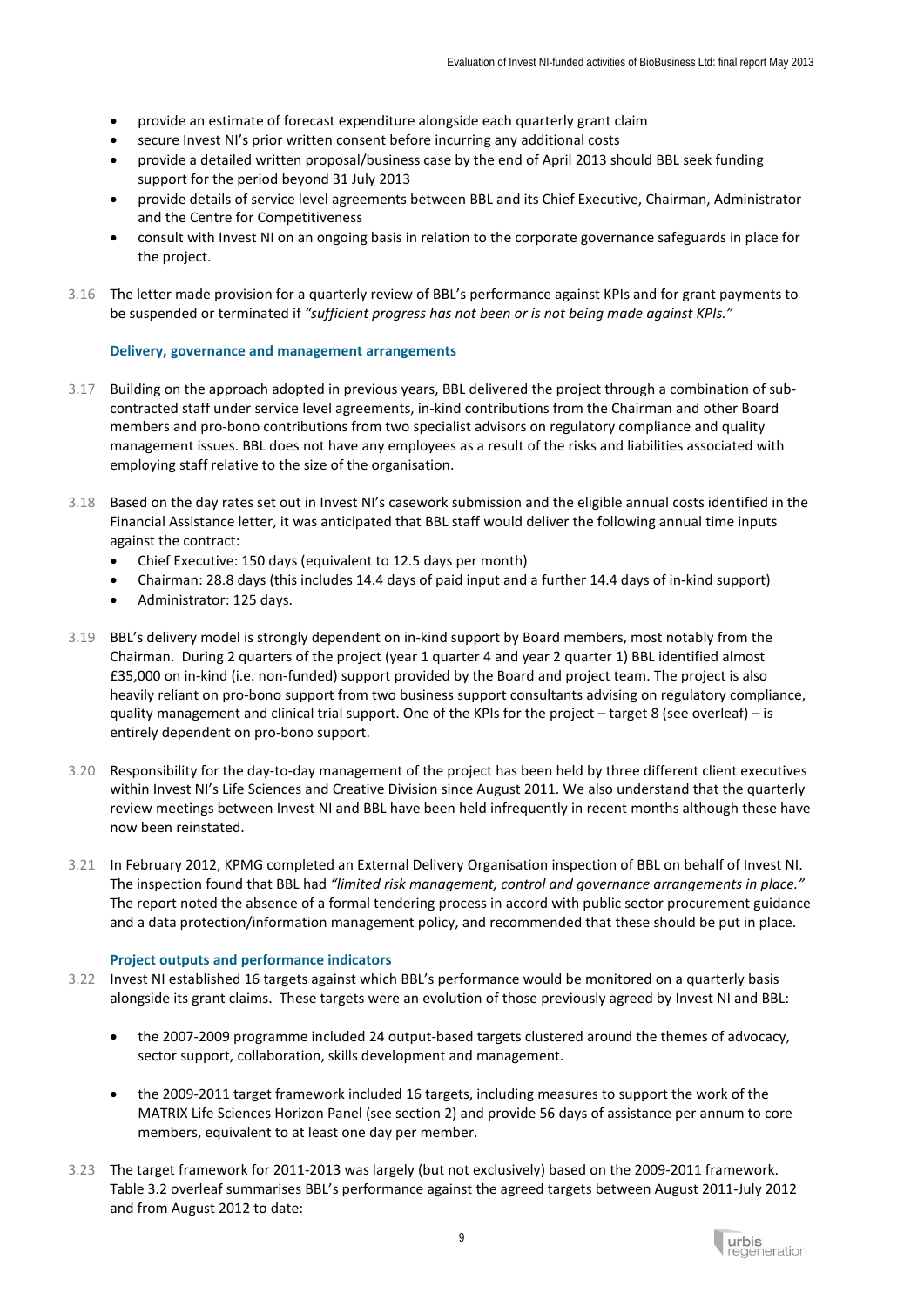# **Table 3.2: BioBusiness: Performance against Invest NI targets**

| <b>Target</b>                                                                                          | Performance year 1 (1 August 2011-<br>31 July 2012)                                                                                                                             | Performance year 2 to date (1<br>August 2012- 31 December 2013)                                                                                                 | <b>Comment</b>                                                                                                                                                                                                                                                                                                                                                   |
|--------------------------------------------------------------------------------------------------------|---------------------------------------------------------------------------------------------------------------------------------------------------------------------------------|-----------------------------------------------------------------------------------------------------------------------------------------------------------------|------------------------------------------------------------------------------------------------------------------------------------------------------------------------------------------------------------------------------------------------------------------------------------------------------------------------------------------------------------------|
| 1: Achieve cost savings/ monetary<br>benefits for members of at least<br>£300k p.a.                    | $\text{£}190,505$                                                                                                                                                               | • E92,400                                                                                                                                                       | • Revised basis for calculation in agreement with Invest NI<br>during yr 1 q3<br>• Did not achieve year 1 target; have achieved 30.8% of<br>year 2 target after q2<br>• Quarterly reports don't identify 'in kind' input consistently<br>Risk that year 2 target will not be achieved                                                                            |
| 2: Core member representation to<br>be at least 70% of the NI life<br>science business community       | • 34 core members                                                                                                                                                               | • 34 core members                                                                                                                                               | 2011 casework assumes 50 LHS firms in NI - but Invest<br>NI data indicates between 50 -70 firms engaged in some<br>LHS activity.<br>assuming 50 members, failed to achieve year 1 target by<br>1 member; however, 3 firms identified as members by<br>BBL may have ceased trading or no longer be members<br>Risk that target of 34 members will not be achieved |
| 3: Broker 2 research links p.a.<br>between core members and the<br>academic community                  | <b>Brokered links between Future</b><br>Healthcare NI, CIGA Healthcare<br>and Belfast Met College<br>Ongoing development of new<br>product support programme with<br><b>BMC</b> | • Brokered links between Heartsine<br>and Belfast Met College and<br>ongoing development of new<br>programme with BMC that could<br>engage with several members | Achieved year 1 target<br>Achieved 50% of year 2 target to date<br>Strong focus on links with Belfast Metropolitan College<br>rather than with LHS research-based Universities                                                                                                                                                                                   |
| 4: Broker 2 clinical links p.a.<br>between core members and the<br>clinical community                  | Brokered link between Heartsine<br>and University Hospital Galway<br>Brokered link between Future<br>Healthcare NU and HSC<br>Innovations                                       | • No activity claimed by end q2                                                                                                                                 | Achieved year 1 target<br>Some risk that year 2 target may not be achieved                                                                                                                                                                                                                                                                                       |
| 5: Support development of one new<br>product p.a. by core member                                       | Supported Intelesens V-Patch<br>$\bullet$<br>remote monitor - clinical trial<br>commenced January 2013                                                                          | • Supported Intelesens V-Patch<br>remote monitor - clinical trial<br>commenced January 2013                                                                     | • Achieved year 1 target<br>No specific companies identified for year 2 to date<br>• Some risk that year 2 target may not be achieved                                                                                                                                                                                                                            |
| 6: Support one core member p.a. to<br>achieve funding from external<br>sources for product development | Supporting Future Healthcare NI to<br>achieve funding from NISPO and<br>NISP Connect 25k awards                                                                                 | • Judging and supporting companies<br>in NISP Connect 25k awards                                                                                                | • Achieved year 1 target<br>• No specific companies identified for year 2 to date                                                                                                                                                                                                                                                                                |
| 7: Support 2 commercial<br>opportunities p.a. between core<br>members and NISP Connect                 | Future Healthcare pitched to NISP<br>Connect VC network<br>Almac Discovery to pitch to NISP<br>$\bullet$<br>Connect in Sept 2012                                                | • Provided mentoring support to four<br>individuals in collaboration with New<br><b>Horizons Global</b>                                                         | • Only 1 firm pitched to NISP Connect in year 1 although<br>second firm pitched during 2012/13<br>• No firms pitched to NISP Connect in year 2 to date<br>Some risk that year 2 target may not be achieved                                                                                                                                                       |
| 8: Provide 24 days of support p.a.<br>to core members for regulatory and<br>quality management systems | Delivered 27 days support to 8<br>firms                                                                                                                                         | • Delivered 17 days support to date                                                                                                                             | Achieved year 1 target<br>• Likely to achieve year 2 target                                                                                                                                                                                                                                                                                                      |

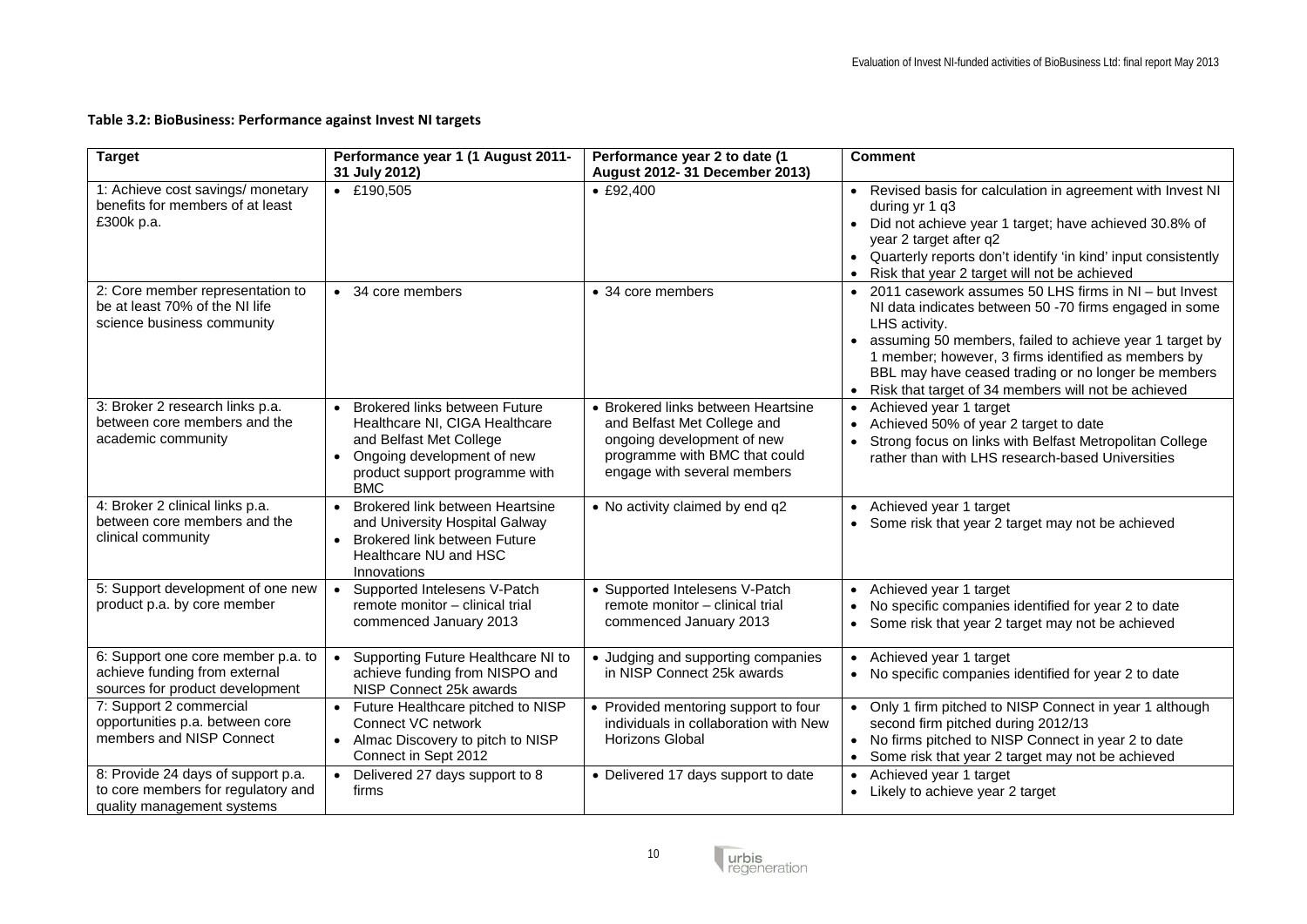| <b>Target</b>                                                                                                                   | Performance year 1 (1 August<br>2011-31 July 2012)                                                                                                                                         | Performance year 2 to date (1 August<br>2012-31 December 2013)                                                                                                                                                              | <b>Comment</b>                                                                                                                                                                                                            |
|---------------------------------------------------------------------------------------------------------------------------------|--------------------------------------------------------------------------------------------------------------------------------------------------------------------------------------------|-----------------------------------------------------------------------------------------------------------------------------------------------------------------------------------------------------------------------------|---------------------------------------------------------------------------------------------------------------------------------------------------------------------------------------------------------------------------|
| 9: Provide support to one core<br>member for one clinical trial p.a.<br>(separate to target 8)                                  | Supported 2 clinical trials<br>$\bullet$<br>(Intelesens, Future Healthcare NI)<br>totalling 31 days input                                                                                  | • Supported Intelesens V-Patch<br>remote monitor - clinical trial<br>commenced January 2013                                                                                                                                 | • Achieved year 1 target (Future Healthcare NI)<br>• Achieved year 2 target (Intelesens)                                                                                                                                  |
| 10: Provide assistance to core<br>members of $-$ on average $-2$ days<br>p.a. to each core member<br>(separate to target 8/9)   | delivered 60 days support for 20<br>$\bullet$<br>members, including 9.5 days for<br>McElwaine Smart, 7 days<br>Intelesens, 6 days Heartsine and 5<br>davs Pharmacell                       | delivered 25 days support for 25<br>members including 3 days for<br>Intelesens and 2 days each for 8<br>member firms                                                                                                        | · did not achieve year 1 target which would have required<br>delivery of 68 days at average of 2 days per member<br>achieved 36.8% of year 2 target after quarter 2<br>• Some risk that year 2 target may not be achieved |
| 11: Provide 5 case studies p.a. for<br>core members (10 case studies<br>over 2 years, must relate to<br>different members)      | Prepared case studies for<br>$\bullet$<br>Pharmacell, Armstrong Medical,<br>CIGA Healthcare, Labceutics/<br>Diaceutics and Naturelle                                                       | • Prepared case studies for Intelesens<br>and I-Innovations                                                                                                                                                                 | Achieved year 1 target<br>• Achieved 40% of year 2 target after quarter 2                                                                                                                                                 |
| 12: Leverage a minimum of £100k<br>in respect of a new project or<br>programme over the next 2 years<br>(excluding INI funding) | Part of consortium delivering<br>$\bullet$<br>Supply Chain Initiative under<br>Interreg IVa programme worth<br>£51k p.a. to BBL                                                            | Programme commenced October<br>$\bullet$<br>2012, launched February 2013                                                                                                                                                    | • Achieved target                                                                                                                                                                                                         |
| 13: Deliver 4 events p.a. either<br>solely or in partnership                                                                    | Delivered 4 events in $2011/12 - 1$<br>$\bullet$<br>independently and 3 in partnership<br>with NISP Connect, Dundalk<br>Institute of Technology and Belfast<br><b>Metropolitan College</b> | Delivered 3 events to date in<br>$\bullet$<br>partnership with Opal Events USA,<br>NISP Connect and HSC Innovations                                                                                                         | • Achieved year 1 target                                                                                                                                                                                                  |
| 14: Promote core members in<br>literature and on BioBusiness<br>website                                                         | Ongoing activity including<br>eBulletins, BBL website and social<br>media                                                                                                                  | • Ongoing activity including eBulletins,<br>BBL website and social media                                                                                                                                                    | • Achieved target through ongoing activity. Target not<br>SMART as no means of quantifying or measuring quality                                                                                                           |
| 15: Promote and advance NI life<br>sciences skill development                                                                   | Representation on STEM<br>$\bullet$<br>Implementation Group and<br>National Skills Academy and<br>through workshops to support<br>curriculum development                                   | Implemented MOU with Belfast Met<br>$\bullet$<br>College<br><b>Representation on STEM</b><br>$\bullet$<br>Implementation Group and National<br>Skills Academy and through<br>workshops to support curriculum<br>development | Achieved target through ongoing activity. Target not<br>SMART as no means of quantifying or measuring quality                                                                                                             |
| 16: Achieve a minimum 80% core<br>satisfaction rating for the period<br>1.8.11-31.7.13                                          | Not independently validated by<br>BBL - awaiting interim and final<br>evaluation                                                                                                           | Not independently validated by BBL<br>$\bullet$<br>- awaiting interim and final<br>evaluation                                                                                                                               | Not independently validated by BBL - awaiting interim<br>and final evaluation                                                                                                                                             |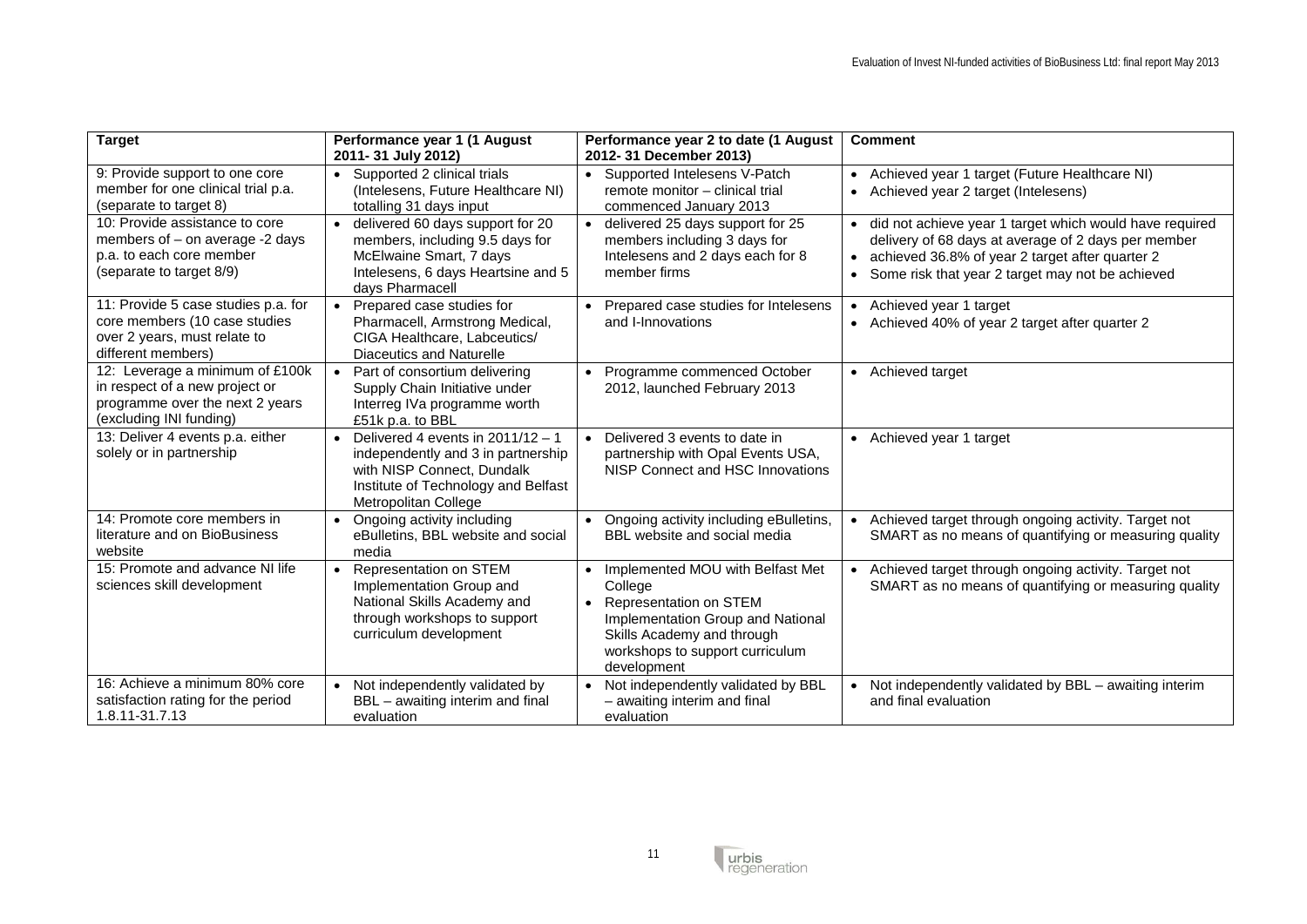- 3.24 Analysis of BBL's delivery against its KPIs highlights the following issues:
	- although it has substantially achieved its targets for the provision of business support/advice to members (particularly in relation to targets 8 and 10), based on its own reporting, BBL has struggled to translate this activity into quantifiable business benefits (e.g. cost savings/increased turnover); the network failed to achieve its annual target (£300,000) for such benefits in year 1 and, by the end of the second quarter of 2012, was almost £60,000 behind its mid-year target for cost savings/monetary benefits
	- the number of 'core' Northern Ireland-based, business members of the network has remained constant at 34 since August 2011 although there is some uncertainty around whether 3 businesses included on BBL's membership list remain members or are still trading; it is also difficult to establish whether Invest NI's target of achieving representation of 70% of the LHS sector has been achieved as Invest NI does not appear to hold a definitive list of LHS sector companies upon which this could be based
	- in building links between members and the academic research community, BBL has focused on developing a relationship with Belfast Metropolitan College rather than, or at least as well as, with the research-based Higher Education Institutions of Queens University Belfast and the University of Ulster; although there are established research links between the two Northern Ireland Universities and the large firms (Almac/Norbrook/Randox) there would appear to be much less engagement with SMEs/microbusinesses
	- similarly, via its informal Clinicians Network, BBL has focused primarily on developing links with clinicians/institutions based in the Republic of Ireland; we explore this further in section 4
	- BBL's approach to delivering its events programme has been to develop collaborative partnerships with NISP Connect, Belfast Metropolitan College and other partners; BBL considers that it does not have the dedicated resource to deliver large scale events in its own right and whilst this is almost certainly the case, this also impacts on the network's ability to develop an events-based income stream
	- some of the targets are not SMART, with no real basis for either quantitative or qualitative measurement (targets 14 and 15) or for ongoing measurement during the delivery of the programme (target 16).

# **Financial model**

3.25 Table 3.3 below presents a high level summary of BBL's sources of income and profit and loss position based on its published annual reports published in March 2010, 2011 and 2012 respectively:

|                      | 2009/2010  | 2010/2011   | 2011/2012   | Change 2010- |
|----------------------|------------|-------------|-------------|--------------|
|                      |            |             |             | 2012         |
| Turnover (details    | £234,046   | £291,159    | £188,292    | (E45, 754)   |
| below)               |            |             |             |              |
| Membership           | £11,971    | £11,186     | £17,198     | £5,227       |
| subscriptions        |            |             |             |              |
| Conferences/seminars | £2,090     | £16,358     | £2,776      | £686         |
| Consultancy          | £2,000     | 0           | £1,552      | (£848)       |
| <b>Invest NI</b>     | £184,219   | £186,875    | £84,680     | (£99,539)    |
| Intertrade Ireland   | £22,930    | £72,971     | £82,753     | £59,823      |
| Enterprise Ireland   | £10,836    | £3,859      | (E667)      | (E10, 169)   |
| Direct costs         | £24,511    | 0           | 0           | (£24,511)    |
| Gross profit         | £209,535   | £291,159    | £188,292    | (£21,243)    |
| Operating expenses   | (£209,937) | (E289, 571) | (f181, 911) | (E28,026)    |
| Profit/loss before   | (£402)     | £1,591      | £6,383      | £6,785       |
| taxation             |            |             |             |              |

# **Table 3.3: BioBusiness profit and loss**

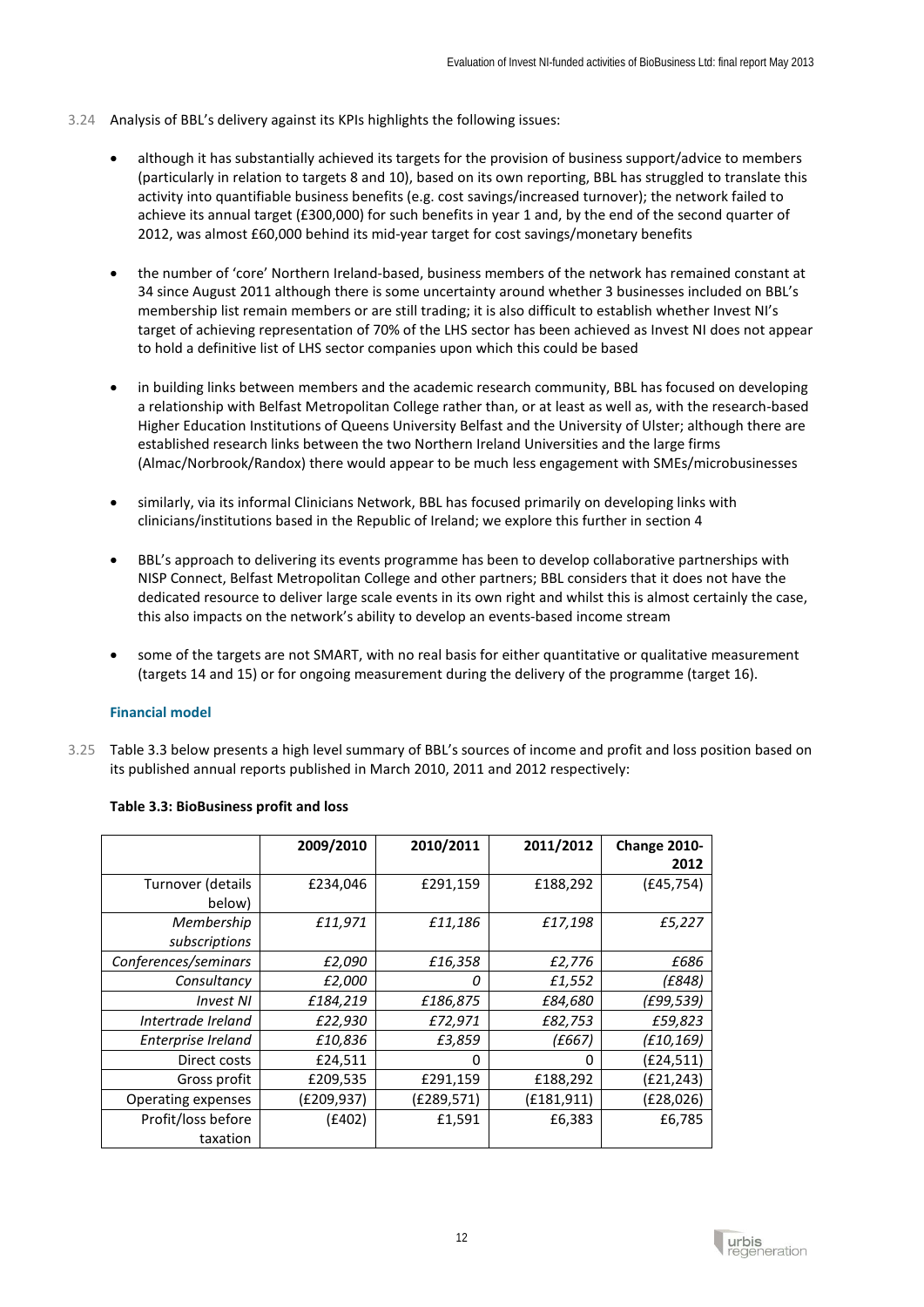- 3.26 Our analysis shows that BBL's income fell sharply between the 2010/11 and 2011/12 financial years as a result of a steep decline in income from programme management fees from Invest NI. In earlier years more than half of BBL's income was generated through programme management fees for additional activity outwith the core Invest NI contract (£218,000 in 2010, including £184,000 from Invest NI for the delivery of Collaborative Network programmes). Although the 2012/13 annual report is not yet available, this is likely to demonstrate a further fall in programme management income as BBL is currently involved in delivering only one 'external' contract – the Interreg IVa programme – in addition to its core Invest NI-funded activity.
- 3.27 Income from member subscriptions rose significantly during 2011/12 as a result of the increase in membership fees and BBL's decision to open up membership to organisations in the ROI, although they accounted for only 9.1% of income that year. Table 3.4 below details current membership fees:

| <b>Band</b> | <b>Employees</b> | <b>Annual Fee</b> |
|-------------|------------------|-------------------|
|             | $1 - 5$          | $£150 + VAT$      |
|             | $6 - 25$         | $£250 + VAT$      |
|             | 26-50            | $£450 + VAT$      |
|             | 51-251           | $£750 + VAT$      |

5 250 + £2,000 + VAT

# **Table 3.4: BioBusiness membership fees**

- 3.28 Although events income increased significantly in 2010/11 to £16,358, it fell back sharply again in 2011/12. Events are not regarded as a key income stream by BBL as a result of the significant costs involved in delivering such activity.
- 3.29 Invest NI's operating support grant has not increased since August 2007, when it was set at the current figure of just under £100,000 per annum. BBL, in its June 2011 business case in support of the current programme, had sought to increase the CEO's per diem rate from £350 to £500 per day but Invest NI's casework submission notes that "*the (Invest NI) client manager had advised…that she could not recommend an increase."*

#### **Project budget and expenditure**

3.30 Table 3.5 below presents an analysis of annual expenditure against the agreed budget for the project:

| <b>Item</b>    | 2011/12<br>budget £ | 2011/12<br>expenditure | Variance<br>against<br>budget £ | 2012/13<br>budget £ | 2012/13<br>expenditure<br>to date £ | Variance<br>against<br>budget |
|----------------|---------------------|------------------------|---------------------------------|---------------------|-------------------------------------|-------------------------------|
| CEO costs      | 52.500              | 52.425                 | (75)                            | 52,500              | 26,250                              | -                             |
| Chairman       | 11.520              | 11,520                 | 0                               | 11,520              | 5,760                               | $\overline{\phantom{0}}$      |
| Finance        | 13,300              | 12.915                 | (385)                           | 13,300              | 5,630                               | (1,020)                       |
| Administration | 12,500              | 12,288                 | (212)                           | 12,500              | 6,144                               | (106)                         |
| Hosting        | 5,400               | 6,646                  | 1246                            | 5,400               | 4,349                               | 1649                          |
| Travel         | 4,779               | 3,909                  | (870)                           | 4,779               | 2,867                               | 477                           |
| Total          | 99,999              | 99,703                 | (296)                           | 99,999              | 51,001                              | 1002                          |

# **Table 3.5: Project budget and expenditure**

\*note BBL is de-registered for VAT purposes

3.31 The project achieved a slight underspend (-£296, or 0.3%) against its year 1 budget. Hosting costs were significantly higher than forecast (+23%) although these were offset by savings against travel and other budget headings. The interim position for year 2 (for the period to the end of January 2013) shows an overspend of just over £1,000 against the mid-year budget forecast of £50,000. Hosting and travel costs are both higher than forecast but these are offset against savings in finance costs.

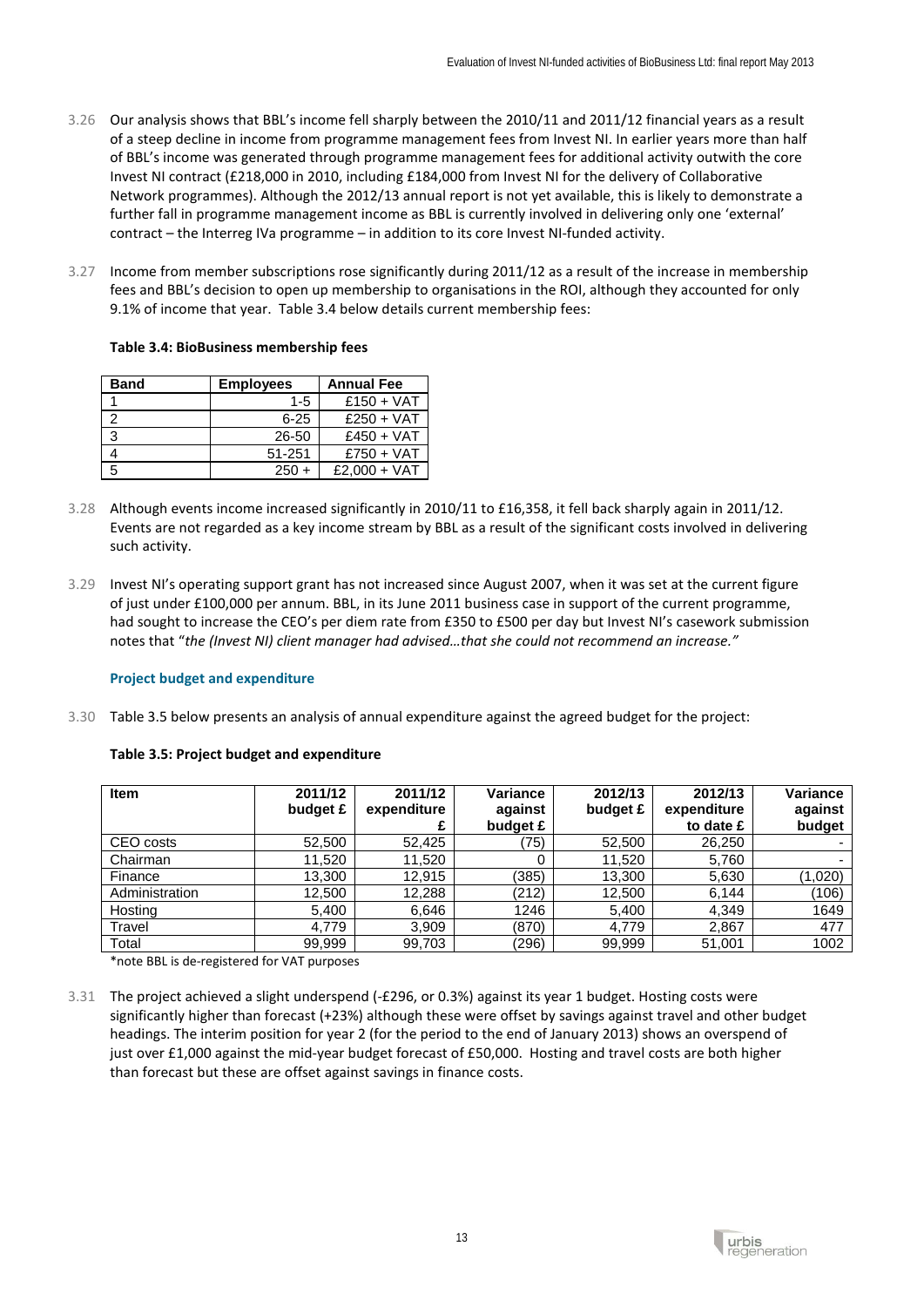# **4. STAKEHOLDER CONSULTATION**

- 4.1 As part of the evaluation process Urbis undertook both face to face and telephone interviews with key stakeholders including
	- Invest NI Client Executives with responsibility for management of the project during its development and delivery phases
	- BBL's Chairman, Chief Executive, project manager and three other Board members
	- other key stakeholders/partners from the University of Ulster, Queens University Belfast, QUBIS, HSC Research and Development, HSC Innovations, NISP Connect, Belfast Metropolitan College, InterTradeIreland and the Association of British Pharmaceutical Industries.

# **Context – the LHS sector in Northern Ireland**

- 4.2 There was a considerable degree of stakeholder consensus on the current state of the LHS sector in Northern Ireland and the extent to which this impacted on the operation of the BioBusiness network. Stakeholders acknowledged the international success achieved by the limited number of 'home grown' indigenous firms which dominate the LHS landscape in Northern Ireland – most notably Almac, Randox, Norbrook and Warner Chilcott, which evolved from Galen, another NI firm. There were very few examples of UK-owned firms that had achieved this level of growth.
- 4.3 Despite the recent growth of Northern Ireland's larger firms (some of which has taken place outside Northern Ireland) most stakeholders considered that the LHS sector remained both imbalanced and embryonic and as yet had failed to realise its potential. Whilst Northern Ireland had some acknowledged strengths (e.g. in clinical trials, medical devices), the large firms were mainly operating in niche markets (e.g. veterinary medicine) and had limited interaction with each other or with a Northern Ireland-based supply chain. Northern Ireland does not have a significant pharmaceutical sector presence (in UK terms this is concentrated in the South East of England) and most stakeholders considered that this scenario was unlikely to change in the foreseeable future.
- 4.4 There was only limited evidence of convergence of technologies (e.g. in the biologics space) and collaboration. In this sense, most of the LHS sub-sectors in Northern Ireland had comparatively little depth or breadth and there was no real evidence of the operation of either vertically or horizontally-integrated clusters of activity.
- 4.5 Some firms had developed R&D links with Northern Ireland Universities (e.g. Almac/QUB) but commerciallyoriented research tended to be supported by global pharmaceutical companies or other multinational businesses outside Northern Ireland. For example, much of the University of Ulster's intellectual property in biomedical sciences is commercialised in France, rather than the UK and in the LHS space, QUB has a strong focus on licensing rather than spin outs as the costs and risks are perceived to be particularly high. Most stakeholders considered that the Universities had comparatively limited links with Northern Ireland's base of microbusinesses/SMEs in the LHS sector and that there was a need for both larger firms and SMEs to play a stronger role in driving early stage research activity.
- 4.6 Although there were some examples of mid-sized SMEs (e.g. Armstrong Medical, James Leckey Design) that had grown from the start-up stage and a few high profile examples of University spin outs (e.g. Fusion Antibodies, Almac Diagnostics), there had been very few examples of high growth start-ups or more mature SMEs experiencing growth in Northern Ireland. Access to substantial equity/venture capital investment and Northern Ireland's relative peripherality from the centre of UK venture capital activity was a key constraint; the lack of 'exits' from earlier NI LHS start-ups was a further barrier to investment.
- 4.7 Most stakeholders highlighted the importance of focusing future support for the sector on start-up/SME growth activity, whilst emphasising the need for Invest NI and other stakeholders to establish a robust ladder of support or 'eco-system' which addressed current gaps in provision. We address this further in subsequent paragraphs.

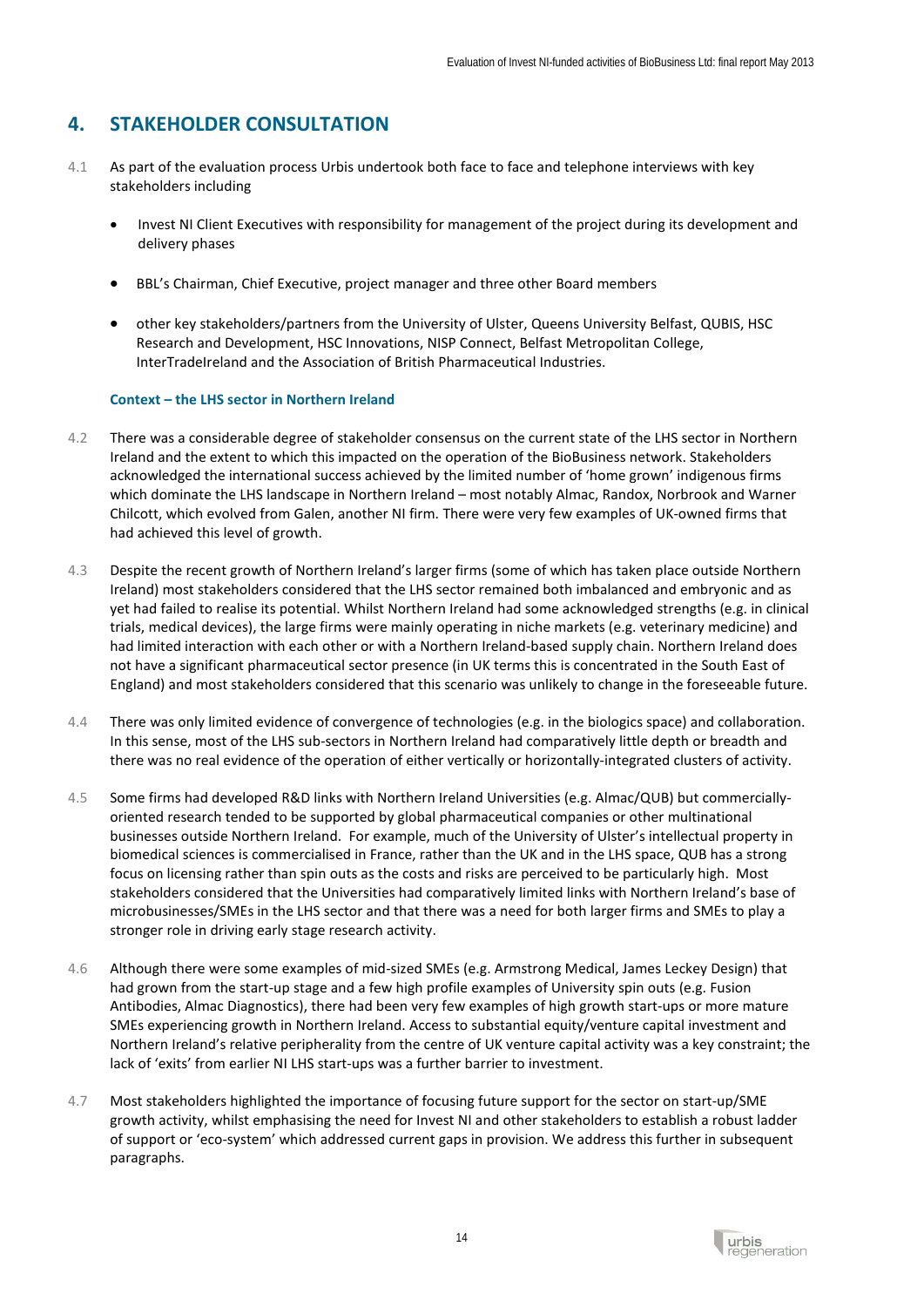- 4.8 Stakeholders also pointed to the challenges associated with developing and diffusing innovation across the HSC, in driving up research activity across the organisation and in commercialising the IP developed by clinicians. These challenges were common across much of the NHS in the rest of the UK. Some of the barriers included limited incentives for clinicians to commercialise IP within the framework of the HSC and difficulties in securing funding to 'back fill' clinician's work in the NHS/private sector to free-up time for research activity.
- 4.9 Whilst there are benefits in the scale and integrated nature of the HSC in Northern Ireland, some stakeholders considered that this did not necessarily translate into a more research-oriented environment. Several stakeholders highlighted the need for a significant increase in the amount of pre-clinical research activity undertaken by both academic and clinical research institutions in order to generate more clinical trials and commercialisation opportunities. Others pointed to the need for a clear framework to drive innovation across the HSC, potentially similar to the 'Innovation, Health and Wealth' strategy and delivery framework developed by the NHS in England.

#### **Strategic framework for LHS sector**

- 4.10 The majority of stakeholders considered that Northern Ireland's LHS sector lacked a strategic framework to establish clear priorities for action and coordinate the actions of the public and private sector. Several stakeholders considered that the catalytic opportunity created by the MATRIX report (published in 2008) had not been capitalised upon and the priorities set out in that report had not been operationalised. This could have contributed to the comparatively 'uneven' growth of the sector in Northern Ireland over the last five years.
- 4.11 It was acknowledged that neither Invest NI nor BBL had filled the strategic vacuum for the sector which resulted from the perceived failure to capitalise on the work of the MATRIX panel. As a consequence, interventions by Invest NI and others tended to be very project-focused rather than reflect a more strategic approach. Moving forward, several stakeholders highlighted the need to establish a high-level forum, comprising key public and private sector interests, to create a long-term strategy for the LHS sector and oversee its delivery.
- 4.12 Stakeholders also considered the support available to LHS sector businesses in Northern Ireland and identified a number of gaps in the support eco-system, although they did not infer that BBL could or should play a key role in addressing all of them. The gaps in provision included:
	- incubator facilities there were no sector-specific business incubators available for LHS firms in Northern Ireland with clean rooms or other high specification laboratory facilities; neither of the Universities provided accommodation of this type nor was this available at the Northern Ireland Science Park or the Clinical Translational Research and Innovation Centre (C-TRIC) at Derry/Londonderry and some stakeholders considered this to be a precursor to efforts to enhance both the quantity and quality of start ups in the sector
	- improving the alignment of the academic research of Northern Ireland's Universities with the business needs of LHS firms, and in particular SMEs
	- increasing access to finance for seed stage businesses with growth potential and more mature firms; levels of venture capital investment in Northern Ireland are comparatively low and the public sector venture funds which are available through Invest NI's access to finance strategy may be insufficient to meet the long-term needs of the sector, particularly where lengthy clinical trials and regulatory compliance processes are in place
	- foreign direct investment; we consider FDI in more detail in subsequent paragraphs.

# **Market failure rationale for the project**

4.13 The majority of stakeholders considered that the market failure rationale for the project – essentially based on asymmetric information and the limited knowledge held by academics, businesses and clinicians about other key players in the commercialisation process – was still firmly in place. Several cited the fragmented nature of the LHS sector prior to the establishment of BioBusiness in 2004 and pointed to improved networking within and between key stakeholder groups whilst acknowledging that further improvement was still required.

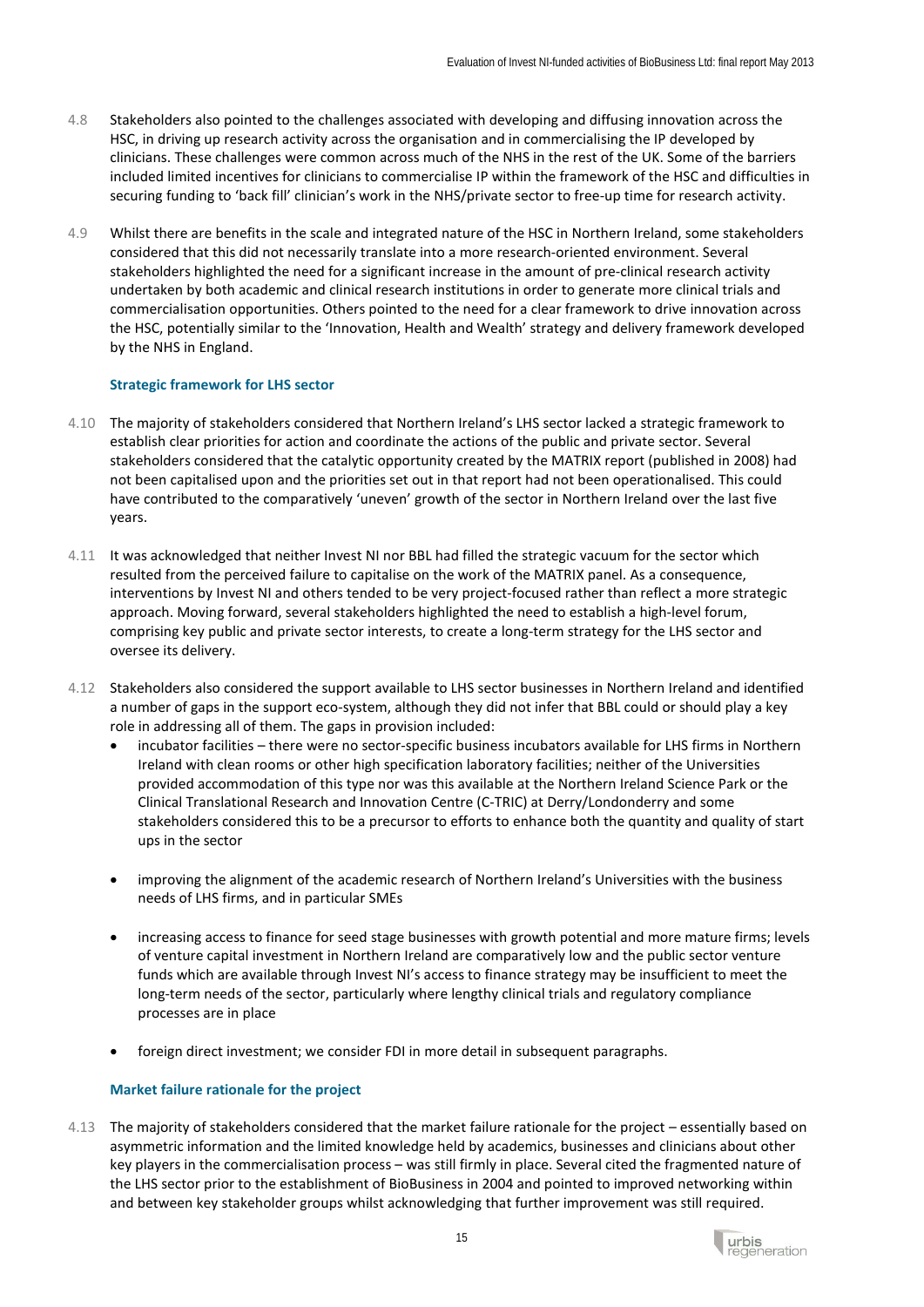4.14 Although some specialist business support was available for LHS firms (for example around regulatory compliance issues or access to finance) stakeholders recognised that there were no other organisations operating in Northern Ireland with BBL's objectives of encouraging collaboration and brokering links between academics, businesses and clinicians. Nonetheless, several stakeholders considered that the economic value of such activity was often unclear or difficult to measure in conventional terms.

#### **Strategic direction of BioBusiness**

- 4.15 Several stakeholders commented that BBL appeared to have lost some of its strategic focus or direction, citing a number of reasons for this. Some highlighted the network's difficulties in operating in what they perceived to be a policy vacuum; others suggested that the target framework agreed by Invest NI and BBL (iterated, as we demonstrate in section 3, over a series of funding rounds) was overly complex and could create conflicting priorities for the organisation. Some stakeholders suggested that BBL faced an inherent tension in operating as both a member-led trade organisation and as a public sector-funded economic development body charged with delivering wider economic benefits; this was reinforced by the imbalance in BBL's funding between member subscriptions and Invest NI support. We revisit BBL's target framework in subsequent paragraphs.
- 4.16 BBL staff and Board members emphasised the importance of the network's brokering and enabling role, bringing together actors from different parts of the LHS sector, alongside BBL's specialist business support activity (with a particular focus on BBL's knowledge of regulatory issues and the clinical trials process) and new areas of focus including supporting 'lean' start ups and developing supply chain competitiveness. The Board saw these as key areas of activity for BBL moving forward.
- 4.17 Some stakeholders considered that whilst BBL had developed an effective role as a bottom-up 'enabling' body (through its efforts to promote collaboration within and beyond the sector) it had played an increasingly less prominent role as a lobbying organisation, representing the interests of the sector in engagement with Government and other key groups. BBL still played this representative role around aspects of the skills agenda.
- 4.18 A number of stakeholders felt that, moving forward, BBL should strengthen its lobbying activity and act as a catalyst to bring together key public/private sector stakeholders to create a strategic focus on key barriers to growth of the LHS sector – for example in driving up clinical research and diffusing innovation across the HSC. However, most recognised that any attempt to broaden or diversify the network's role would require the level of resources made available to BBL to be re-evaluated.
- 4.19 Other stakeholders acknowledged that BioBusiness members could have quite different support needs, with micro-businesses and SMEs lacking in capacity or expertise and more likely to utilise BBL's enabling/facilitative role more than the sector's key players. As a consequence, stakeholders perceived that the majority of BBL's services for members were focused on the needs of smaller businesses. Others argued, however, that the larger LHS firms still needed to be 'embedded' in the local economy to engage more effectively with the Northern Ireland supply chain, and that BBL should play a role in facilitating this; moving forward, this could include facilitating collaborative bids to the Technology Strategy Board or the post 2014 replacement for the EU's Seventh Framework research programme (FP7).
- 4.20 Some stakeholders questioned how BBL staff prioritised the needs of different members in the face of conflicting demands on their time. One of Invest NI's targets required BBL to deliver at least two days of support for each member, over and above activities in support of other targets; in some circumstances BBL delivered a much higher level of support than the '2 day assist' inferred by the target, particularly where the business lacked capacity to address key issues (e.g. the clinical trial process) without additional support.
- 4.21 Although this was less pronounced in 2012/13, in the previous financial year four members had received more than five days of BBL support for their membership fee. As a member-led organisation, this created a dilemma for BBL who wished to respond positively to members support needs. BBL expressed a degree of frustration in relation to what they perceived to be their inability to develop a deeper and more strategic understanding of the needs of all of their members and to tailor support accordingly. The Interreg IVa programme would afford some opportunity to address this.

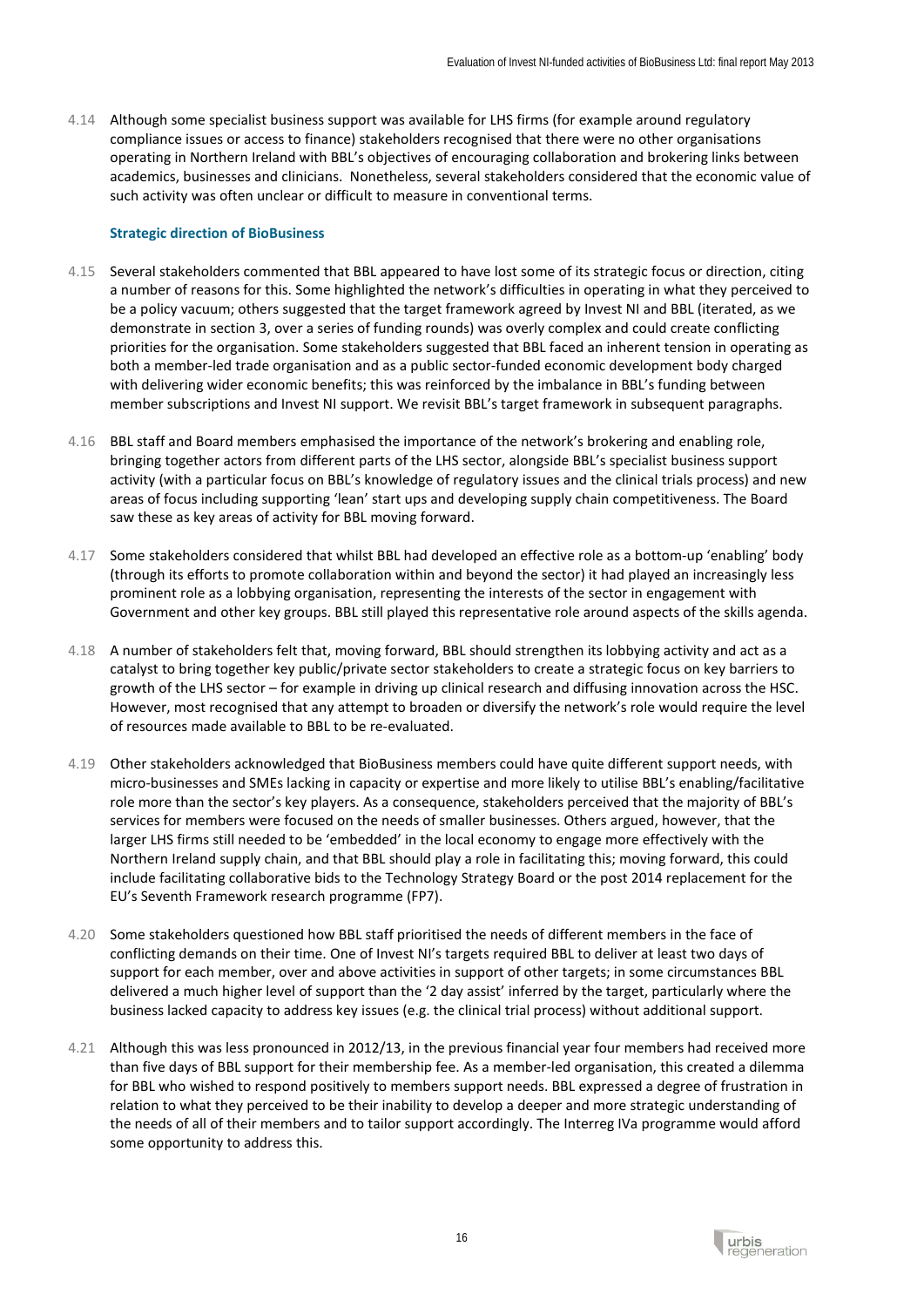4.22 BBL's Board members highlighted that the organisation's future direction had been an important focus of the Board's deliberations over several months. This had included considering a number of different funding scenarios.

# **Outcomes of brokering/enabling activity**

- 4.23 As highlighted overleaf, several stakeholders questioned whether BBL's brokerage of links between academics, businesses and clinicians or other networking activity had delivered tangible economic benefits, particularly as product or service innovations in the LHS sector tended to have particularly long lead-in times. BBL pointed to a number of new products – at least 10 - which had been introduced to the market or reached an advanced stage of development in which they had played a key role, including
	- a Cryotherapy Device and Treatment for Equine and Human Health
	- an Asthma/COPD Measurement and Monitoring Device with Remote Monitoring
	- a Remote Compliance Assessment and Tracking solution for the Healthcare Sector
	- a Wireless Atrial Fibrillation (AF) Stroke Screening Device
	- a Reminiscence Therapy Device and Web-based Solution
	- an Automated Thrombolysis System for Hospital Use.
- 4.24 BBL had supported Belfast-based firm Intelesens to develop a new AF Stroke Screening product. The process involved brokering links with ROI-based clinicians, who provided early market feedback on Intelesens existing device and created the opportunity to develop a specific optimised device for screening AF over 5 days. BBL subsequently developed the clinical investigation documentation and set up the clinical trial for the product, recruiting all of the key stakeholders.
- 4.25 Whilst acknowledging the difficulties associated with confidentiality and other issues during the pre-market phase of new product development, some stakeholders considered that BBL should articulate its role and contribution towards new product development more effectively.

# **Clinicians Network**

- 4.26 Most new products developed with support from BBL had benefited from early access to and market feedback from clinicians. BBL developed its informal Clinicians Network to facilitate such access and provide support on clinical trials and other network activity. Through the network, BBL has provided a route to market for IP developed by partner clinicians.
- 4.27 The network evolved from the 'ABC Collaborations' research and network programme which was subsequently supported by InterTradeIreland. BBL acknowledges that the network has a greater representation of clinicians from the Republic of Ireland (including, for example, from Beacon Hospital Dublin, which is operated by the University of Pittsburgh). BBL argue that this is primarily because of the barriers to innovation facing the HSC in Northern Ireland (paragraphs 4.8 and 4.9 refer) and as a result of what BBL perceive to be more flexible attitudes to IP held by institutions operating in the ROI.

# **Pro-bono and in-kind support**

- 4.28 Some stakeholders expressed concerns about the continuation of the current project delivery model which is predicated on significant pro-bono and in-kind support by specialist business consultants and the BBL Board. BBL's achievement of target 8 (which involves delivering pro-bono regulatory and quality management advice) appears wholly dependent on the willingness of the specialist consultants to provide free advice. Whilst both individuals clearly identified a commercial benefit to their organisations in supporting BBL in this way, this model was questioned for a number of reasons, including:
	- the risks/liabilities to BBL associated with the provision of 'free advice' to businesses and whether this was reflected in contracts or service level agreements in place between BBL and the consultants
	- BBL's liabilities in relation to the Invest NI contract should its informal arrangements to deliver this part of the contract cease to operate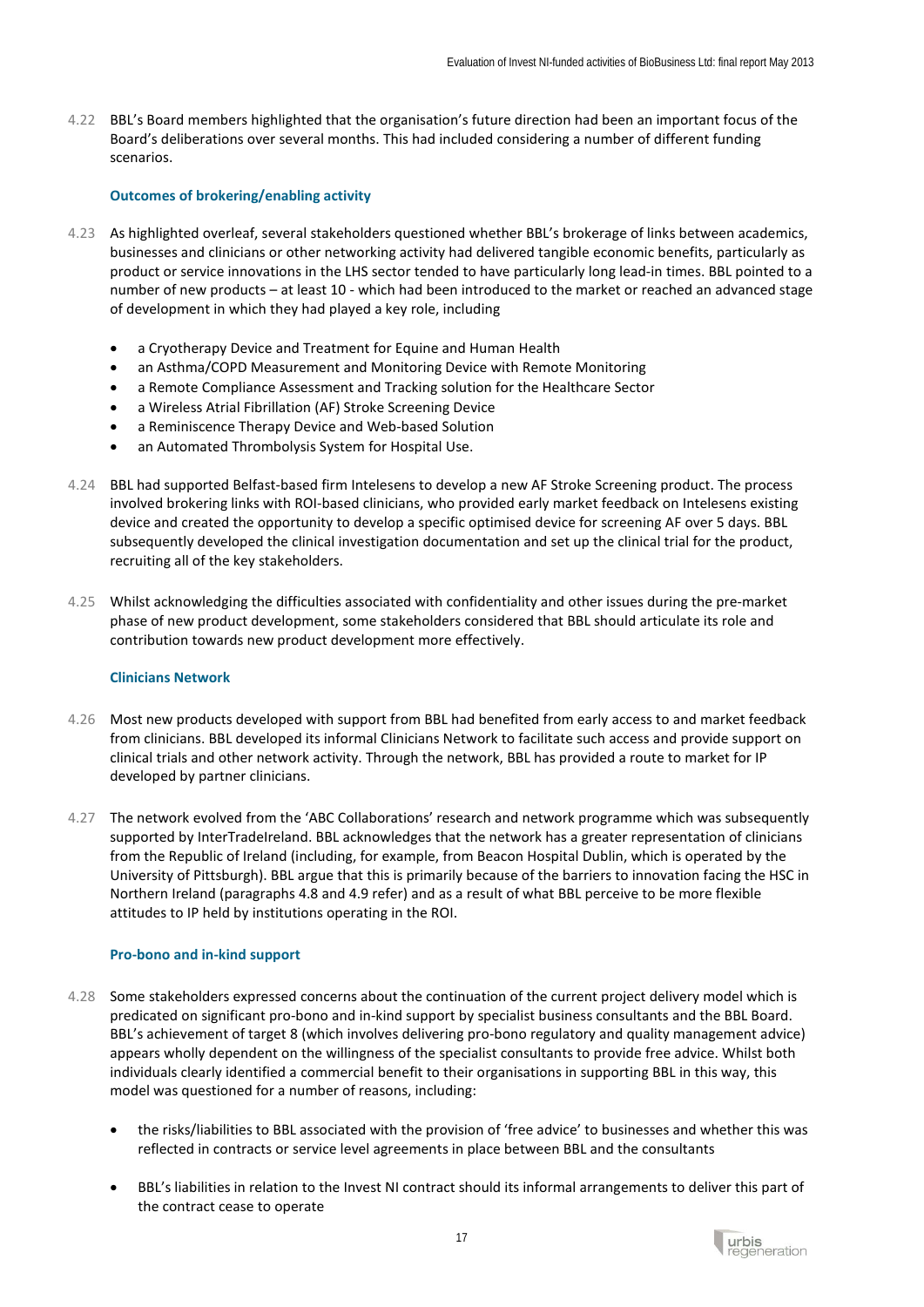- the principle that the project should be funded by Invest NI on a full cost recovery basis without requiring BBL to utilise pro bono support.
- 4.29 Other stakeholders noted that BBL staff, the Chairman and other Board members provided a significant level of 'in kind' support to the project and that, in effect, this had become an essential part of BBL's delivery model to achieve the KPIs set by Invest NI. However, it was noted in section 3 that BBL's quarterly reports did not provide details of in kind support by the Board or staff members on a consistent basis.

# **Key performance indicators**

- 4.30 A number of stakeholders cited concerns around the perceived complexity and inflexibility of the framework of targets/key performance indicators agreed by BBL and Invest NI to manage the performance of the project. Some stakeholders argued that the number of the targets was disproportionate in relation to the scale of Invest NI funding received by BBL; others suggested that
	- the targets required BBL to deliver activities which were too diverse and did not all contribute to the organisation's strategic objectives;
	- BBL had become overly focused on achieving the KPIs and that this had contributed to the loss of strategic direction which some attributed to the organisation
	- some of the KPIs were very difficult to achieve (target 1 was frequently cited in this respect), particularly as some of BBL's support was often delivered during the early stages of commercialisation activity some way in advance of the generation of tangible economic impacts
	- some KPIs (for example target 10) were unrealistic in requiring BBL to deliver a limited degree of high level support to all of its members, irrespective of whether they had a clear demand for BBL's services; some stakeholders argued that BBL should have greater flexibility to meet the needs of members, including providing more in-depth support where this was required
	- the level of administration required to evidence achievement of the targets, along with wider administrative requirements, appeared disproportionate to the size of the grant received from Invest NI.

# **Republic of Ireland members**

- 4.31 Although BBL's activities in the ROI are not an explicit focus of this evaluation, some BBL staff/Board members emphasised the increasing importance of an all-Ireland delivery model for BBL moving forward. Some of the benefits for BBL of working with ROI based clinicians and academic researchers have already been highlighted in section 4; BBL also cited the demand for 'bottom up' brokerage and business support from ROI firms as a clear gap in the market, and its complementarity with other networks. In particular, BBL saw a clear fit between its activities and those of networks like the Irish Medical Devices Association (IMDA), which focuses on lobbying and sector representation and has a membership base which reflects the stronger presence of large scale pharmaceutical and medical technology businesses in the ROI.
- 4.32 Whilst acknowledging that, in the current public sector funding climate, it was unlikely that economic development agencies in the ROI or with a cross-border remit would provide core funding to support BBL's activities, some stakeholders considered that there may be further opportunities for BBL in delivering specific collaboration or business support programmes on an all-Ireland basis.

#### **Foreign Direct Investment**

4.33 Several stakeholders highlighted the potential for BBL – and in particular its member companies – to play a stronger role in Invest NI's efforts to attract foreign direct investment (FDI) within the LHS sector. Most acknowledged that, as a precursor, Invest NI should work with partners to establish a definitive Unique Selling Proposition for FDI purposes and that this should be based around Northern Ireland's niche strengths.

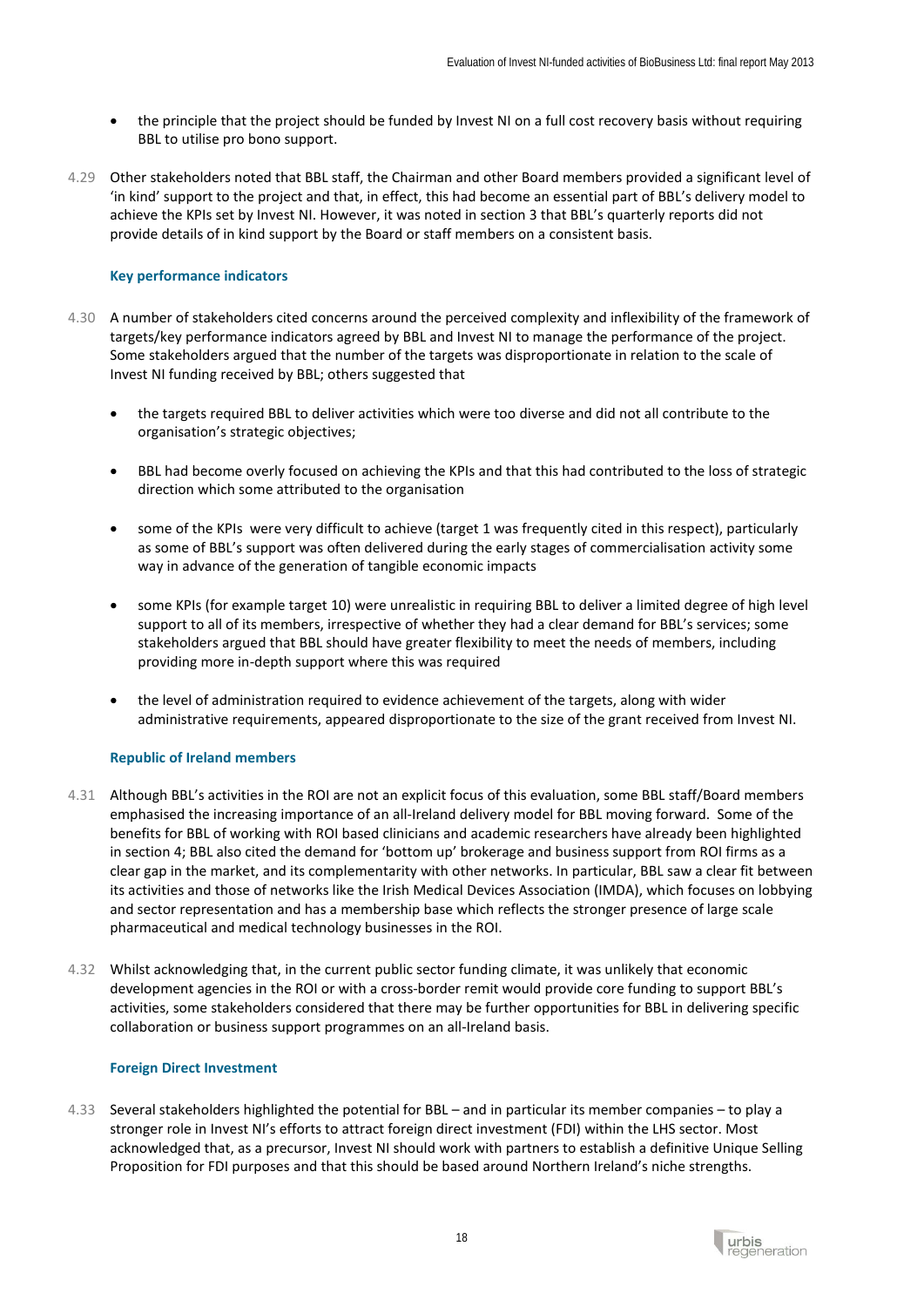4.34 With this in place, BBL members could play a key ambassadorial role and utilise their networks to identify target businesses. Most stakeholders considered that it was highly unlikely that Northern Ireland could compete globally in the attraction of large scale pharmaceutical investments.

# **Future funding models**

- 4.35 A number of stakeholders, including BBL staff and Board members, considered the future funding models open to the network. All highlighted the importance of securing continued core funding from Invest NI to sustain the delivery of what BBL considered to be non-commercial activities, including for example brokering 'ABC' links. Should Invest NI funding not be available in future, there was no obvious source of replacement funding for these activities.
- 4.36 Most stakeholders considered that BBL's ability to generate additional income from its members through annual subscriptions was particularly limited. Earlier increases in membership fees had resulted in a reduction of between 6-10 members (in particular a number of microbusinesses had not renewed their membership) and this had in effect countered the impact of the price increase. Whilst this suggests that membership fees for SMEs/microbusinesses may be particularly price sensitive, some stakeholders acknowledged that there may be some scope to increase fees for the handful of larger firms who are members of BBL.
- 4.37 Stakeholders considered that there was also limited scope to increase the number of Northern Ireland members of BBL; dependent on the definition of the sector, there are between 15-35 LHS businesses who are not members of the network and thus it is unlikely that BBL will achieve a significant increase in membership from Northern Irish firms. BBL has already secured around 17 members from the ROI since 2010 and there may be further scope to increase network membership from this source, although assuming membership fees remain at or around their current level, this is also unlikely to have a major impact on BBL's income. Nonetheless, moving forward, BBL is likely to have an increasing focus on the development of its ROI activities as it highlights a number of operational benefits for the network from increased engagement with ROI clinicians, academic researchers and businesses. On this basis, BBL may explore further opportunities for programme delivery and/or to develop other income streams in ROI or on an all-island basis.
- 4.38 BBL emphasised the importance of programme management as a key income stream, although constraints on public sector expenditure and a decline in cross-border collaboration initiatives had seen levels of activity decline in recent years. Moving forward, BBL staff/Board members saw programme management as a core income stream for the network, building on its ongoing Interreg IVa project, whilst acknowledging that attracting additional programme management funding from the major economic development agencies in Northern Ireland and the ROI was likely to prove challenging in the current climate.
- 4.39 Finally, a number of stakeholders considered the scope for BBL to increase the level of commercial income to fund the activities of the network. Most recognised the need to develop a more balanced mix of income streams moving forward and to reduce BBL's dependency on public sector core funding, although a number of factors were likely to impact on this:
	- conferences and other events represented a potential income stream for BBL although the network currently lacked the resources required to organise its own events and did not have the financial reserves to underwrite large scale conferences, which could expose BBL to significant risk; as a consequence, most staff/Board members considered that its current model of partnership working was a more sustainable model whilst accepting that this would impact on future income streams
	- BBL had previously considered the potential to deliver low cost support for members in addition to the 'two day assist' currently offered to all members as part of the Invest NI contract; however, more than half of BBL's current members are microbusinesses or small SMEs and businesses in the pre-revenue or early growth stage may be unable to pay commercial rates for BBL support and BBL considered that the ability to provide low cost support/capacity via BBL membership was a key selling point for members of this type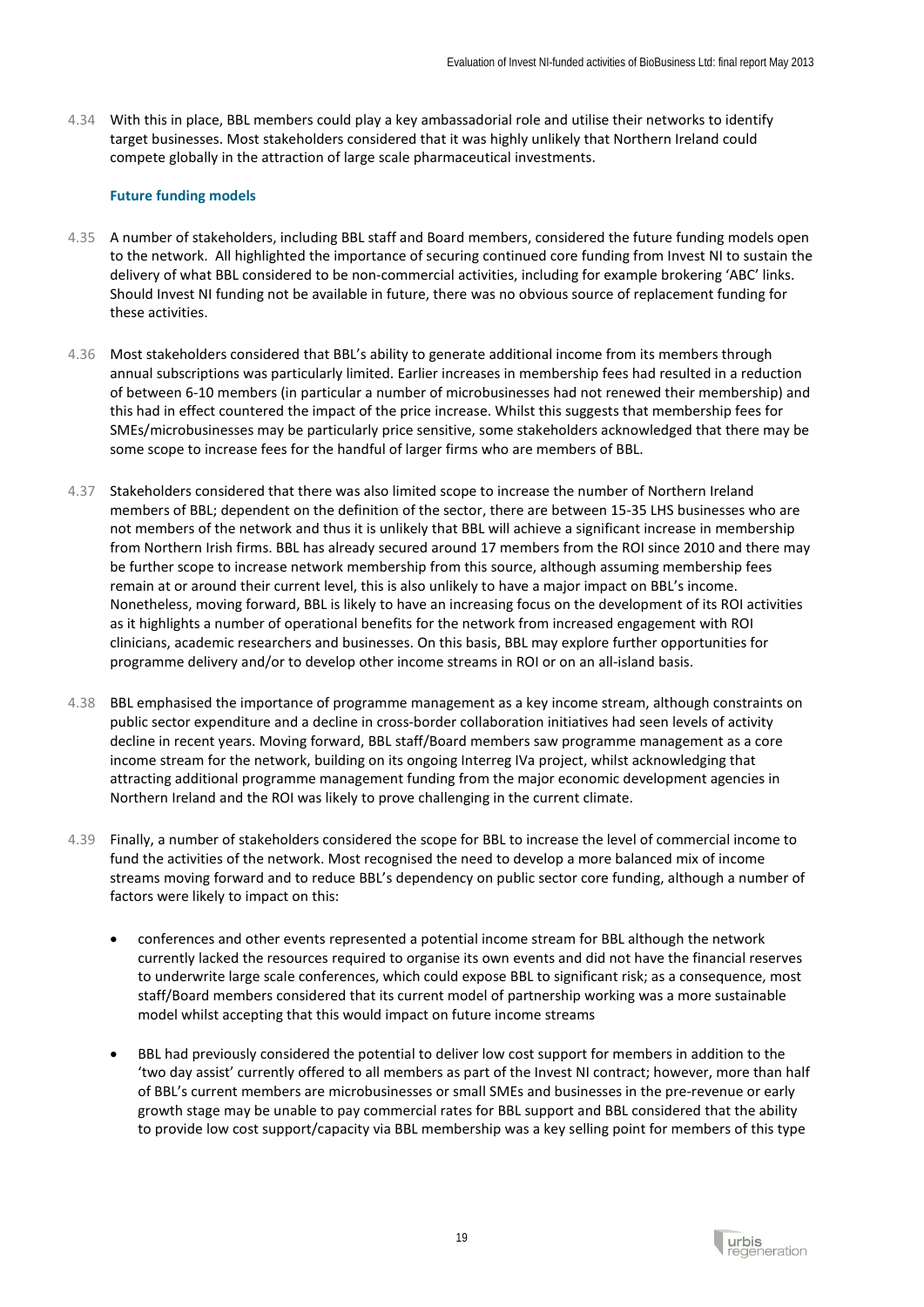- BBL staff and Board members highlight the importance of maintaining the network's independence/ neutrality in meeting the needs of its membership as a whole; some considered that this would be compromised if the network developed as a commercial entity with a focus on selling services in competition with other providers and did not want BBL to become 'just another consultancy'
- moving forward, BBL was considering the potential to deliver business support services on a partsubsidised basis, incorporating a mix of private sector funding alongside existing public sector funding programmes including Innovation Vouchers/R&D tax credits and, at least in the short-term, Invest NI's Proof of Concept programme; there was also potentially scope to consider longer-term sources of funding including the use of royalty payments or taking a modest equity stake in businesses supported by BBL to ensure that the network was able to share in the future profits generated through new products.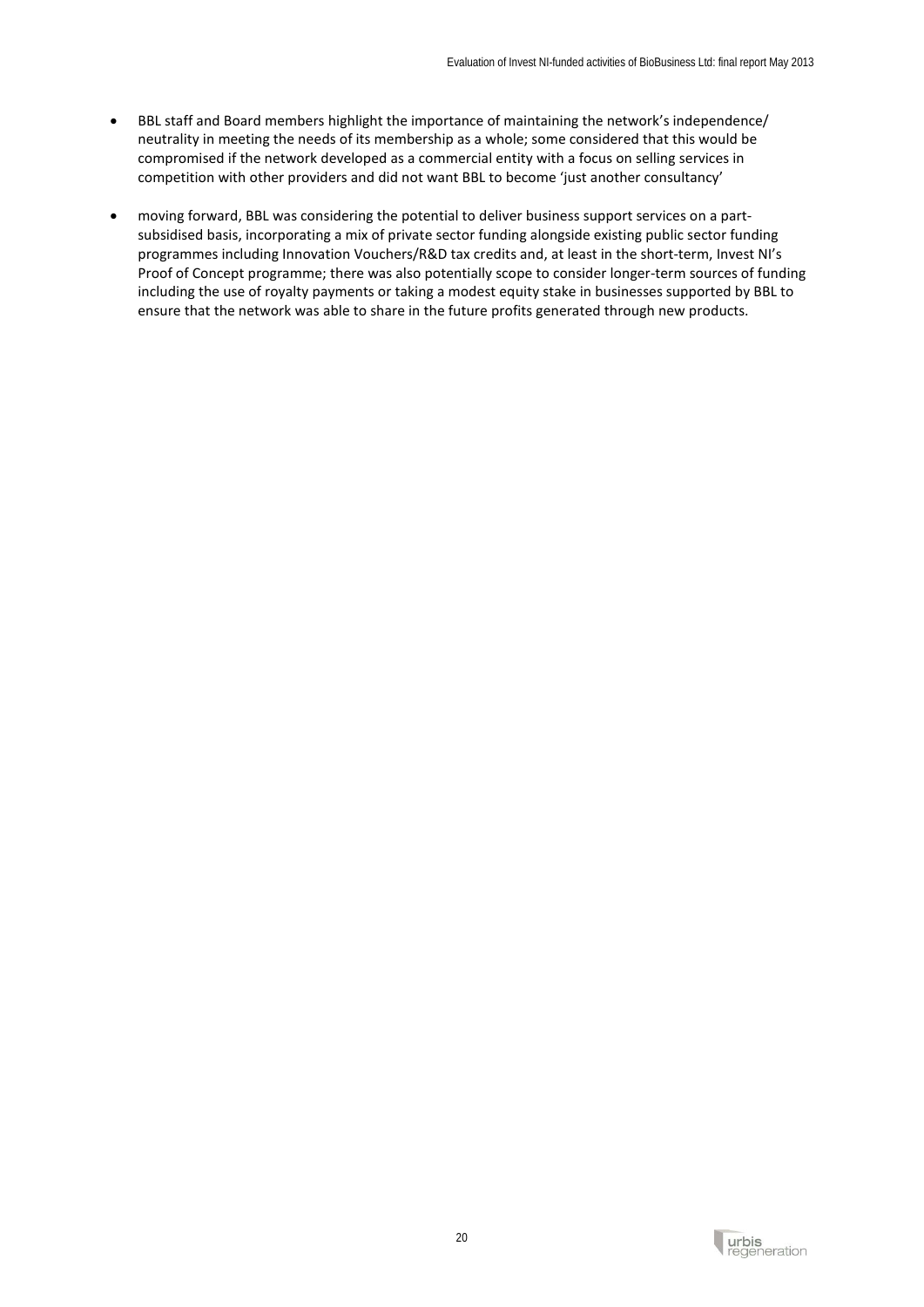# **5 BENEFICIARY CONSULTATION**

5.1 Urbis undertook an online survey of BioBusiness members to assess their views on the strengths and weaknesses of BBL, its impact on their business and the future support needs of the LHS sector in Northern Ireland. The findings are presented in section 5.

# **Survey respondents**

- 5.2 19 responses were received from a total of 36 BioBusiness members who were surveyed, including 32 core members and 4 non-core members. The survey was not circulated to three core members identified by BBL who were no longer trading or claimed that they were no longer a member and was not forwarded to non-core members who had been interviewed in their capacity as a Board member or key stakeholder. This represents a 52.7% response rate and equates to a confidence interval of +/-15.5% at the 95% confidence level.
- 5.3 The majority (10) of the 18 respondents who were prepared to identify themselves had received at least 2 days support from BBL since August 2011; 3 respondents had received between 6-10 days of support. By the same token, 8 respondents (including 3 non-core members) had not received any direct support from BBL. A total of 24 firms received a 'two day assist' from BBL from August 2011 to date This suggests that a broadly similar number of beneficiaries and non-beneficiaries of direct BBL support participated in the survey and that this balance was also reflected in those firms who did not respond. On this basis, the overall effect of non-response bias is likely to be normal for a survey of this type.
- 5.4 All of the respondents were businesses. The majority of respondents were engaged in more than one area of LHS activity, with 8 businesses involved in medical devices and professional/business services respectively, 5 in medical software and 4 each in pharma/speciality chemicals and medical biotechnology/therapeutics. 3 firms were involved in clinical trials and 2 each in telehealth/telecare and general manufacturing.
- 5.5 10 respondents were microbusinesses, employing 10 or fewer staff; 8 respondents employed fewer than 4 people, emphasising the strong representation of microbusinesses across the network as a whole. 6 respondents were SMEs employing between 11-250 staff (although two-thirds of this group had fewer than 49 employees) and 3 employed more than 500 people. Two of the larger firms had some staff employed outside Northern Ireland.
- 5.6 The strong representation of microbusinesses within the sample was also reflected in respondent's most recent annual turnover. 2 respondents were not yet trading and a further 4 had a turnover of less than £99,999. 4 respondents had a turnover of between £100,000-£499,999; 3 respondents turnover was between £500,000 and £999,999. 5 respondents had an annual turnover in excess of £3,000,000.

# **Reasons for membership of BioBusiness**

- 5.7 9 respondents had been a member of BioBusiness for at least 4 years and a further 3 had held membership for at least three years. The remaining 7 respondents had been a member of BioBusiness for at least a year. This suggests that there is a comparatively high level of membership renewal whilst also emphasising that there are comparatively few new members joining the network – none of those surveyed had become members within the last year.
- 5.8 9 members had found out about the network through direct contact from BBL and a further 6 through word of mouth. 3 respondents had been referred to BBL via a professional and just 1 had joined the network as a result of engagement via the website. No respondents had found out about the network through press/media coverage. Whilst the high proportion of direct contact/word of mouth referrals via established networks is very positive this also suggests that BBL could further exploit its website and social media activity to widen its engagement, particularly with those businesses that are on the periphery of the LHS space.

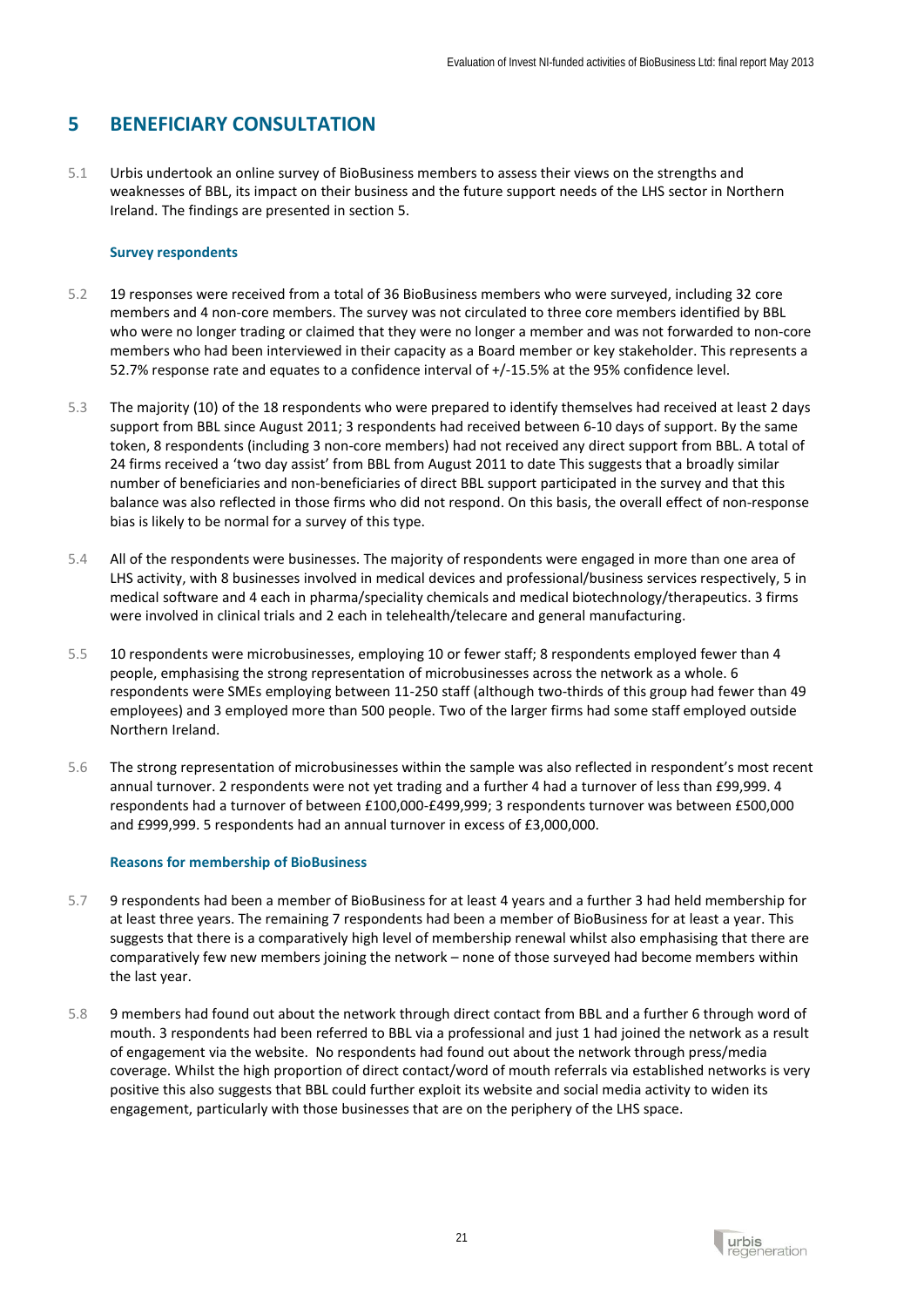- 5.9 BioBusiness members had joined the network for a diverse mix of reasons, most identifying 3 or 4 key reasons for becoming members; the most popular reasons included:
	- networking opportunities with other businesses (15 respondents)
	- industry representation/lobbying on behalf of the sector (13 respondents)
	- access to opportunities in other jurisdiction (NI/ROI) (11 respondents)
	- access to business support (10 respondents)
	- access to academic research/clinicians (9 respondents)
	- access to specialist market/sector knowledge (8 respondents).
- 5.10 A resounding 18 members (all bar one of those responding to the survey) stated that they had fulfilled or achieved their original reason for joining BioBusiness. Only 1 had not, noting that *"personal restraints and a young family restricted networking opportunities."*

### **Value of BioBusiness activities**

5.11 Most respondents had participated in between two and three BioBusiness activities. 12 respondents had participated in BBL conferences or seminars and 13 respondents had participated in 'other networking events'. 8 respondents had participated in one to one business support and links with academics or clinicians; just 1 had participated in a BBL case study. This suggests that most respondents engaged with a comparatively wide range of BBL activity during the evaluation period.

#### **Figure 5.1: Value of BioBusiness support to members**



- 5.12 The majority of respondents highlighted two key services provided by BBL industry representation/lobbying and networking opportunities with other businesses as being 'very important' to their business. These were given the highest priority by 10 and 9 respondents respectively. Three other activities – access to opportunities in the opposite jurisdiction, access to specialist market/sector knowledge and access to business support were of lesser importance than the top two activities. None of BBL's activities were rated 'very unimportant' by members.
- 5.13 Perhaps the most significant finding in this part of the survey relates to the priority afforded by members to industry representation/lobbying. BBL had effectively reduced their role in this area in recent years to focus on brokering links and the provision of business support, although the survey suggests that members retain an appetite for BBL to strengthen this area of its support.

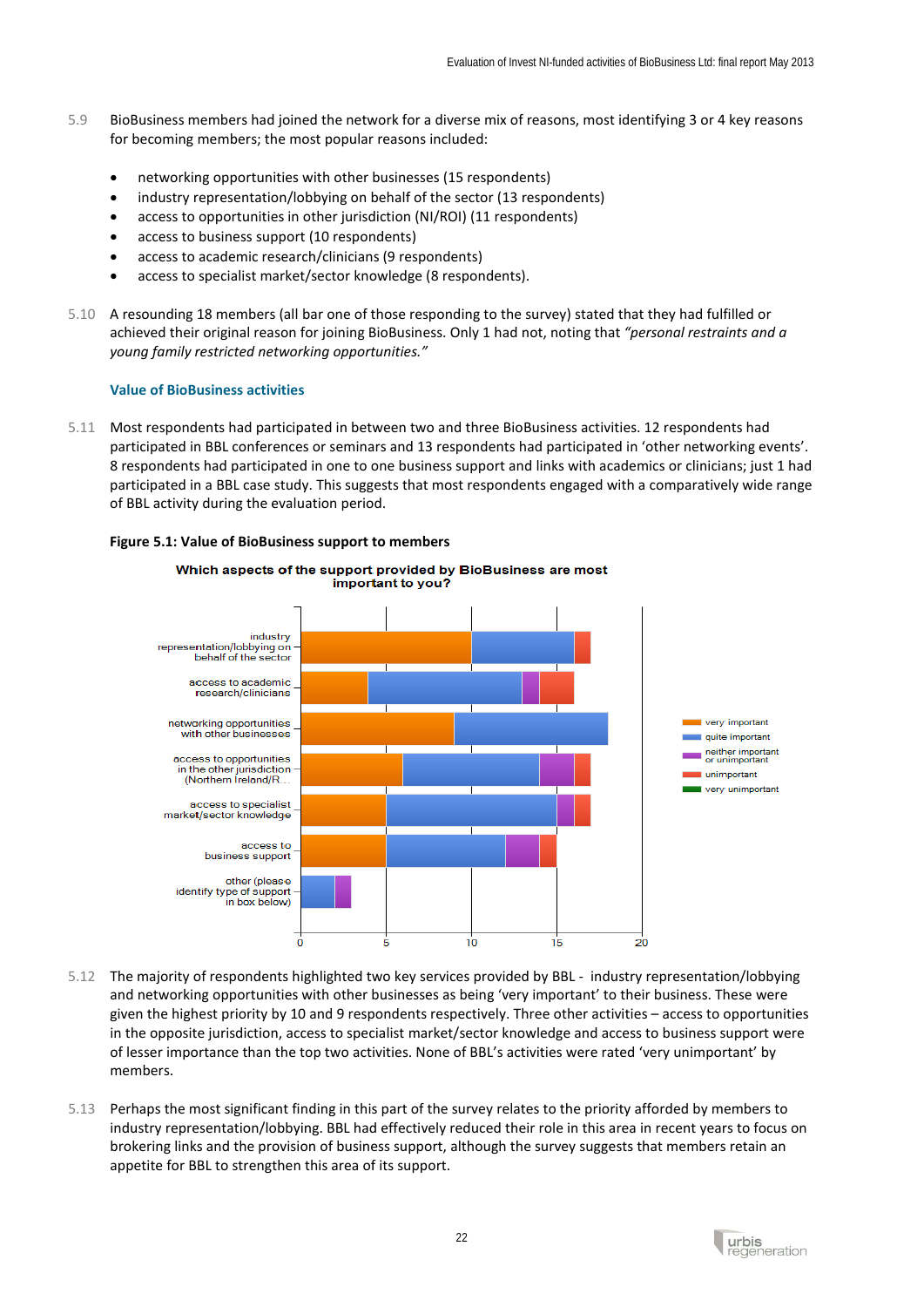# **Communication**

5.14 11 respondents considered that BBL communicates 'very effectively' with its members and a further 5 thought that it communicated 'effectively'. 2 respondents were neutral about the effectiveness of BBL's communication. This appears to represent a significant improvement on the 2011 evaluation when 30% of respondents rated BBL's communication as very effective (*n=20)* and on the 2009 study when just 23% of respondents gave BBL the highest ranking *(n=34).*

## **Benefits and impacts**

5.15 17 respondents had witnessed some form of positive and quantifiable economic benefit flowing to their business as a result of BBL support since August 2011. 10 respondents had created or safeguarded jobs as a result of BBL support and 6 had generated new/additional sales. Figure 5.2 presents further details:



#### **Figure 5.2: Quantifiable benefits of BioBusiness support**

5.16 Further details of the specific economic impacts of the network and their attribution by members to BBL are considered in section 6 of the report.



### **Figure 5.3: Other non-quantifiable benefits of BioBusiness support**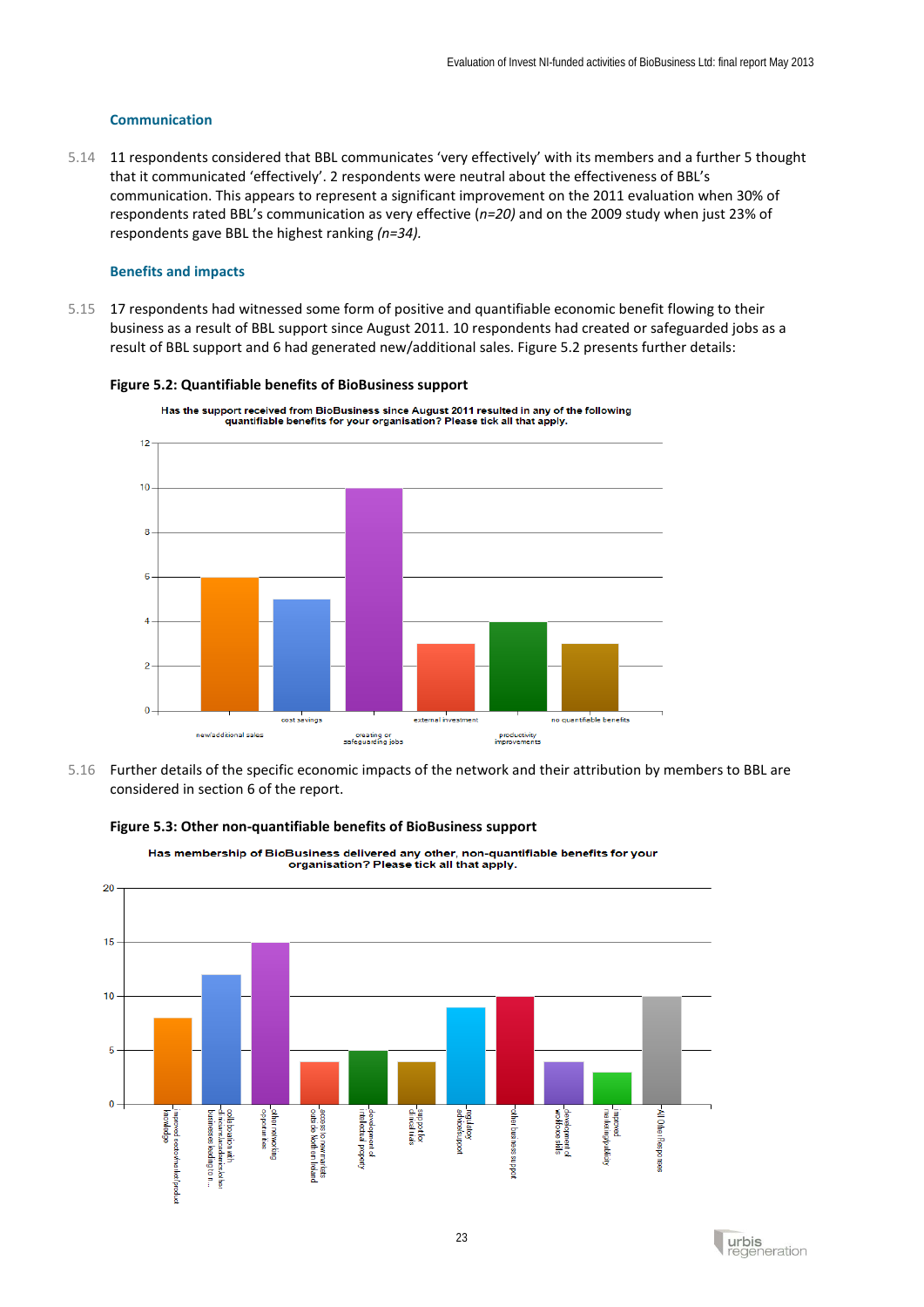5.17 Respondents also considered the non-quantifiable benefits realised as a result of their membership of BioBusiness. 16 of 19 respondents identified at least one non-quantifiable benefit to their business that had flowed from the programme. 15 respondents highlighted networking opportunities and 12 identified "collaboration with clinicians/academics or other businesses leading to new products or services" as benefits arising as a result of their membership of the BioBusiness network. 10 identified business support other than regulatory advice and 9 identified regulatory advice. The least cited benefits were 'access to investors' (identified by just 2 respondents) and 'improved marketing and publicity' which was identified by 3 respondents.

## **Customer satisfaction**

- 5.18 11 respondents were 'very satisfied' with the support provided by BBL since August 2011 and a further 5 were 'satisfied'. Just 1 respondent was 'neither satisfied or dissatisfied' and no respondents were dissatisfied or very dissatisfied. 2 respondents did not answer this question.
- 5.19 The proportion of respondents (85%) who were very satisfied/satisfied with BBL is significantly higher than the satisfaction ratings achieved in the 2011 survey (65%, *n=20*) and on a par with those achieved in 2009 (82% *n=34)*. Taking into account the confidence interval for the 2013 survey (+/- 15%) at the 95% confidence level it can be assumed that at least 70% of members are very satisfied/satisfied with BBL's performance, which also represents a significant improvement on the 2011 evaluation results if the same confidence level/interval is applied.

#### **Value for money**

5.20 17 respondents (100% of those who responded) considered that BioBusiness represented value for money, compared to 80% in 2011 *(n=18)* and 82.4% in 2009 *(n=34)*. However, when respondents were asked whether their organisation would be prepared to pay higher membership fees or purchase additional services from an LHS sector network in the future, 9 responded positively but 8 stated that they would not pay additional fees or purchase further services. This suggests that for almost half of BioBusiness members, a further increase in rates could impact on their decision to remain a network member.

#### **Future of the network**

5.21 8 respondents considered that the network could be improved and 8 felt that no improvements were required. Responses by the former group were diverse and included:

#### *"Perhaps more measured deliverables for start-up companies"*

*"By having more structure and individuals made available to follow through with further assistance for company development"*

*"More support/funding from government to increase number of Biobusiness staff. Better promotion of Biobusiness by government both nationally and internationally"*

*"More informal events"*

*"It may be possible to improve the business/academia networks and awareness within NI. This is a small community but there are internal NI win-wins that are not being fully grasped i.e. partnerships with external organisations where internal providers are available."*

*By reaching out to more medical device companies cross border. By providing continued support in terms of funding, lobbying to promote clinical and pre-clinical studies*

*"Play an increased role in sector promotion/lobbying and in strategic industry led initiatives."*

5.22 Respondents highlighted a number of consistent themes for improvement including providing follow-on business support for members, the need for more promotion and lobbying for the sector and to secure additional resources for network activity.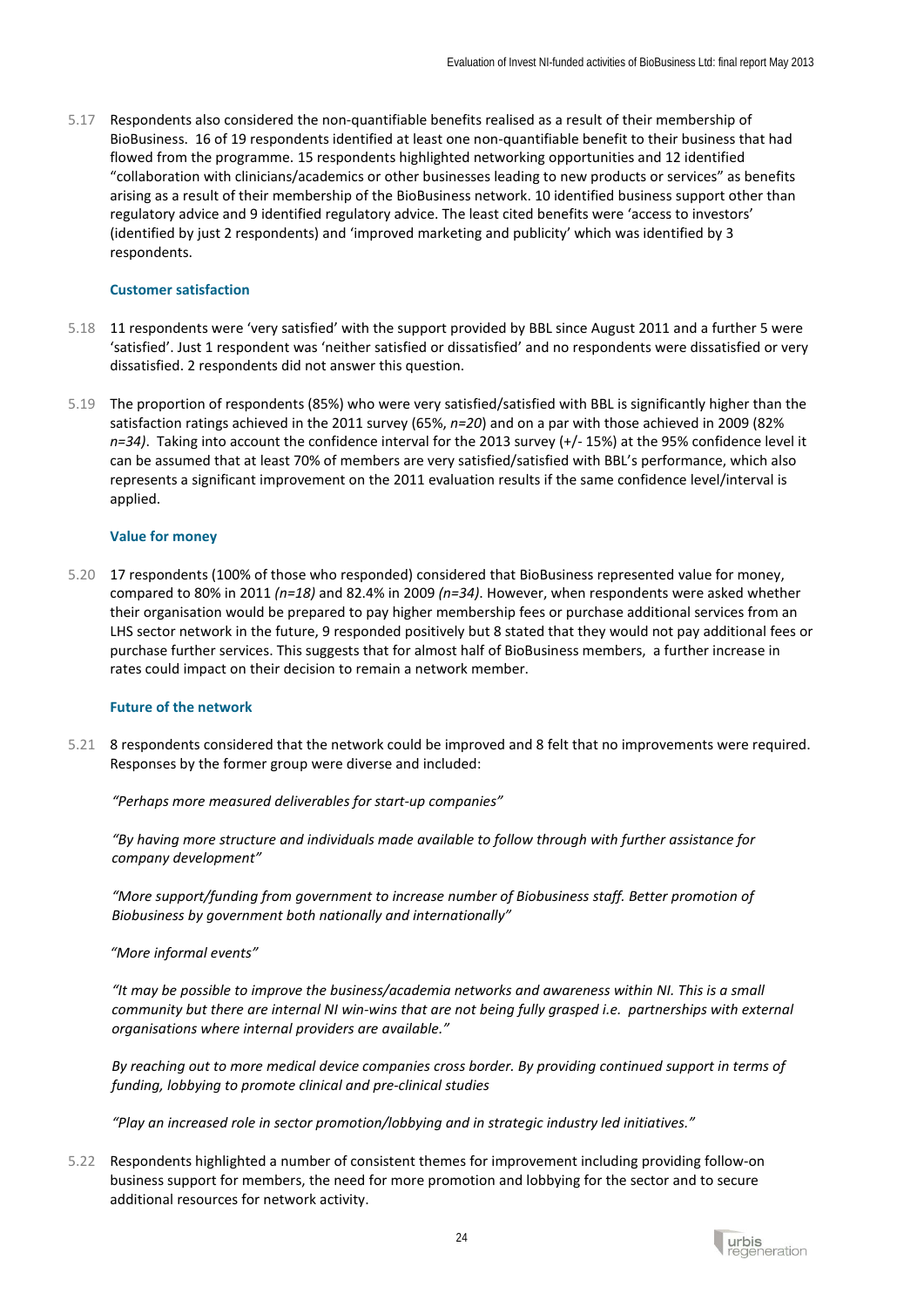5.23 Respondents were asked to rank future priorities for support for the LHS sector in Northern Ireland. The outcomes are summarised in figure 5.4 below:

#### **Figure 5.4: Future priorities for the LHS sector in Northern Ireland**



From your organisation's perspective, what are the future priorities to support life and health sciences businesses in Northern Ireland? Please rank your responses where 1 is the most important and 10 the least important answer.

- 5.24 9 respondents ranked *'lobbying Government Departments or other agencies'* as priority 1 or 2; 5 respondents each ranked 'networking opportunities with other businesses' and 'access to external investment' as priority 1 or 2 whilst 4 respondents each prioritised 'access to support for clinical trials', 'access to markets outside Northern Ireland' and 'regulatory advice/support.' This suggests that whilst lobbying and sector representation is a clear priority for the sector moving forward, there is less consensus on other priorities.
- 5.25 17 responded positively to the question *"should Invest NI continue to provide funding for a network for life and health sciences businesses in Northern Ireland?"* Taking into account the confidence interval, this suggests that if this question was put to the BioBusiness membership as a whole between 85-100% of members would respond positively to this question.
- 5.26 Finally the survey asked respondents for any further comments on BioBusiness that had not been covered elsewhere in the questionnaire. 6 responses were received for this question, and included:

*"It is absolutely essential that BioBusiness is funded on an ongoing basis. There is a need to integrate the knowledge/expertise with Invest NI. BioBusiness must remain in place to help drive the sector so that NI reaps the benefits of job and wealth creation on similar magnitude to that experienced in Scotland and Republic of Ireland."*

*"BBNI is our sector's only umbrella organisation and offers support in any way asked of it. Not only is BBNI a unique resource it also represents extraordinary value for money."*

*"Biobusiness has the potential to add real value to the NI life science sector if it is properly funded and supported. Targets set by INI need to be realistic and the amount of auditing Biobusiness is asked to do to justify the very modest funding it receives has to be reduced as this is taking up a disproportionate amount of time and effort. "*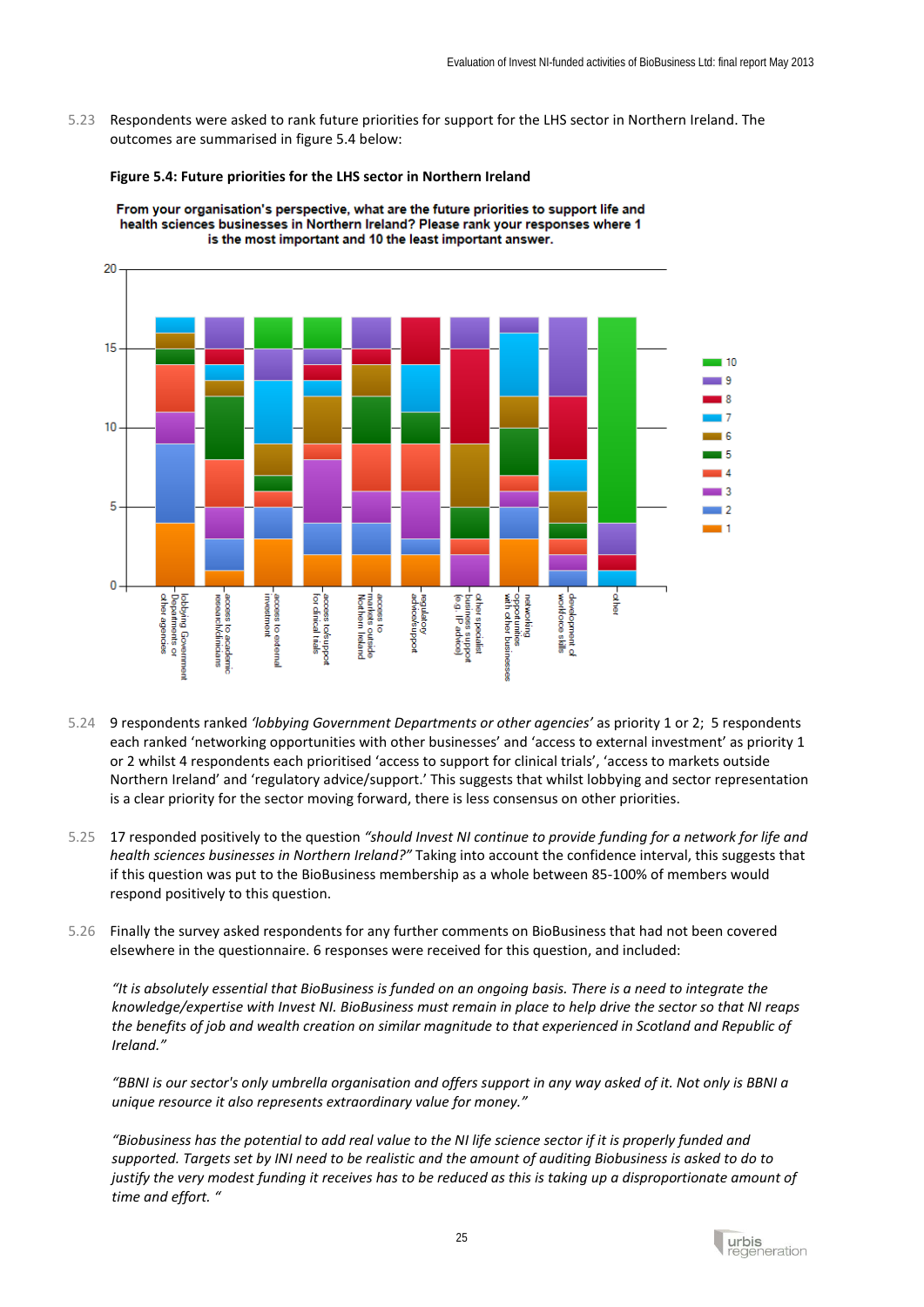*The value mutiplier Biobusiness has consistently achieved surpasses that of many other organisations and makes it a top performer in terms of added value and this should be capitalised on and Biobusiness's role expanded by government if they are serious about expanding and developing this very important sector within NI."*

*"Biobusiness provide a very valuable service - this is a key growth sector and we must be able to optimise our internal opportunities - and place ourselves to maximise exports. We need to reinforce our capabilities."*

*"The life sciences participate in globalized business, Biobusiness can assist in making the NI Assembly & Government aware of current issues. Currently Government is too parochial."*

# **Conclusions**

- 5.27 The survey of beneficiaries generated very positive feedback for the BioBusiness network, with a significant proportion of respondents being microbusinesses or small SMEs reflecting the broad composition of the network. Members particularly valued the lobbying, brokerage and business support activities delivered through the network and moving forward wished BBL to play a stronger role in representing the sector to Government and other key stakeholders.
- 5.28 The network has improved its customer satisfaction rating from recent independent evaluations and also scored highly on value for money. Over 80% of members had derived tangible economic benefits from their membership of the network since August 2011 and others had realised non-quantifiable benefits. 100% of respondents considered that Invest NI should continue to provide support for a network for LHS sector businesses in the future.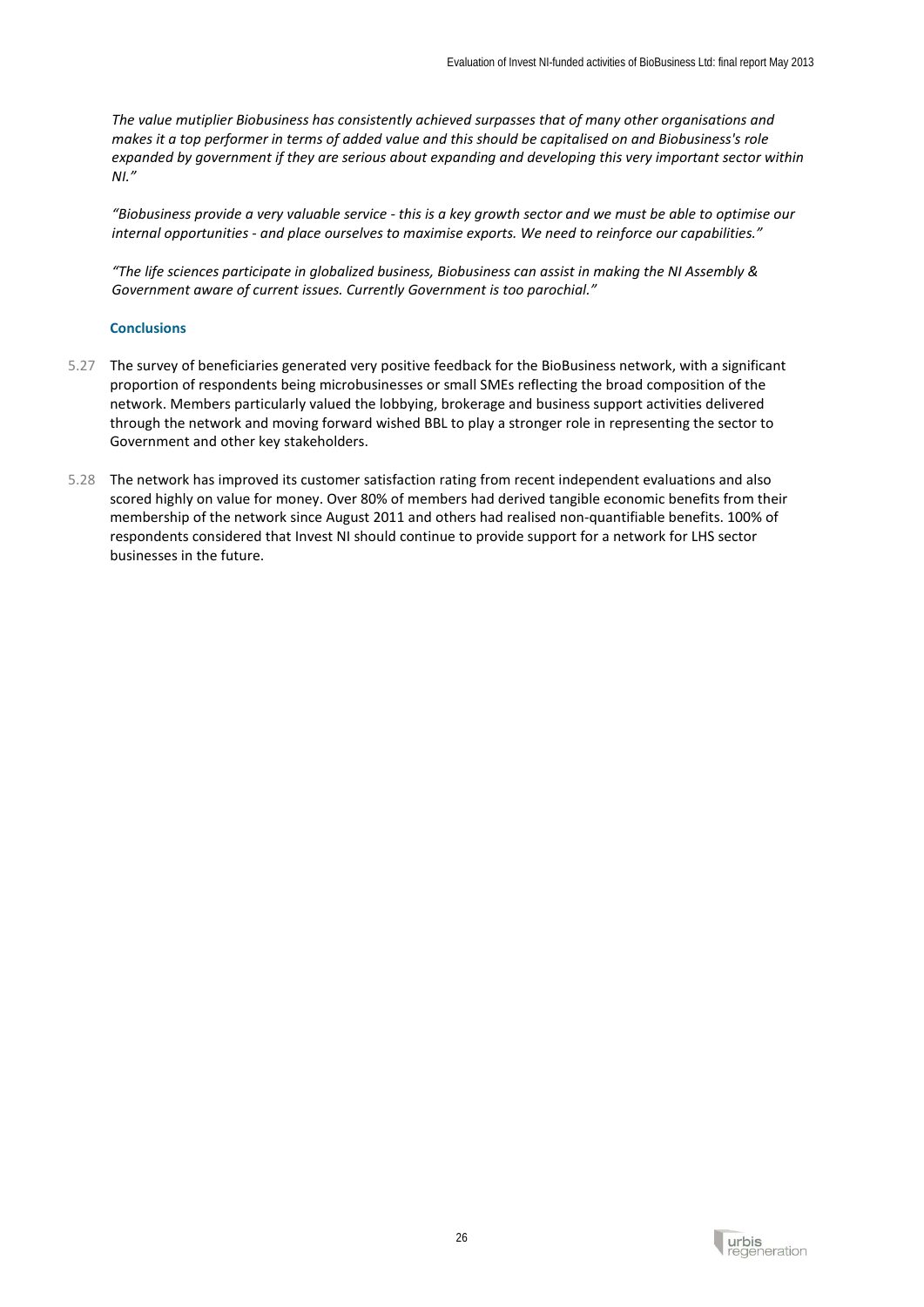# **6 PROJECT IMPACTS**

#### **Introduction**

- 6.1 Section 6 considers the economic and other impacts of the project, including:
	- achievement of project objectives and contribution to higher level objectives including DETI PSAs and the DETI/Invest NI Corporate Plans that were extant at the time of the project
	- economic impacts and wider and regional benefits
	- establishing the counterfactual or additionality arguments what would have happened in the absence of the project, considering deadweight and displacement effects
	- value for money
	- equalities impacts.

#### **Achievement of objectives**

#### *Project level objectives*

6.2 Invest NI's project casework did not explicitly identify any project level objectives for this initiative. However, we note that BBL's vision statement for the LHS sector in Northern Ireland is

*"A vibrant, innovative and globally competitive health technology and biotechnology sector, where our businesses are fully supported and promoted by all stakeholders."*

- 6.3 BBL's vision for the sector provides an important starting point for our assessment of the achievement of the project's objectives. In this context, it is important for the evaluation to establish the extent to which the LHS sector in Northern Ireland has achieved, or its moving towards achievement of this vision.
- 6.4 We analyse the sector in sections 2 and 4 of this report. Our analysis suggests that whilst there is clear evidence of the consolidation and growth of the handful of large, indigenous firms in Northern Ireland this has not necessarily been reflected in the overall development of the sector. There are few growing SMEs or start ups; supply chain or collaborative links between the larger and smaller firms are limited; barriers to developing and diffusing innovation across the HSC remain in place (although BBL take the view that these issues are less problematic in the ROI) and there is a disconnect between the research programmes of the major Universities which are driven by UK or overseas-based multinationals and the local supply chain.
- 6.5 In this context, it is clear that whilst the sector has demonstrated growth in turnover and employment it remains dependent on a handful of key players who, despite being 'home grown' firms, are not fully embedded within the Northern Ireland economy. As a result, the LHS sector has not yet attained the status outlined in BBL's vision although there are some signs of progress.
- 6.6 Invest NI's casework submission notes that "as a business association the following 3 key areas are core to BioBusiness's function:
	- representative and lobbying body on behalf of its membership
	- membership support providing brokering, facilitation, project management and networking opportunities
	- sector support providing analysis, facilitation, brokering and networking support across the Academic, Business and Clinical (ABC) stakeholders.
- 6.7 On this basis, for the second part of our assessment we have considered BBL's contribution to each of these 'key areas' in turn. Dealing with the first, whilst BBL is clearly driven by the needs of its members, it has played a lesser role in the area of sector representation and lobbying in recent years, with the exception of its activities around the skills/STEM agenda.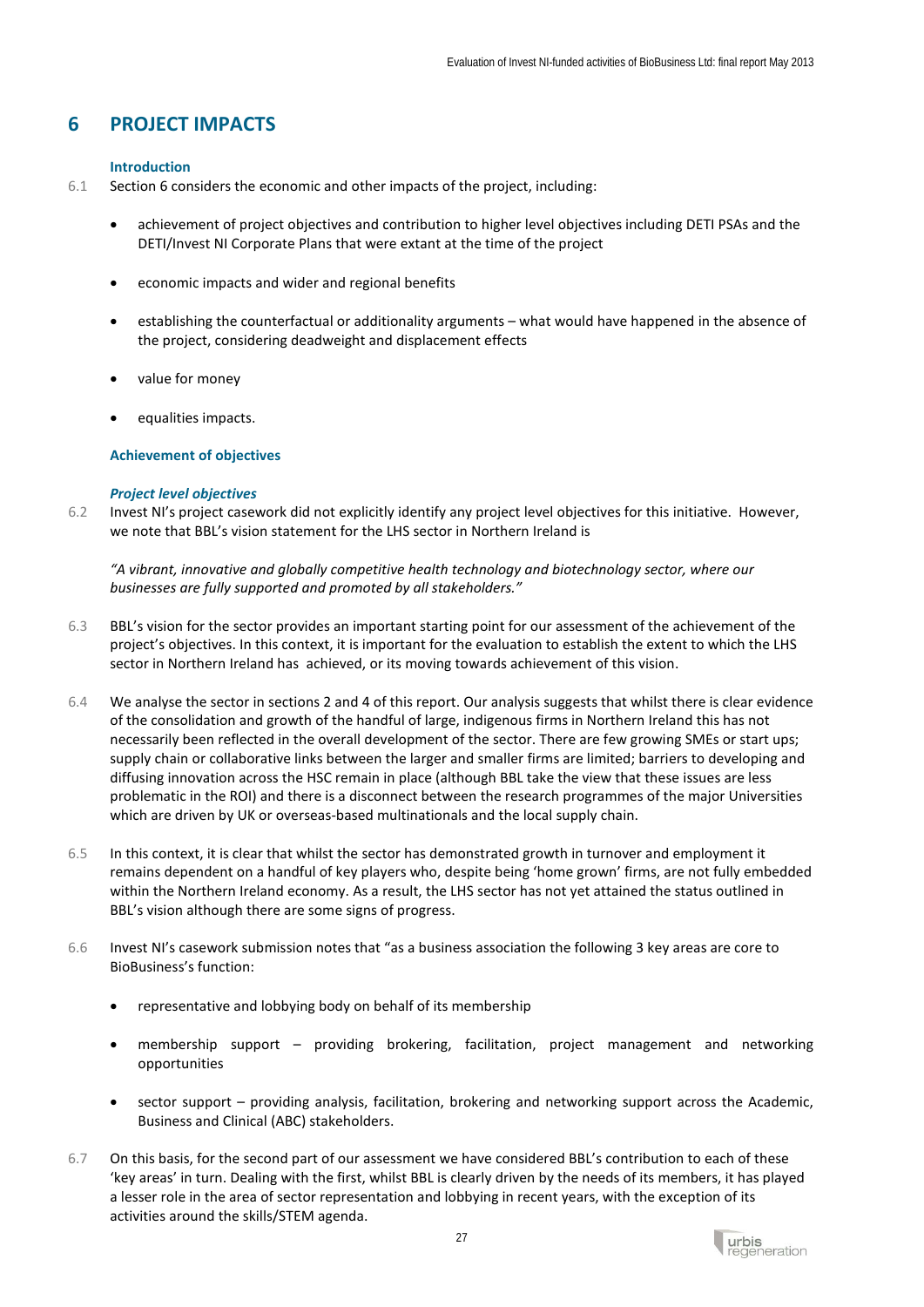- 6.8 The beneficiary and stakeholder surveys detailed in earlier sections of this report suggest that there is broad consensus that BBL should play a more strategic role through high level engagement on key issues/barriers to growth, as well as providing the bottom up/hands on support for which it is recognised. This suggests that the network has been only partially successful in relation to the first objective.
- 6.9 Beneficiaries clearly valued the membership support provided by the network, emphasised by high levels of customer satisfaction and positive perceptions around value for money. In particular members valued opportunities for networking and collaboration as well as the in-depth support for project development and delivery provided by BBL staff. Whilst BBL expressed frustration that they were unable to provide the in-depth support required by some members due to the limited resources available to the network, in our view over the period from August 2011 to date BBL has made a significant contribution to the area of membership support.
- 6.10 Turning to the area of sector support, it is clear that many members of the network particularly value the opportunities for networking and collaboration facilitated by BBL, particularly where this has brought together academic, business and clinicians to develop commercialisation opportunities. It is apparent that BBL has been 'selective' in the academic and clinical partners with which it has worked, favouring Belfast Metropolitan College rather than developing strong links with research-based institutions like QUB and the University of Ulster and developing its informal clinical network with a particular focus on the ROI. BBL cited clear reasons for this focus. Whilst in moving forward, Invest NI may wish BBL to strengthen its academic and clinical relationships within Northern Ireland, we believe that BBL has also made an important contribution in this area.

# *High level objectives*

- 6.11 The evaluation also considers the contribution of the project to Invest NI's strategic objectives as detailed in the 2011-2015 Corporate Plan that was extant at the time the current funding round for the project commenced in August 2011. These in turn contribute to the DETI and Programme for Government objectives that were in place during the project delivery period.
- 6.12 In particular the network has contributed to Invest NI's objectives of 'stimulating innovation, R&D and creativity' and 'encouraging business growth' and Invest NI's targets to
	- secure £300 million investment in R&D (with at least 20% from SMEs).
	- support 500 businesses to engage in first time R&D and 120 Collaborative R&D projects.
	- support 40 Proof of Concept projects (University based).
	- deliver 800 Innovation Vouchers.
- 6.13 The network has also contributed to DETI Corporate Plan targets to promote 6,300 jobs, £400m of investment commitments and £120m in new wages/salaries through locally owned companies. This in turn contributes to the Northern Ireland Executive's Programme for Government 2011-2015 objective of 'Growing a sustainable economy and Investing in the Future.'

#### **Economic impacts**

- 6.14 In its recently published 10 year review, BBL estimated that it had leveraged £11.8m in direct support for member companies (a leverage ratio of 6.6:1 based on a total public sector funding contribution of £1.8 million over this period) and helped to access a further £43 million in terms of the market opportunities created for member firms. Invest NI's most recent casework submission for the project did not identify specific employment or GVA impact targets.
- 6.15 The KPI framework agreed by BBL and Invest NI identified the core target to realise £300,000 per annum in monetary benefits (increased turnover and cost savings); the economic appraisal for the project converted these impacts into a total GVA impact of £376,165 over the two years of the programme.
- 6.16 5 respondents to the beneficiary survey identified increased turnover or cost savings benefits arising from the project since August 2011. The combined increases in turnover totalled £490,000, including three respondents who had achieved a six figure increase in turnover since their engagement with the network. The quantifiable benefits also included: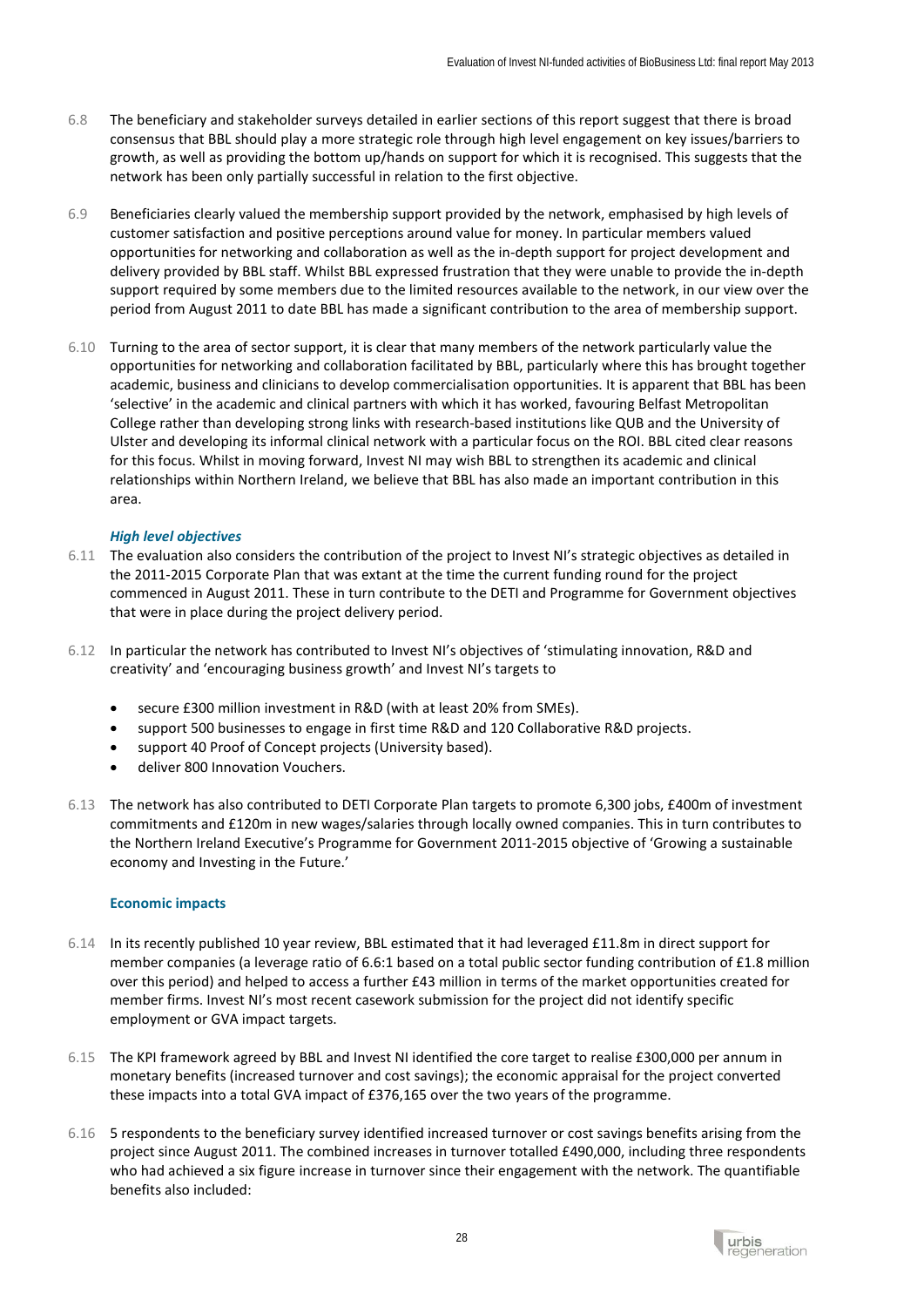- cost savings of £433,500 including three respondents identifying six figure cost savings
- additional productivity improvements totalling £230,000
- 10 FTE jobs created or safeguarded
- the attraction of external investment totalling £500,000.
- 6.17 Taking increased turnover, cost savings and productivity improvements into account the survey suggests that actual monetary benefits of £1,153,000 have been realised by survey respondents as a result of their engagement with the network since August 2011. The actual impacts have been scaled up to estimate the total impact of the BBL programme on the 36 member companies in Northern Ireland, taking into account the confidence interval (+/-15.5%) for the survey sample. The scaled up/estimated impacts are as follows:
	- increased turnover £784,515 to £928,421
	- cost savings £694,056 to £821,368
	- productivity improvements £368,241 to £435,789
	- jobs created or safeguarded  $-16$  to 18.9 gross FTE jobs
	- external investment £800,525 to £947,368.
- 6.18 It is notable that the beneficiary survey has highlighted levels of monetary benefit realised by BioBusiness members that are significantly higher than those reported by BBL through the quarterly reporting process (to the end of the second quarter of the 2012/13, the reported benefits totalled just under £181,000. It will be important for Invest NI and BBL to clarify the reasons for this disparity as soon as possible and we return to this issue in our recommendations in section 8. We present an interim assessment of the net economic impact of the BBL network in the following section of the report.

#### **Additionality, deadweight and displacement**

- 6.19 Establishing the counterfactual what would have happened in the absence of the project or intervention is an important outcome for any evaluation. This can be calculated on either a quantitative or qualitative basis. Firstly, we consider the factors underpinning additionality, deadweight and displacement in qualitative terms.
- 6.20 Deadweight represents the quantification of outcomes under the reference case. In this case, as BBL's interventions are focused in areas of activity (for example networking or fostering collaboration) which are subject to market failure and unlikely to be delivered by the private sector in their own right, we conclude that the project demonstrated low levels of deadweight.
- 6.21 Displacement arises where the intervention takes market share (known as product market displacement) or labour, land or capital (referred to as factor market displacement) from other existing firms within the geographical area of the project. In this case, there are two factors to consider:
	- Invest NI's casework for the project concluded that there were no other dedicated business support programmes for the LHS sector and that BioBusiness would not displace other support
	- the beneficiary survey indicated that of those businesses deriving quantifiable benefits from the network, 8 respondents (63% of those who responded) had increased marker share as a result of BBL support relative to competitors in Northern Ireland.
- 6.22 On balance, whilst the project itself demonstrates low levels of displacement, beneficiaries of the network have generated product market displacement. Therefore, on balance, we conclude that BioBusiness has demonstrated medium levels of displacement.
- 6.23 In conclusion, based on triangulation of data from the beneficiary survey, economic appraisal and BIS/DETI benchmarks (considered in more detail overleaf) we conclude that the project demonstrates high levels of additionality, low levels of deadweight and medium levels of displacement.
- 6.24 We have also sought to quantify the gross and net employment and GVA impacts of the BBL programme, drawing on evidence from the survey of beneficiaries and additionality benchmarks from BIS and DETI. We have not undertaken a full assessment utilising the additionality logic chain approach although this should be undertaken as part of the final evaluation of the programme.

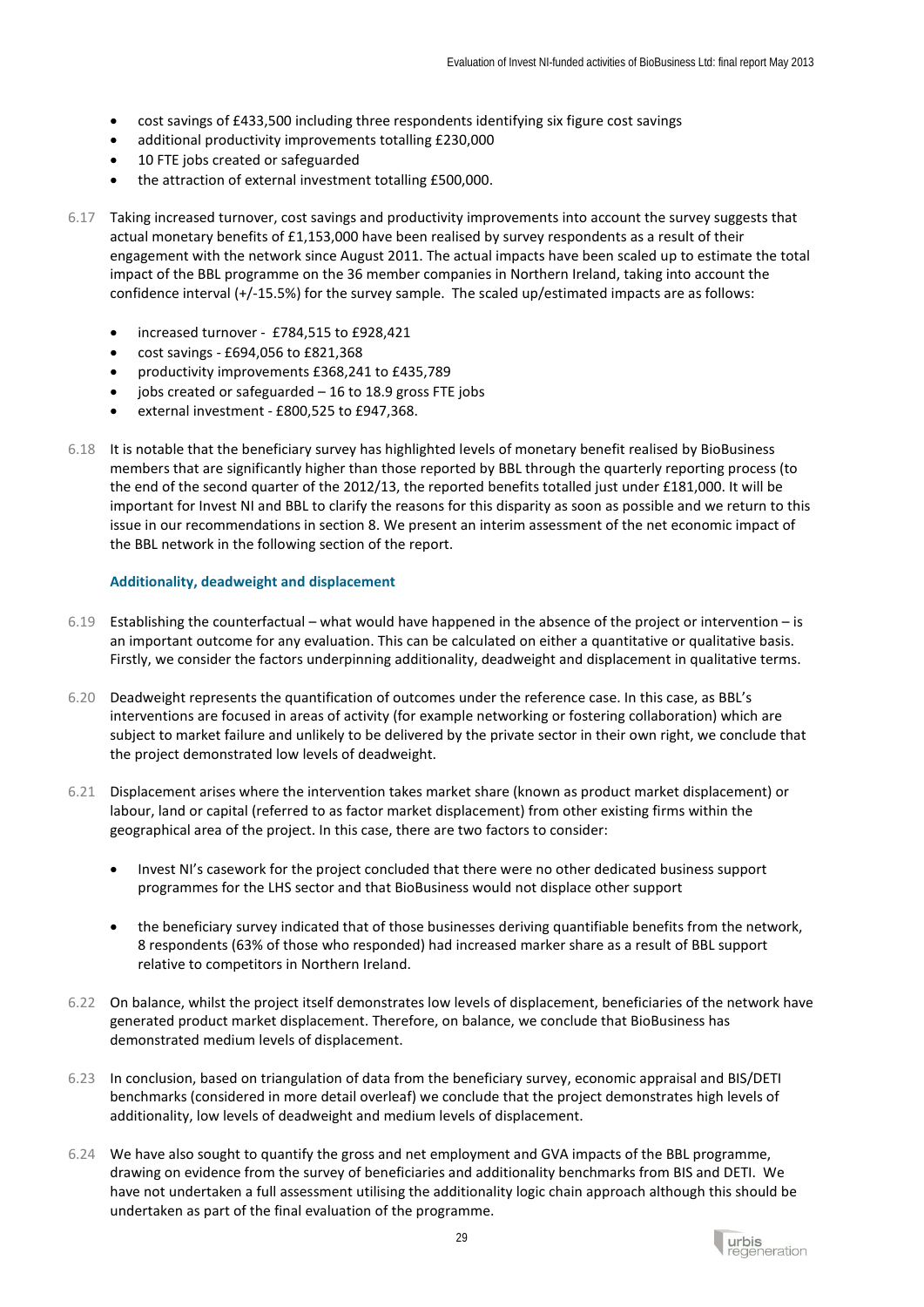- 6.25 As a benchmark, BIS research<sup>[13](#page-31-0)</sup> suggests that the mean net additionality for sector/cluster support projects like BioBusiness is 42.4% at the regional level and 26.8% at sub-regional level. DETI additionality ratios range from 90.9% to 48.9% for projects of this type.
- 6.26 There is also some project specific evidence upon which an assessment of the additionality of the project can be made. The original economic appraisal for the project estimated that the additionality of BBL support was been 68% and 75% whilst our survey of project beneficiaries indicated that 67% of respondents who had realised some form of quantifiable economic benefit as a result of the project stated that this would not have happened at all without BBL; a further 33% stated that the benefits would have happened more slowly without BBL support, demonstrating partial additionality.
- 6.27 On this basis, reflecting actual evidence from the beneficiary survey we propose to apply a net additionality ratio of 65% to the BioBusiness network. Although in isolation, additionality levels were considered to be high, they have been scaled back to reflect 'medium' levels of product market displacement arising from the programme, but remains significantly higher than the BIS benchmark cited in paragraph 6.25. On this basis, we conclude that the BBL programme has, to date, supported the creation or safeguarding of between 10.4 and 12.3 net FTE jobs.
- 6.28 We have estimated the GVA impact of the programme by drawing on evidence from the Northern Ireland Annual Business Inquiry to establish the average GVA per worker for 'professional, scientific and technical activities.' In 2010, this was £40,677.
- 6.29 For the purposes of this analysis we have assumed that the GVA benefits of the programme have applied for just one year (i.e. as yet there are no cumulative GVA impacts) and we have not considered the future potential (i.e. forecast) GVA benefits associated with Invest NI's support for BBL. Thus we estimate that, to date, the programme has generated net GVA impacts of between £423,041 and £500,327. This is significantly higher than the GVA impact forecast in the economic appraisal.
- 6.30 Paragraph 3.31 notes that, up to the end of January 2013, Invest NI had provided core funding support for the programme totalling £151,000 (against a total budget of £199,998 over the two years to August 2013). On this basis, we estimate that to date the network has generated a GVA return on Invest NI's investment of between 2.8 to 3.3 to 1. Whilst only an interim figure, this ratio is higher than that forecast in the independent economic appraisal for the programme (1:2.6) and comparable with that achieved for Invest NI's Knowledge Transfer Partnership programme.

# **Wider and regional benefits**

- 6.31 The economic appraisal for the BBL network identified a number of wider and regional benefits likely to arise from its implementation, including:
	- facilitating the pursuit of innovative projects amongst NI Life and Health Sciences companies resulting in the development of innovative products and processes
	- facilitating knowledge transfers between the academic, business and clinical communities
	- promoting skills development of BioBusiness Ltd members through providing access to much sought after clinical and regulatory advice
	- promoting linkages between the universities and industry
	- acting as a conduit to support the growth of the NI Life and Health Sciences sector which has potential to create/safeguard high value jobs and provide opportunities for home grown talent.

<span id="page-31-0"></span><sup>13</sup> Research to improve the assessment of additionality, Occasional Paper no 1, BIS October 2009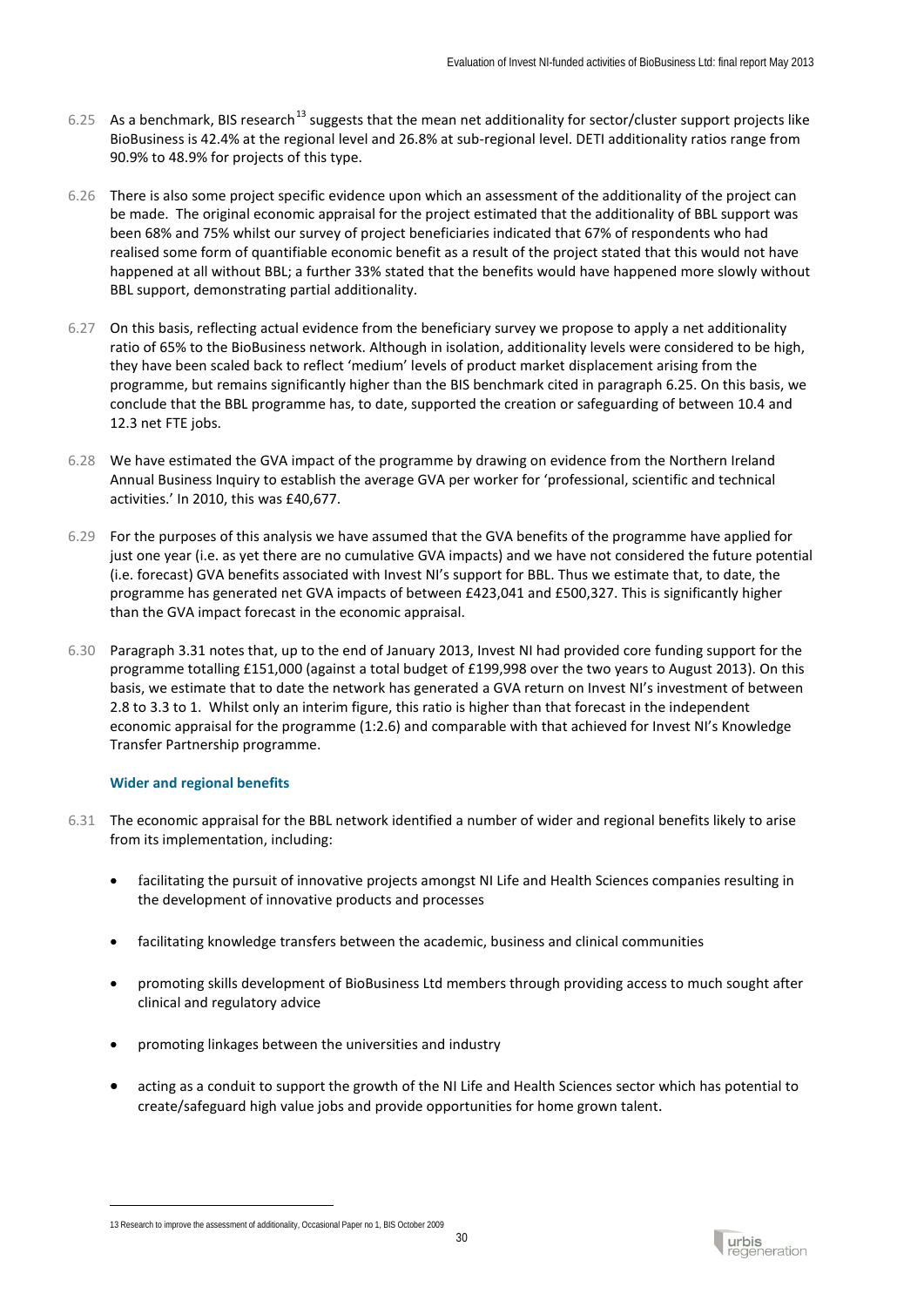6.32 Our analysis suggests that the network has realised each of these wider and regional benefits to a greater or lesser extent. Many BBL members valued its role as a 'voice' for the LHS sector whilst encouraging it to play a stronger advocacy/lobbying role; the network has promoted links between members and FE/HE institutions although these could undoubtedly be further strengthened. 'ABC' linkages have been facilitated by BBL and are highly valued by members whilst the clinical and regulatory support provided by the network has played an important role in accelerating the development of a number of new products.

## **Value for money**

- 6.33 In considering the value for money achieved by the project *economy, efficiency* and *effectiveness* are critical factors:
	- economy measures are concerned with demonstrating that the inputs (the resources used to deliver the project and realise its outputs) have been obtained at least cost
	- efficiency addresses the inputs/processes developed to deliver the project and relates the costs or other resources used in delivering the project in relation to the scale or value of the outputs realised
	- effectiveness relates to the impact of the project on longer-term outcomes or strategic objectives.
- 6.34 The position on economy is complex. The project has never been subject to a formal competitive tender and BBL has now been re-appointed by Invest NI on five separate occasions to deliver the network. Invest NI support has been limited to the level of funding available to the Managing Director under their delegated responsibilities. On each occasion BBL has prepared a business case for support which has been subject to an independent economic appraisal and revised accordingly. Invest NI's most recent casework notes that *"this approach has been confirmed as reasonable by the Invest NI Finance Team."*
- 6.35 It is of course conceivable that another operator could have delivered the contract on a lower cost basis, although this remains an entirely hypothetical question; the per diem rates adopted for the purposes of the contract by BBL's CEO and Chairman appear significantly lower than those that would be adopted by a mainstream management consultancy for a contract of this type.
- 6.36 Moving forward, Invest NI will of course wish to consider whether to continue to provide support to the network and, if so, on what basis this should be procured. We return to this issue in section 8.
- 6.37 Invest NI's funding support for each two year funding period has not increased since 2007 and, in effect, the core funding available to BBL to deliver the network has declined in real terms. Quarterly project review meetings have not been held on a regular basis during the current contract period. Although these have now been reinstated, there has been limited dialogue between BBL/Invest NI to manage costs on an ongoing basis.
- 6.38 Turning to *efficiency*, the total economic appraisal noted that the total cost of the project, including 'in kind' contributions from BBL, was £400,836 over a two year period including a contribution of £199,998 from Invest NI. It has not been possible to complete our analysis of project costs against budget (this will be completed shortly ) although it is anticipated that project costs will be broadly in alignment with the agreed budget.
- 6.39 In cost per job terms, the beneficiary survey suggests that BBL supported the creation or safeguarding of between 10.4-12.3 net FTE jobs, at an interim cost per job (based on Invest NI expenditure to January 2013) of between £12,276 and £14,519. This is broadly comparable with the achieved cost per net job of some £14,221 for RDA business support activity identified in PWC's research on the net economic impact of the former Regional Development Agencies.
- 6.40 The project's effectiveness is related to its impact on longer-term outcomes and to the strategic objectives of Invest NI and DETI. These are explored overleaf and also in section 2. In summary we conclude that the project has contributed to the objectives and targets set out in the 2011-2015 Corporate Plans of both organisations.

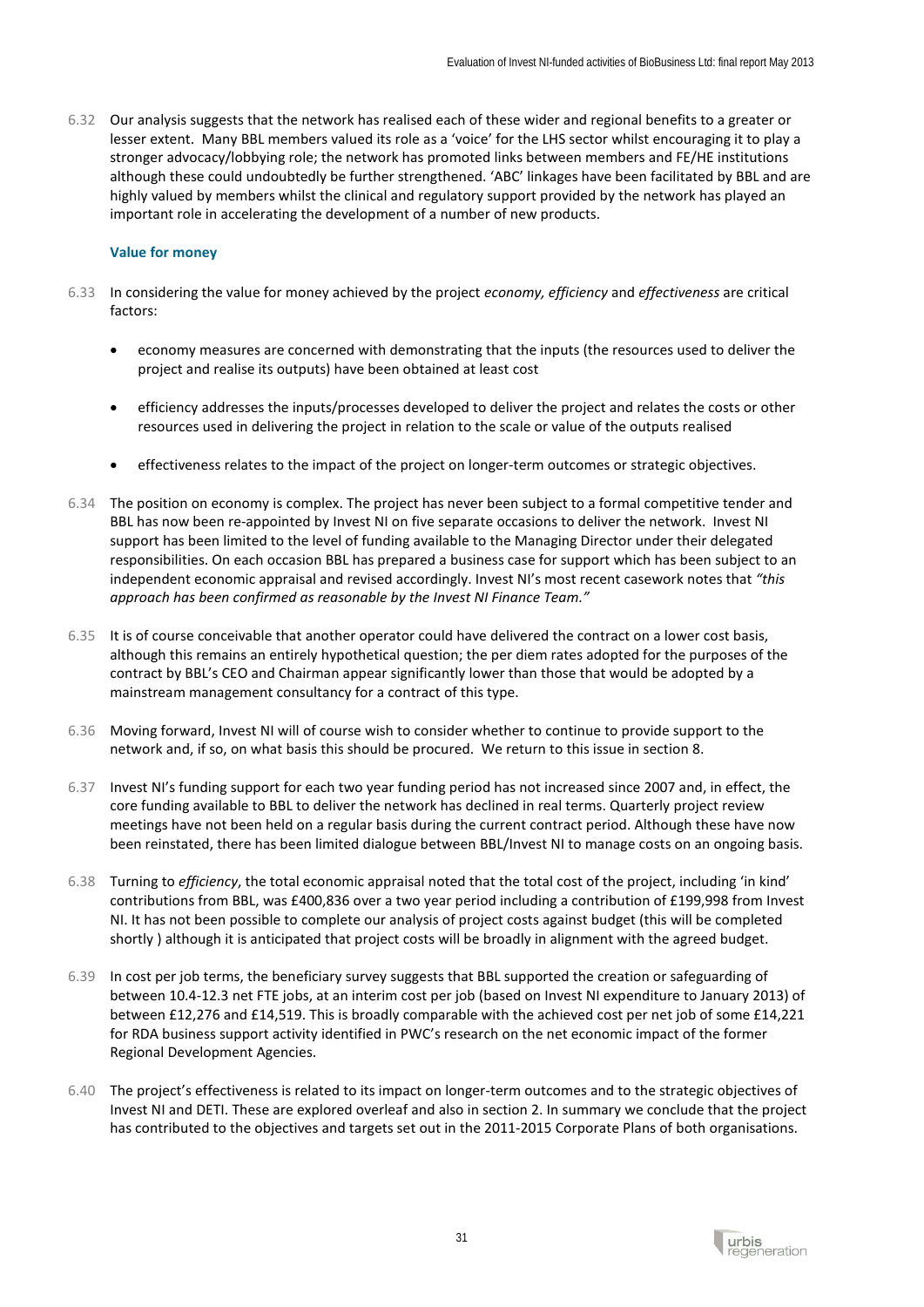## **Equalities impacts**

- 6.41 Section 75 and Schedule 9 to the Northern Ireland Act 1998 came into force on 1 January 2000 and placed a statutory obligation on public authorities, in carrying out their various functions, to have due regard to the need to promote equality of opportunity between:
	- persons of different religious belief, political opinion, racial group, age, marital status or sexual orientation
	- men and women generally
	- persons with a disability and persons without
	- persons with dependants and persons without.
- 6.42 Section 75 of the 1998 Act highlights a number of equality of opportunity or good relations categories who should be given particular consideration in identifying the equalities impacts of public sector interventions, including religious belief, political opinion, racial group and sexual orientation. Invest NI has a ratified Equality Scheme in place which sets out its commitment to the Section 75 Statutory Equality Duties and contains a timetable for undertaking a series of Equality Impact Assessments (EQIAs).
- 6.43 The BioBusiness project was subject to a policy screening process by Invest NI to determine whether an EQIA was required and was 'screened out' as it was not expected to have an impact on any of the Section 75 categories and thus were not subject to EQIA. The evaluation found no evidence that Invest NI delivered the project in a way which is likely to have a detrimental impact on the Section 75 equality of opportunity or good relations categories.

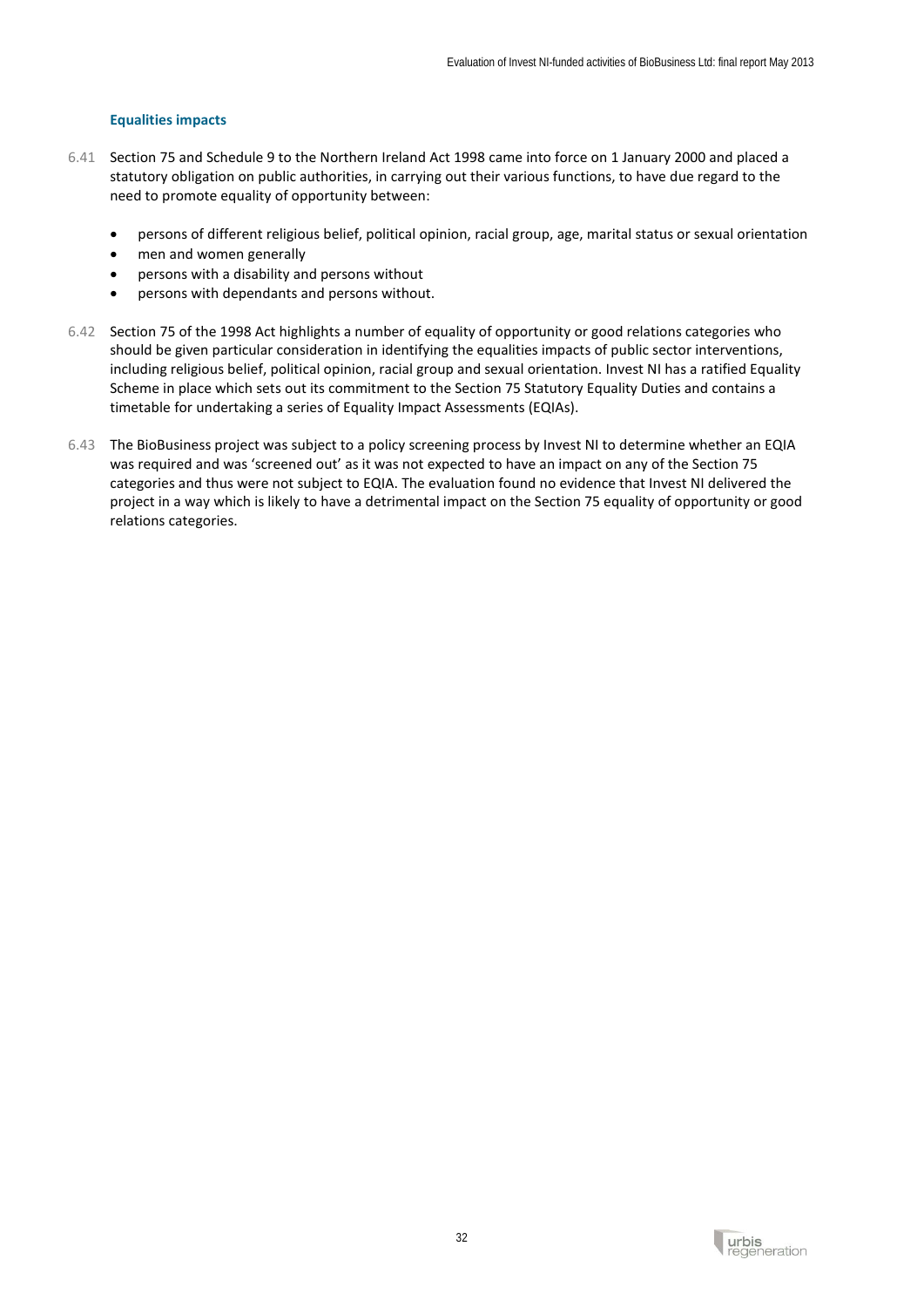# **7 BENCHMARKING**

- 7.1 Section 7 benchmarks the BioBusiness programme against comparator projects elsewhere in the UK, identifying any key lessons learned which are of relevance to the evaluation. Section 7 considers the following projects/programmes in more detail:
	- BioNow, the network for the LHS sector in the North of England
	- MediWales, the life sciences network for Wales.

# **Bionow**

- 7.2 Bionow supports business growth, competitiveness and innovation within the biomedical and life science sectors across Northern England. It was formed in March 2000 as a cluster network for the life and health sciences in the North West of England. The North West was identified as one of the top 3 regions for biotechnology in the UK in work led by Lord Sainsbury. The network was originally funded by the now defunct North West Development Agency
- 7.3 Cluster mapping reports were prepared in 2000, 2002, 2007, 2009 and 2012 detailing significant growth of the cluster and Bionow was recognised as a 'best practice' case study in the Knowledge Economy White Paper in 2001. During this early phase of its development, Bionow played a key role in developing the underpinning infrastructure for the LHS sector including the establishment of the National Biomanufacturing Centre in Liverpool and the Core Technology Facility, part of the University of Manchester Innovation Centre which provides over 16,000 sq.m of biotechnology laboratory and incubator facilities.
- 7.4 Bionow was recognised nationally as a leading cluster organisation, and awarded the UK Cluster Mark Award in 2010. Bionow Ltd was established in 2011 as a Company Limited by Guarantee to continue supporting the biomedical community following the abolition of the Regional Development Agencies. Bionow and the North East Centre for Excellence in Life Sciences (cels, formerly supported by RDA One North East) merged in June 2012 to form a single life sciences membership company spanning the North of England. The network secured its 150th member in October 2012 and held its first BioCap conference in November 2012, attracting over 150 delegates.
- 7.5 Bionow delivers tailored packages of support for both early-stage young firms and established growth-oriented businesses in the biomedical and life sciences sectors involving a range of specialist services, expert guidance and knowledge sharing, and focused networking events.
- 7.6 Start-ups and small companies are nurtured through BioNow's Going for Growth business support programme. This includes professional guidance on investment-readiness, marketing and regulatory compliance and a programme of networking events and training courses, culminating in the annual BioCap conference. Members also benefit from
	- business promotion to other members and networking
	- discounted attendance at both global conferences and at Bionow events
	- preferential rates from preferred suppliers.
- 7.7 For larger, growth oriented firms, Bionow offers a tailored version of its Going for Growth programme which enables members to access market intelligence to support engagement with the NHS and other stakeholders and provides support around regulatory needs, access to finance and innovation for new product development. Bionow has also developed partnerships with a number of key LHS sector suppliers, claiming to save members at least 40% in specialist consumables purchasing. Premium members access a number of free and discounted business services offered by Bionow's preferred suppliers in key areas including e-learning, recruitment, insurance and specialist procurement.
- 7.8 Although Bionow and Cels were originally core funded through Regional Development Agencies with a limited requirement to generate commercial income, Bionow's funding model has altered significantly in a comparatively short space of time following the abolition of the RDAs in 2010. The network generates income through five main sources:

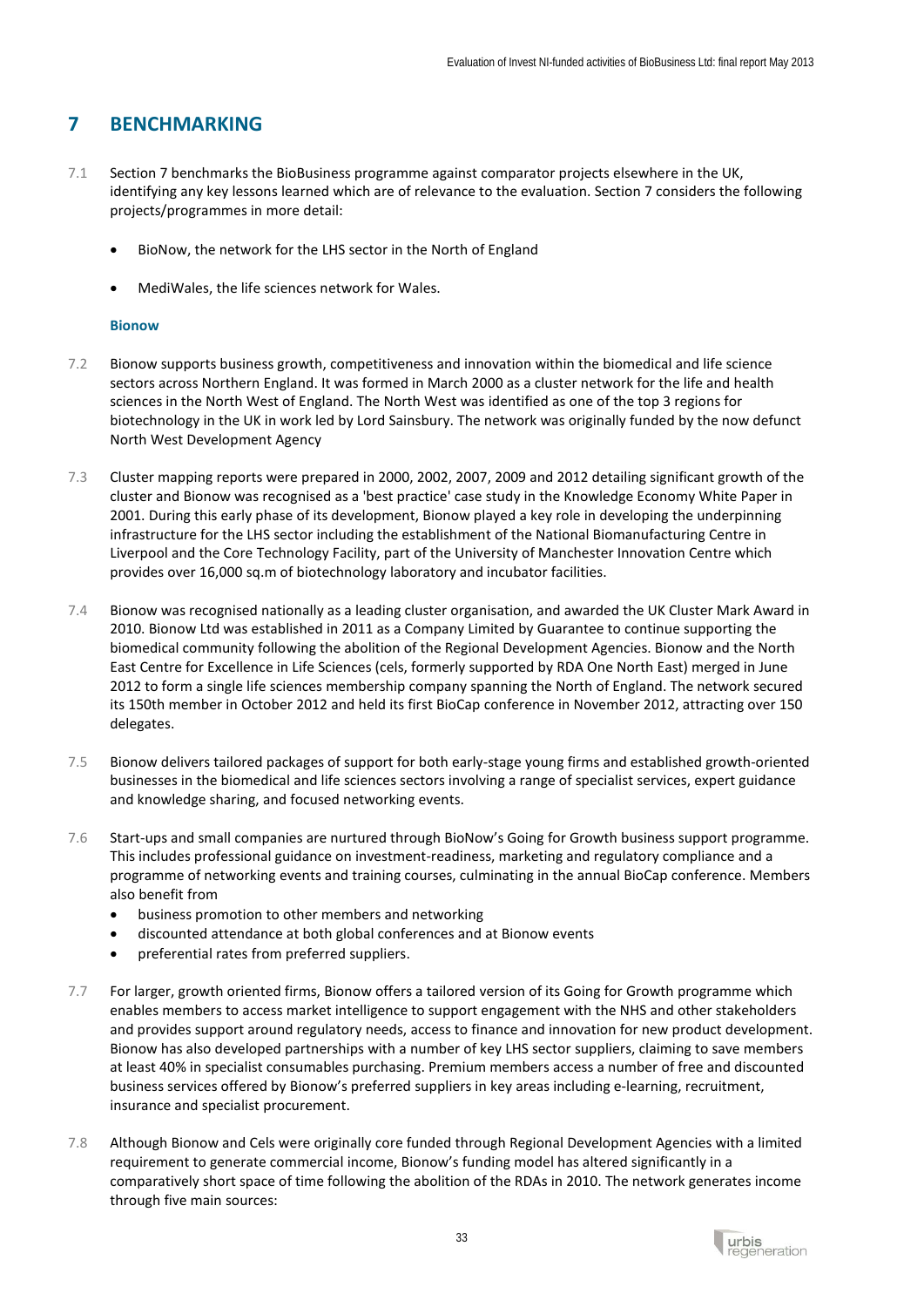- sponsorship from partners including Astra Zeneca, the University of Manchester, the University of Liverpool and Lancaster University
- membership subscription fees
- consultancy income
- conferences and exhibitions
- commercial relationships with preferred suppliers.
- 7.9 Table 7.1 below presents a summary of the membership fee structure:

| Table 7.1: Bionow membership fees |
|-----------------------------------|
|-----------------------------------|

| <b>Company Size</b>              | <b>Member</b> | <b>Premium Member</b> |
|----------------------------------|---------------|-----------------------|
| Individual / Consultant          | $£100 + VAT$  | n/a                   |
| Startup*                         | $£150 + VAT$  | $£600 + VAT$          |
| Micro SME $(< 10 \text{ staff})$ | $£250 + VAT$  | $£1,000 + VAT$        |
| Small SME (< 50 staff)           | $£375 + VAT$  | $£1,500 + VAT$        |
| $<$ 100 staff                    | $£500 + VAT$  | $£2,000 + VAT$        |
| $<$ 250 staff                    | $£750 + VAT$  | $£3,000 + VAT$        |
| $250+$ staff                     | £1,250 + VAT  | $£5,000 + VAT$        |
| Not for Profit Organisations**   | $£250 + VAT$  | $£1,000 + VAT$        |

\* Incorporated within the last two years and employing <10 people

\*\* Not for profit organisations include public bodies, research institutes, hospitals & government bodies.

#### **MediWales**

- 7.10 MediWales is the life sciences network for Wales, funded through the Welsh Government, commercial sponsorship from Geldards (a legal firm) and GX Design Engineers and membership subscriptions. MediWales is owned by its members and managed through a board of member-elected non-executive directors. MediWales has 145 members drawn from a wide range of Universities, businesses, clinicians, business support organisations and professional services firms.
- 7.11 MediWales promotes and supports its members via an extensive events programme; a series of regularly updated publications including the quarterly MediWales Review and the biannual UK Life Science Industry magazine developed by Medilink UK; the MediWales website; and lobbying to government in order to represent the sector's needs. The network also publishes an Annual Directory of members and their services/specialisms. MediWales also organises a regular events programme and an Annual Innovation Awards, offering members access to free exhibition space at these events.
- 7.12 The network offers a comparatively simple structure for membership fees, as follows[:](http://www.bionow.co.uk/membership/establisedandgrowingcompanies.aspx)
	- Sole traders, start ups or firms with fewer than 3 employees £220 +VAT per annum
	- SMEs or Universities £475+VAT p.a.
	- Large firms £680 +VAT p.a.

#### **Conclusions**

7.13 The short case study examples highlight a number of potential lessons for BioBusiness:

- Bionow offers a more structured programme of business support for both start ups and more mature firms rather than ad-hoc, project based support; BBL has the opportunity to develop this approach to its business support offer through the Capacity Building Toolkit and this should be prioritised by BBL
- MediWales delivers a wide range of marketing and promotional publications including regular briefings/newsletters and an annual directory of member firms; there are opportunities for BioBusiness to develop a more structured offer of this type for members
- MediWales has a broad range of members including a significant number of non-core members (including Universities and professional services organisations); BBL should explore the potential to diversify and expand is non-core membership

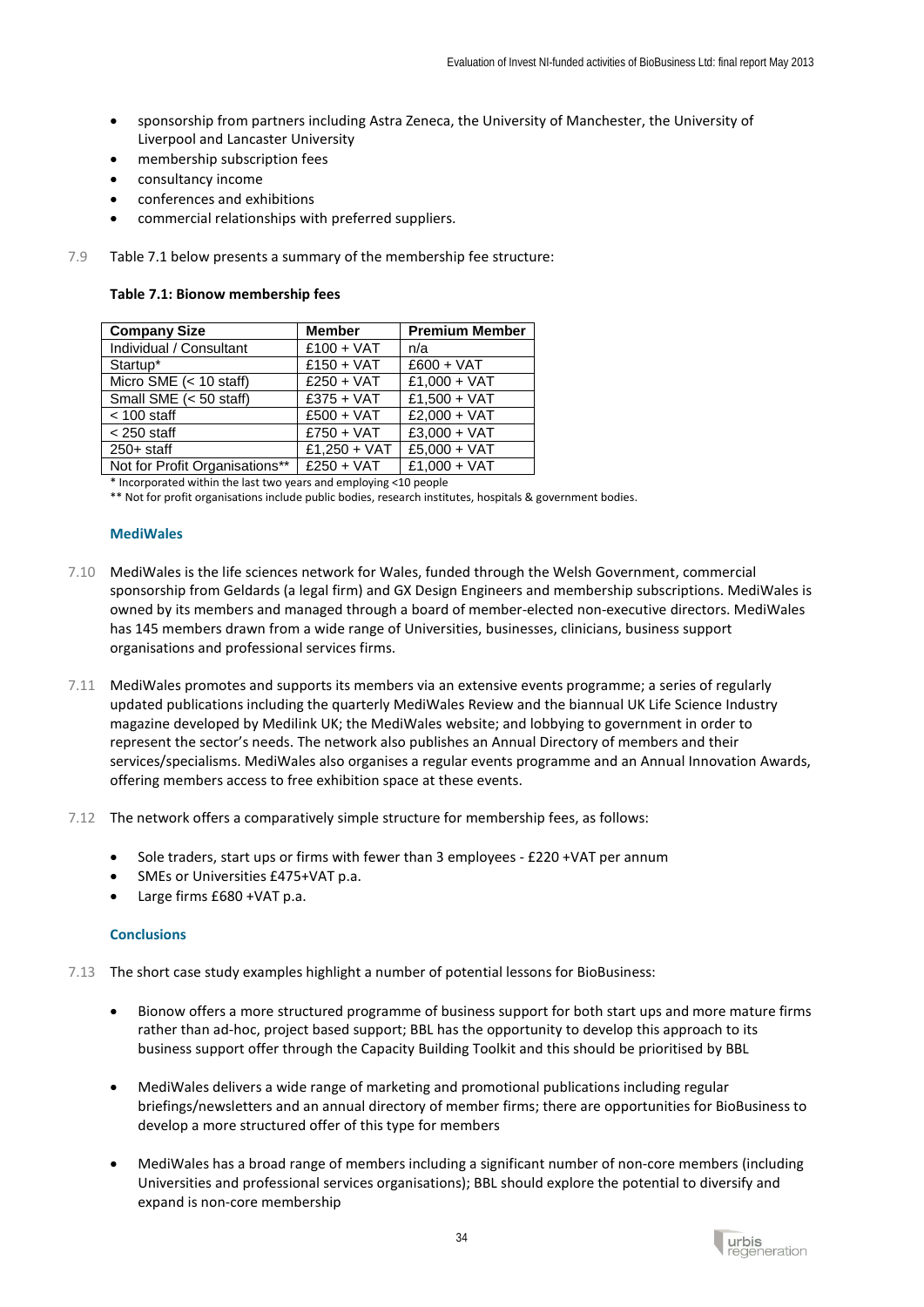- Bionow's standard membership fees are broadly comparable with those of BBL and MediWales (and in fact membership for large employers is cheaper in both comparator networks) although Bionow offers a premium membership programme offering access to value-added services including discounted procurement; BBL should explore the potential to offer value added services for members
- both Bionow and MediWales have embraced commercial sponsorship whilst retaining their key role as an independent lobbying/representative organisation; moving forward, BBL should explore the potential for commercial sponsorship from professional services firms and/or Northern Ireland's Universities and Colleges
- both networks deliver an extensive range of events and seminars and in Bionow's case, the BioCap Annual Conference and Awards; notwithstanding the comparatively limited membership/market in Northern Ireland, BBL should explore how it can develop its events offer for members and to diversify its commercial income streams, potentially in partnership with an established events provider.

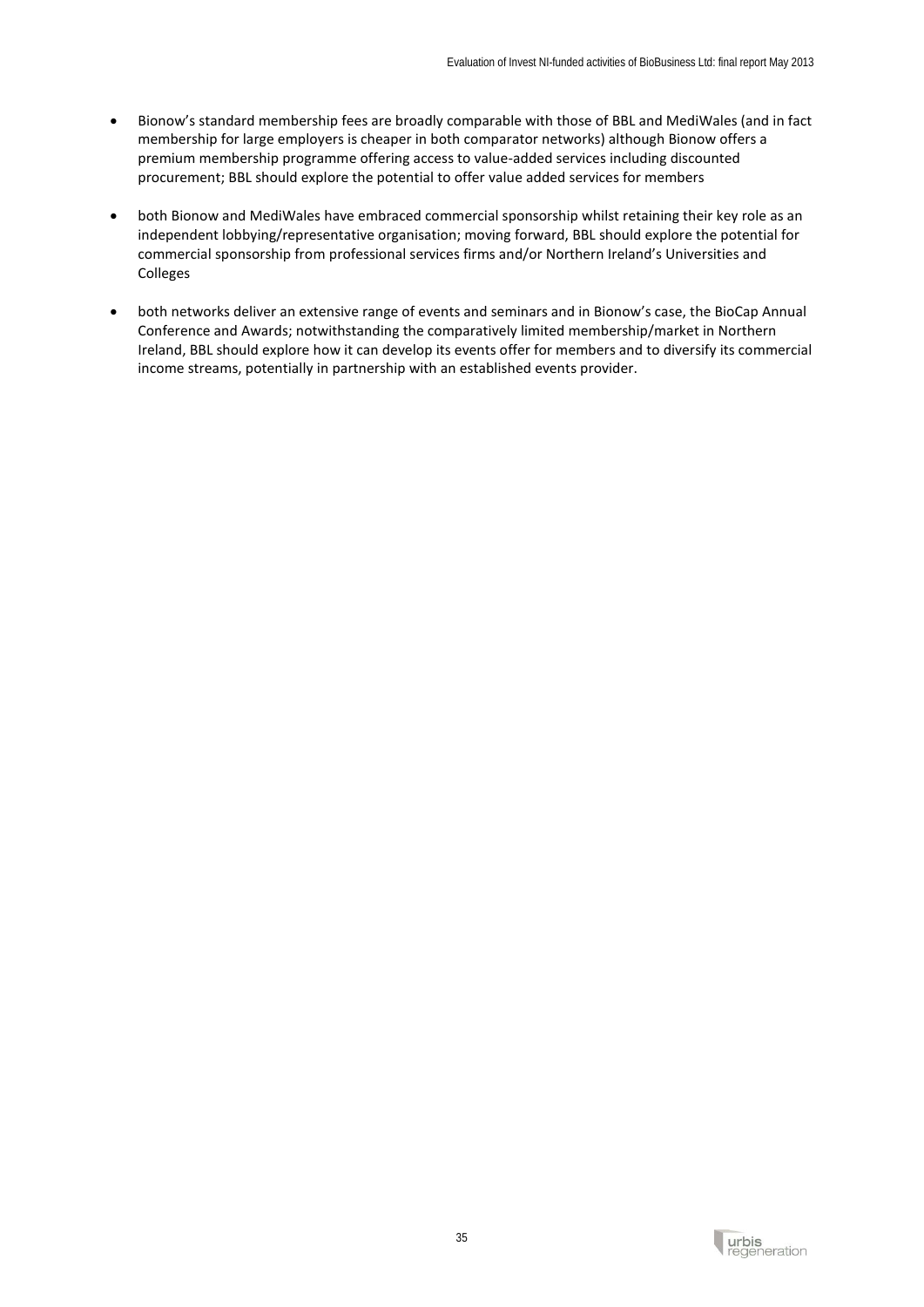# **8 CONCLUSIONS AND RECOMMENDATIONS**

8.1 Section 8 presents our conclusions and recommendations, reflecting the terms of reference for the evaluation which are summarised in paragraph 1.7.

# **Contribution to DETI/Invest NI strategic objectives**

8.2 In broad terms, the BioBusiness network demonstrates a clear fit with DETI and Invest NI objectives and targets developed over successive corporate plans and in particular with those objectives and targets focused on supporting R&D investment and the attraction of jobs and investment by indigenous firms. The BBL project also demonstrates fit with the UK Government objectives of the Office for Life Science strategy.

# **Market failure rationale and ongoing validity**

- 8.3 Research<sup>[14](#page-37-0)</sup> has identified the pivotal role of effective, business-led networks and partnerships in sector/cluster development. BioBusiness was established in 2004 as a member-led representative body for the life and health sciences sector in Northern Ireland and to stimulate collaboration between key actors in the sector, activities which were unlikely to be delivered by the private sector in their own right. The original market failure rationale for the network was based on asymmetric information, relating to the imperfect market intelligence held by both consumers of LHS products and services and businesses across the sector.
- 8.4 Our research suggests that, despite the success of Northern Ireland's 'big four' indigenous businesses, the LHS sector in Northern Ireland remains imbalanced and embryonic and, as yet, has failed to realise its potential. In this context, there was strong stakeholder consensus on the need for a network to represent the interests of the sector and to strengthen links between key stakeholders. We therefore conclude that the market failure rationale for the sector continues to be valid.

# **BioBusiness delivery model and mix of activities/engagement**

- 8.5 The survey of BBL members emphasised that the network is highly valued by its membership base, many of whom are microbusinesses and SMEs although the 'big four' LHS firms are also represented. There is strong member support for the activities delivered by BBL although members want the network to play a stronger advocacy and lobbying role. Members perceive that network communications have improved in recent years.
- 8.6 There is little or no overlap with other Invest NI-funded business support activities and evidence that BBL is connected with other, complementary programmes including NISP Connect and the Halo business angel network. Although some elements of the current programme (most notably pro-bono regulatory/quality management advice) are unlikely to be sustainable in the long-term, we conclude that the BioBusiness delivery model is fit for purpose and that both the mix of activities delivered through the network and the means of engagement with key stakeholders is appropriate.

# **Achievement of targets**

<u>.</u>

8.7 BBL achieved 12 of its 16 targets in year 1. It has achieved or is highly likely to achieve 9 of year 2 targets. There is a risk that it will not meet a further 5 targets and, in our view, it is very unlikely to meet 2 of its year 2 targets. Table 8.1 overleaf presents a 'traffic light system' to review BBL's performance against its year 2 targets; green signifies that BBL have achieved or in our view are likely to achieve the target; amber denotes that they are unlikely to achieve the target and red that they are very unlikely to achieve the target:

<span id="page-37-0"></span>14 A practical guide to cluster development, EOCTEC for DTI and the English Regional Development Agencies, 2002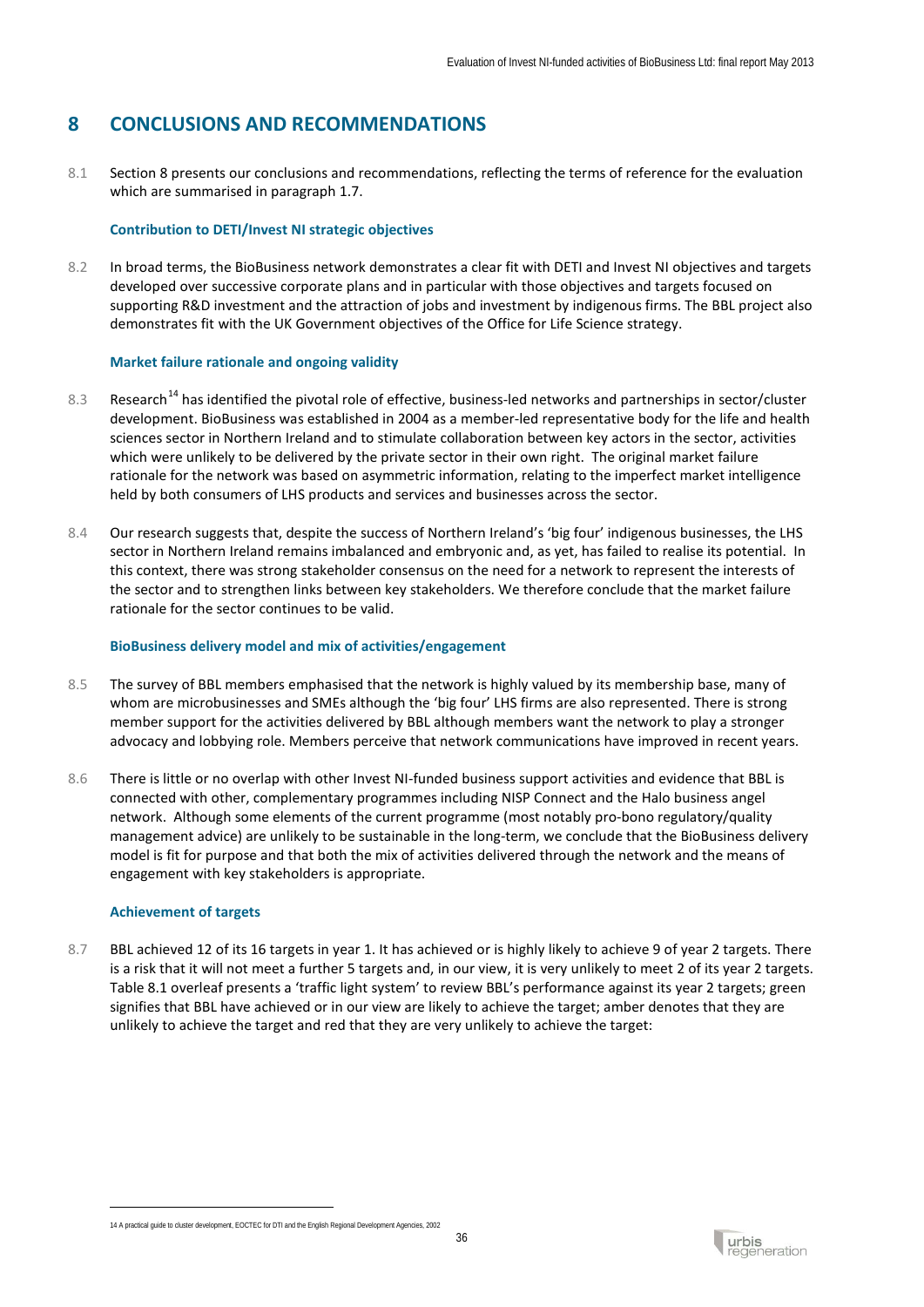#### **Table 8.1: Actual/forecast performance against targets**

| <b>Target</b>                                                                                                             | Forecast achievement yr 2 |
|---------------------------------------------------------------------------------------------------------------------------|---------------------------|
| 1: Achieve cost savings/ monetary benefits for members of at least £300k p.a.                                             |                           |
| 2: Core member representation to be at least 70% of the NI life science business<br>community                             |                           |
| 3: Broker 2 research links p.a. between core members and the academic community                                           |                           |
| 4: Broker 2 clinical links p.a. between core members and the clinical community                                           |                           |
| 5: Support development of one new product p.a. by core member                                                             |                           |
| 6: Support one core member p.a. to achieve funding from external sources for product<br>development                       |                           |
| 7: Support 2 commercial opportunities p.a. between core members and NISP Connect                                          |                           |
| 8: Provide 24 days of support p.a. to core members for regulatory and quality<br>management systems                       |                           |
| 9: Provide support to one core member for one clinical trial p.a. (separate to target 8)                                  |                           |
| 10: Provide assistance to core members of - on average -2 days p.a. to each core<br>member (separate to target 8/9)       |                           |
| 11: Provide 5 case studies p.a. for core members (10 case studies over 2 years, must<br>relate to different members)      |                           |
| 12: Leverage a minimum of £100k in respect of a new project or programme over the<br>next 2 years (excluding INI funding) |                           |
| 13: Deliver 4 events p.a. either solely or in partnership                                                                 |                           |
| 14: Promote core members in literature and on BioBusiness website                                                         |                           |
| 15: Promote and advance NI life sciences skill development                                                                |                           |
| 16: Achieve a minimum 80% core satisfaction rating for the period 1.8.11-31.7.13                                          |                           |

#### **Management and delivery of the programme**

- 8.8 As we highlight overleaf, member support for the programme delivered through BBL remains strong and levels of customer satisfaction have improved since post project evaluations completed in 2009 and 2011. This has been achieved in the context of static core funding for the programme (and in effect a modest real term decline) from Invest NI since 2007. This notwithstanding, through the consultation process, BBL staff, Board members and other stakeholders identified a number of issues relating to the role and performance of the project:
	- concerns around the strategic direction of BioBusiness and the sense that it had, to some extent, 'lost its way'
	- a recognition that BBL's membership base is diverse and generates different and sometimes conflicting requirements for support through the network given the level of resource available to the network
	- tensions between BBL's role as a membership-led representative body and in addressing economic development objectives as an External Delivery Organisation for Invest NI
	- uncertainties around the long-term outcomes of some of BBL's networking/collaborative activity
	- concerns around the complexity of the KPI framework in relation to the level of funding received from Invest NI.
- 8.9 Despite these issues, we conclude that the delivery of the programme has been effective but that there is scope to improve collaboration between Invest NI and BBL on the management of the network. Some aspects of the management of the programme should be revisited, including the target framework; and quarterly project review meetings between BBL and Invest NI should be reinstated.

#### **Outcomes, impacts and wider regional benefits**

8.10 The BBL programme has, to date, supported the creation or safeguarding of between 10.4 and 12.3 net FTE jobs and has generated net GVA impacts of between £432,041 and £500,327. We also estimate that, to date, the network has generated an interim GVA return on Invest NI's investment of between 2.8 and 3.3 to 1, higher than forecast in the independent economic appraisal of the 2011-2013 programme.

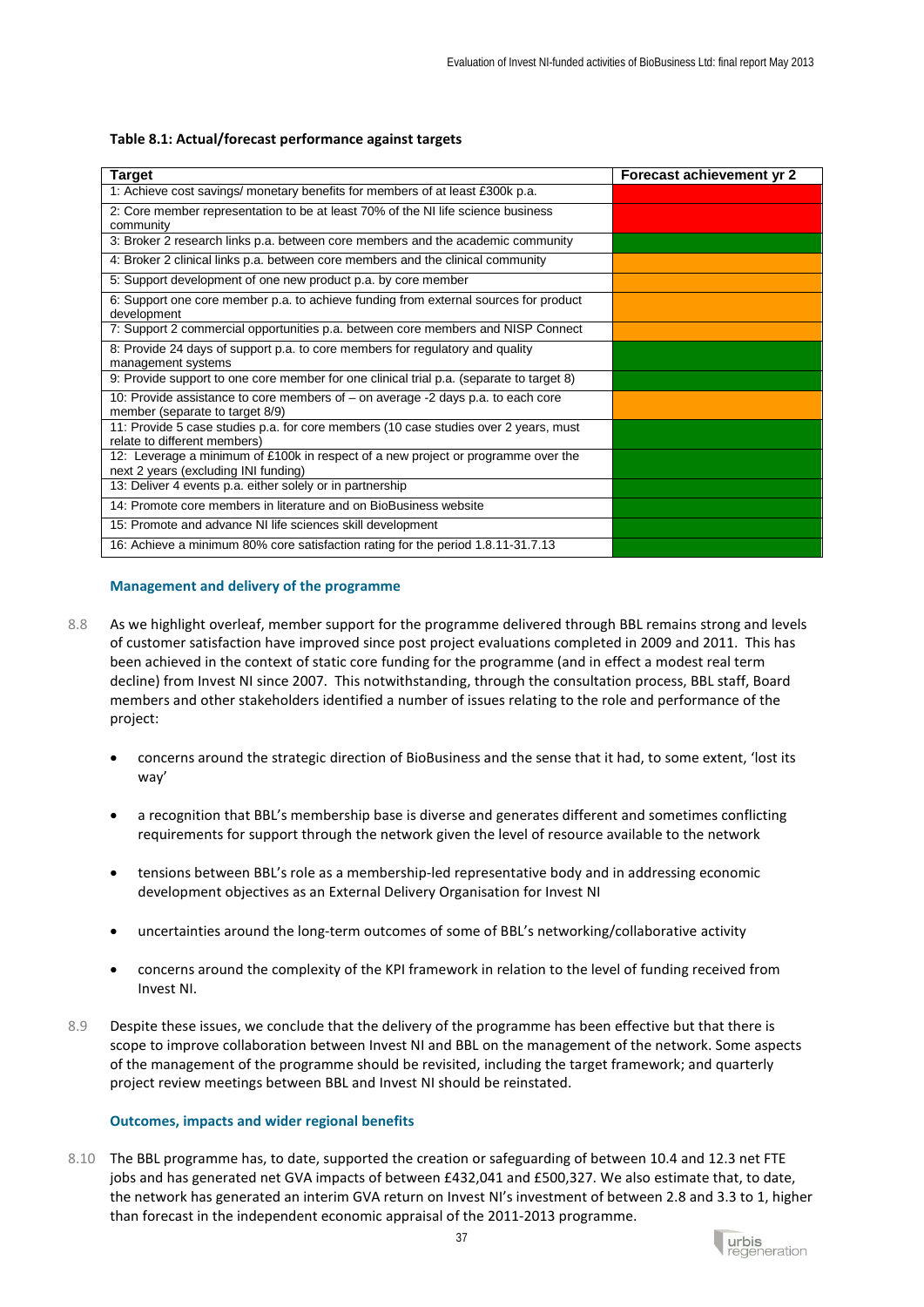8.11 The network has delivered a number of wider and regional benefits. Many BBL members valued its role as a 'voice' for the LHS sector whilst encouraging it to play a stronger advocacy/lobbying role; the network has promoted links between members and FE/HE institutions although these could undoubtedly be further strengthened. 'ABC' linkages have been facilitated by BBL and are highly valued by members whilst the clinical and regulatory support provided by the network has played an important role in accelerating the development of a number of new products.

# **Additionality**

8.12 Based on triangulation of data from the beneficiary survey, economic appraisal and BIS/DETI benchmarks we conclude that the project demonstrates high levels of additionality, low levels of deadweight and medium levels of displacement. Both the 2011 economic appraisal for the project and the beneficiary survey suggested that levels of net additionality range between 65%-75%.

# **Value for money**

- 8.13 The network was evaluated in terms of its economy, efficiency and effectiveness. In relation to economy, the project has never been subject to a formal competitive tender and BBL has now been re-appointed by Invest NI on five separate occasions to deliver the network. Invest NI support has been limited to the level of funding available to the Managing Director under their delegated responsibilities and subject to an independent economic appraisal. Nonetheless, we conclude that it is unlikely that another operator could have delivered the contract on a lower cost basis.
- 8.14 In relation to *efficiency*, the beneficiary survey suggests the interim net cost per job of the programme (based on Invest NI expenditure to January 2013) is between £12,276 and £14,519. This is broadly comparable with the achieved cost per net job of some £14,221 for the former Regional Development Agencies in England.
- 8.15 The project's effectiveness is related to its impact on longer-term outcomes and to the strategic objectives of Invest NI and DETI. These are explored overleaf and also in section 2.

# **Equalities considerations**

8.16 The BioBusiness project was 'screened out' of any requirement for an equalities impact assessment as it was not expected to have an impact on any of the Section 75 equality of opportunity or good relations categories. The evaluation found no evidence that Invest NI or BBL delivered the project in a way which is likely to have a detrimental impact on the Section 75 categories.

# **Implications of an all-island delivery model**

8.17 BBL has now secured around 17 members from the Republic of Ireland and, moving forward, is likely to have an increasing focus on the development of its ROI activities. BBL highlight a number of operational benefits for the network from increased engagement with ROI clinicians, academic researchers and businesses. Invest NI should explore whether its partner economic development agencies (e.g. Enterprise Ireland, InterTradeIreland) wish to provide support for NI/ROI collaborative activity moving forward.

#### **Benchmarking**

- 8.18 The programme was benchmarked against comparator networks in the north of England (Bionow) and in Wales (MediWales). Bionow is now operated on a commercial basis and has a large pool of potential members, whilst MediWales is funded through a similar mix of membership subscriptions and grant support.
- 8.19 The comparator case studies highlighted a number of potential lessons for BioBusiness. These included the opportunity to offer a more structured and defined programme of business support for members; the potential to generate income through sponsorship and marketing/promotional activity for members; and the delivery of value-added services, including events.

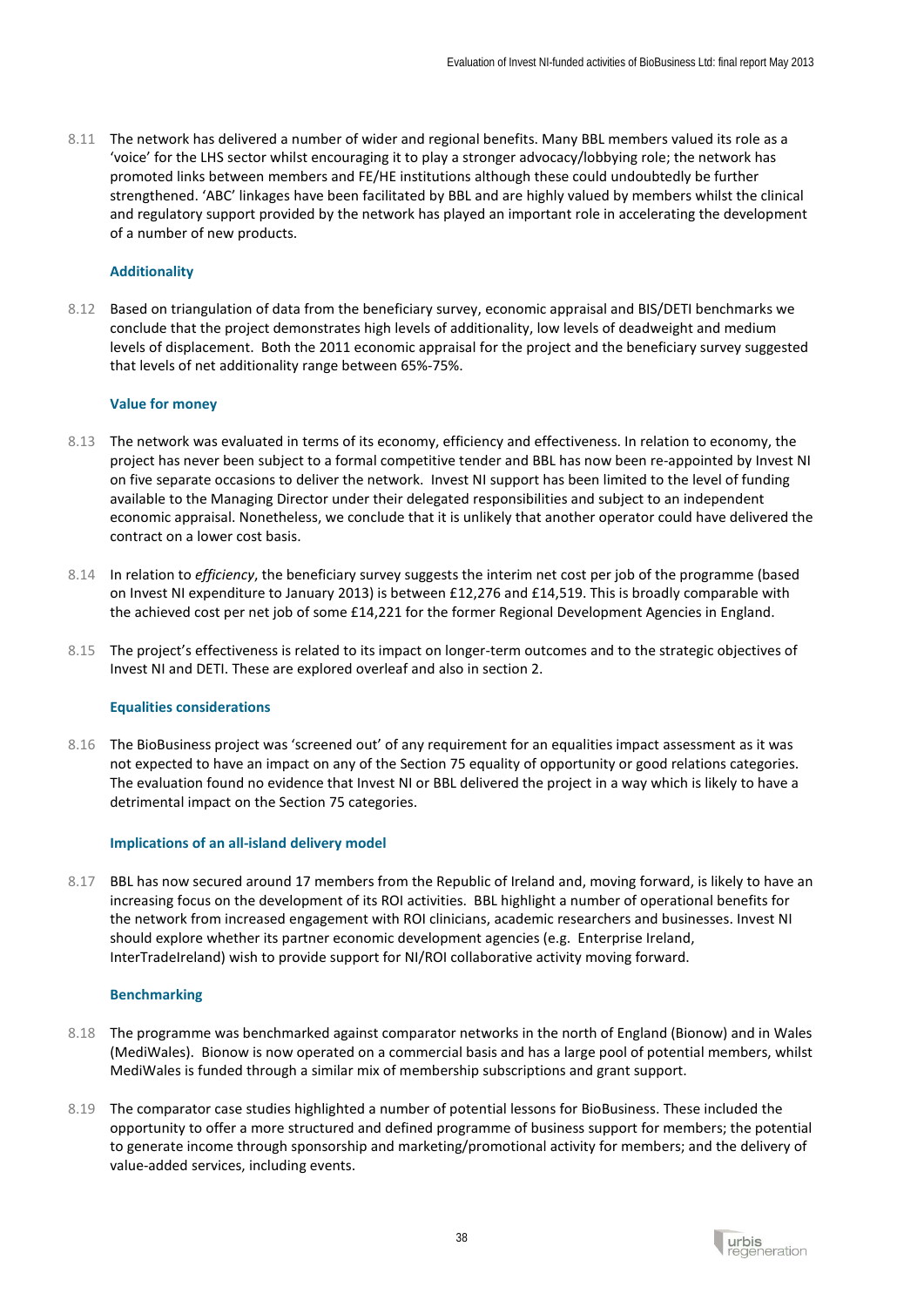## **Ongoing rationale for intervention**

- 8.20 Our research findings suggest that BioBusiness and Invest NI have reached a key point in the evolution of the project. There is strong demand from members to sustain investment in a member-led network for the LHS sector but also concerns about the future role and sustainability of the network.
- 8.21 In the future, BBL faces the very real challenge of moving towards a more sustainable funding model whilst maintaining its independence as a member-led body for the sector. In our view, given the size and maturity of the LHS sector in Northern Ireland, it is unlikely that a member-led network would be sustainable based on member subscriptions alone although evidence from elsewhere suggests that sponsorship or commercial income streams can be developed without compromising the integrity or independence of member-led networks.
- 8.22 As we note overleaf, there may be scope for BBL to further broaden its membership base in the ROI. This may create further opportunities to promote cross-border collaboration and will be an important consideration for Invest NI and partner agencies including InterTradeIreland and Enterprise Ireland in exploring future support for the network.
- 8.23 Most stakeholders, including BBL staff and Board members, concluded that it was in no-one's interest to simply maintain the status quo in terms of the current arrangements for operating support. We explore these issues further in the following recommendations.

# **Recommendations**

8.24 The evaluation identifies a series of recommendations for Invest NI, BioBusiness and other stakeholders that are summarised in table 8.2 below and overleaf. These relate both to the wider policy environment (identified by the prefix 'P' in parentheses) in which Invest NI's business support programmes operate and also to specific aspects of the delivery of future projects (identified by the prefix 'D').

| No   | Recommendation                                                                                                                                                                                                                                                                                                                                                                                                                                                                                                                                                                                                                                                             | <b>Justification</b>                                                                                                                                                                                                                                                                 |
|------|----------------------------------------------------------------------------------------------------------------------------------------------------------------------------------------------------------------------------------------------------------------------------------------------------------------------------------------------------------------------------------------------------------------------------------------------------------------------------------------------------------------------------------------------------------------------------------------------------------------------------------------------------------------------------|--------------------------------------------------------------------------------------------------------------------------------------------------------------------------------------------------------------------------------------------------------------------------------------|
| 1(P) | Invest NI, DETI or other key stakeholders should<br>initiate the establishment of a high level working<br>group to develop a new long-term strategy and<br>action plan for the Life and Health Sciences sector in<br>Northern Ireland. The working group would include<br>representation from Invest NI, DETI, DHSSPS, DARD,<br>HSC, the Universities and key private sector<br>representatives with the role of developing the<br>strategy/action plan and providing oversight and<br>challenge for its implementation. Building on the<br>outcomes of the evaluation, the strategy should<br>address the ongoing need for a collaborative<br>network for the LHS sector. | Stakeholders highlighted the strategic vacuum<br>in which development of the LHS sector is<br>taking place and a loss of momentum following<br>the work of the MATRIX panel. The strategy<br>would provide a clear framework against which<br>future projects could be commissioned. |
| 2(P) | As part of the process outlined in recommendation<br>1, HSC should review current mechanisms for<br>fostering and diffusing innovation across the health<br>and social care sector in Northern Ireland                                                                                                                                                                                                                                                                                                                                                                                                                                                                     | The research highlighted a number of<br>continuing barriers and disincentives for clinical<br>research and innovation.                                                                                                                                                               |
| 3(P) | Invest NI should prepare and regularly update a<br>schedule of the performance of businesses within<br>the LHS sector footprint in Northern Ireland,<br>including both client and non-client firms and<br>employees/turnover generated within and outside<br>Northern Ireland                                                                                                                                                                                                                                                                                                                                                                                              | The research highlighted the need for a more<br>consistent baseline, including all relevant NI<br>firms, against which to measure the<br>development and growth of the sector.                                                                                                       |

# **Table 8.2: Recommendations**

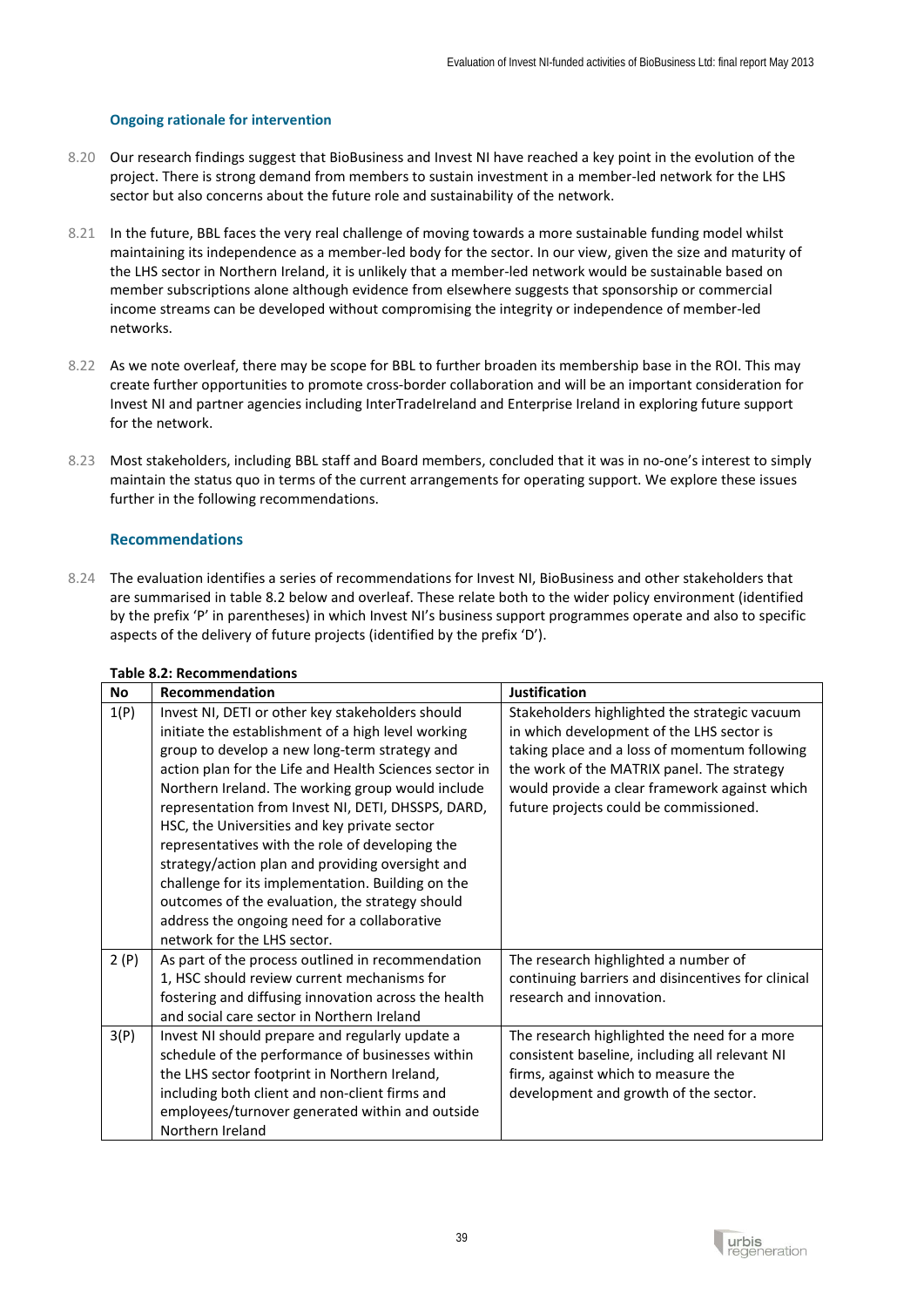| <b>No</b> | Recommendation                                                                                       | <b>Justification</b>                                                                          |
|-----------|------------------------------------------------------------------------------------------------------|-----------------------------------------------------------------------------------------------|
| 4(D)      | Subject to the outcome of recommendation 1,                                                          | Strong evidence of continued need/demand for                                                  |
|           | Invest NI should commit to commissioning a future                                                    | an LHS network from a clear majority of BBL                                                   |
|           | programme of support for a business-led network                                                      | members surveyed as part of this research.                                                    |
|           | for the Life and Health Sciences sector in Northern                                                  |                                                                                               |
|           | Ireland from 2013/14. The network should focus on                                                    | Clear evidence of demand from BBL members                                                     |
|           | two key areas:                                                                                       | for lobbying and collaboration activity moving                                                |
|           |                                                                                                      | forward.                                                                                      |
|           | lobbying/member representation<br>$\bullet$                                                          |                                                                                               |
|           | fostering collaboration between academics,                                                           |                                                                                               |
|           | businesses and clinicians.                                                                           |                                                                                               |
| 5(D)      | Subject to the outcome of recommendation 1,<br>Invest NI should undertake a review of the            | The procurement of support for the LHS sector<br>has not been subject to a competitive tender |
|           | commissioning and procurement process associated                                                     | process since 2004 and the project has been                                                   |
|           | with recommendation 4, in accord with current best                                                   | commissioned within the parameters of the                                                     |
|           | practice and with appropriate advice from DETI and                                                   | delegated approval process. In the view of the                                                |
|           | DFP, to establish whether the proposed network                                                       | evaluator, it would represent good practice to                                                |
|           | should be subject to an open tender process or a                                                     | review procurement processes for the project.                                                 |
|           | single source tender can be justified.                                                               |                                                                                               |
| 6(D)      | Subject to the outcome of recommendations 1 and                                                      | Good practice from project development/                                                       |
|           | 5, Invest NI should prepare a brief setting out clear                                                | delivery elsewhere suggests that Invest NI                                                    |
|           | objectives for the delivery of an LHS network, ideally                                               | should develop a clear framework against which                                                |
|           | for a three year period against which tender(s) can                                                  | tender(s) for the network can be assessed.                                                    |
|           | be assessed. The brief should also set out clear                                                     |                                                                                               |
|           | expectations for how the network should balance its                                                  |                                                                                               |
|           | dual role as a member led and Invest-NI funded                                                       |                                                                                               |
|           | economic development body and consider the long-                                                     |                                                                                               |
|           | term sustainability of the network. This could                                                       |                                                                                               |
|           | include providing a tapered stream operating grant<br>support to encourage exploration of commercial |                                                                                               |
|           | income streams.                                                                                      |                                                                                               |
| 7(D)      | Subject to the outcome of recommendation 1,                                                          | Strong consensus from the research that the                                                   |
|           | Invest NI should undertake a comprehensive review                                                    | current KPI framework is too complex and                                                      |
|           | of the KPI/target framework for the LHS sector                                                       | creates conflicting and sometimes unrealistic                                                 |
|           | network. The aim should be to identify a much                                                        | demand on BBL's time.                                                                         |
|           | smaller number of SMART targets to support                                                           |                                                                                               |
|           | performance management of the network. These                                                         |                                                                                               |
|           | should focus on the outputs/outcomes associated                                                      |                                                                                               |
|           | with                                                                                                 |                                                                                               |
|           | lobbying/strategic representation                                                                    |                                                                                               |
|           | brokering collaborative links<br>$\bullet$                                                           |                                                                                               |
|           | monetary benefits realised by members<br>annual customer satisfaction rates.                         |                                                                                               |
| 8(D)      | BioBusiness should revisit the needs and                                                             | Strong member views that BBL should be                                                        |
|           | expectations of its members in relation to its                                                       | playing a stronger role in this area.                                                         |
|           | member representation/lobbying role and review its                                                   |                                                                                               |
|           | strategic engagement in key developmental areas                                                      |                                                                                               |
|           | for the LHS sector, including skills                                                                 |                                                                                               |
| 9(D)      | Subject to the outcome of recommendation 1,                                                          | The beneficiary survey and BBL's quarterly                                                    |
|           | Invest NI and BioBusiness should undertake an early                                                  | monitoring reports provide conflicting                                                        |
|           | review of the data and process used to determine                                                     | evidence, with the former suggesting that the                                                 |
|           | the network's progress against KPI target 1 (cost                                                    | network has generated higher levels of                                                        |
|           | savings and monetary benefits).                                                                      | monetary benefit than is being reported                                                       |
|           |                                                                                                      | through QMRs.                                                                                 |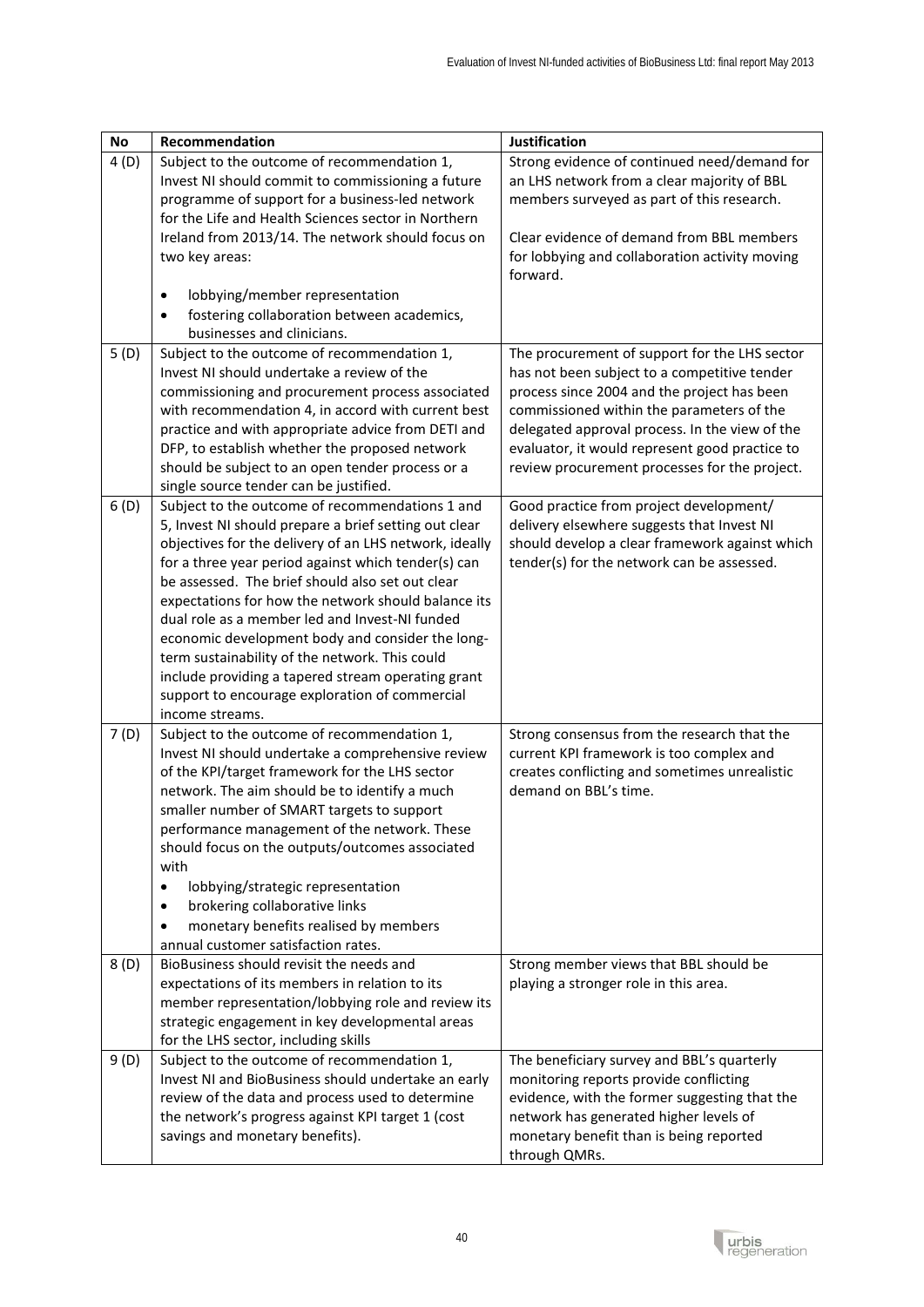| <b>No</b> | Recommendation                                                        | <b>Justification</b>                                                                    |
|-----------|-----------------------------------------------------------------------|-----------------------------------------------------------------------------------------|
| 10(P)     | Invest NI should undertake a review of the current                    | Stakeholders and businesses highlighted the                                             |
|           | LHS sector proposition/offer for Foreign Direct                       | need for greater clarity on Northern Ireland's                                          |
|           | Investment in consultation with key private sector                    | FDI offer for the sector and to build firmly on                                         |
|           | stakeholders. This should include a review of                         | niche strengths. Recommendations 10, 11 and                                             |
|           | competitor offers in key areas including medical                      | 12 would be implemented by teams outside the                                            |
|           | devices, diagnostics, biotechnology and                               | Life Sciences and Creative Industries Division in                                       |
|           | pharmaceuticals and the development of a clearly                      | Invest NI.                                                                              |
|           | defined UPS for FDI purposes.                                         |                                                                                         |
|           | As part of this process, Invest NI should review                      |                                                                                         |
|           | the potential for key businesses, including BBL                       |                                                                                         |
|           | members, to support the FDI process and                               |                                                                                         |
|           | strengthen their ambassadorial role.                                  |                                                                                         |
| 11(P)     | Invest NI, working with the Universities, Northern                    | Stakeholders and businesses highlighted the                                             |
|           | Ireland Science Park and key private sector                           | lack of appropriate incubator facilities with full                                      |
|           | businesses, should undertake a short review of                        | clean room/laboratory specification as a                                                |
|           | current incubator facilities for the LHS sector in                    | potential barrier to growth of the sector                                               |
|           | Northern Ireland and develop a new incubation                         |                                                                                         |
|           | strategy for the sector which explores a                              |                                                                                         |
|           | partnership approach to delivering new facilities                     |                                                                                         |
|           | with the private sector.                                              |                                                                                         |
| 12 (D)    | Subject to the outcome of recommendation 1 and                        | Stakeholders and businesses highlighted the                                             |
|           | linked to recommendation 12, Invest NI should                         | need for a more structured business support                                             |
|           | consider commissioning a separate business                            | programme and good practice elsewhere                                                   |
|           | support programme for the LHS sector with a                           | (including the Bionow initiative in the North of                                        |
|           | focus on accelerating the growth of seed stage                        | England) supports this view.                                                            |
|           | firms and supporting SME growth. This should be                       |                                                                                         |
|           | separate from the wider network support                               |                                                                                         |
|           | function detailed in recommendations 4-7 and                          |                                                                                         |
|           | should be closely aligned to the activities being                     |                                                                                         |
|           | delivered through Invest NI's Access to Finance                       |                                                                                         |
|           | Strategy                                                              |                                                                                         |
| 13(D)     | Building on lessons from LHS networks elsewhere                       | BBL staff and Board members acknowledged                                                |
|           | in the UK, BioBusiness should give further                            | the need to explore a more diverse mix of                                               |
|           | consideration to developing additional member                         | funding and to reduce the network's                                                     |
|           | services with the potential to generate<br>commercial income streams. | dependency on public sector funding whilst                                              |
|           |                                                                       | emphasising their view that a member-led<br>network of this type in Northern Ireland is |
|           | These could include commercial sponsorship;                           | unlikely to be entirely self-financing. Such                                            |
|           | generating advertising revenue through the                            | activities should be designed to ensure that                                            |
|           | preparation of Member Directories and reviewing                       | they would not compromise BBL's                                                         |
|           | its subscription rates for large firms. BBL should                    | independence as a member-led body.                                                      |
|           | also consider the development of a tiered                             |                                                                                         |
|           | membership structure offering added value                             |                                                                                         |
|           | services and delivering business support on a                         |                                                                                         |
|           | more commercial basis utilising Innovation                            |                                                                                         |
|           | Vouchers, R&D Tax Credits and other forms of                          |                                                                                         |
|           | available support.                                                    |                                                                                         |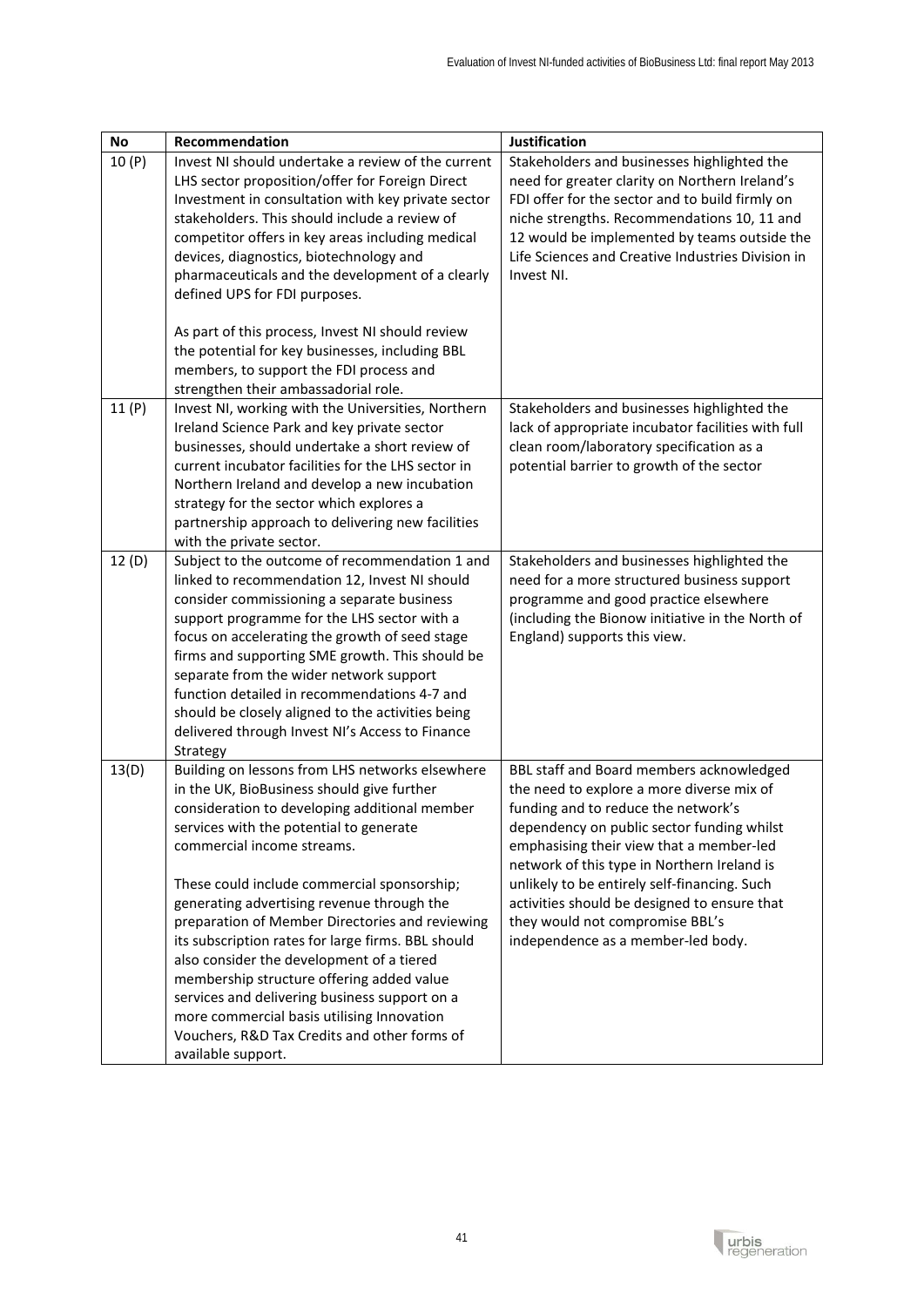# **APPENDIX 1: MARKET AND POLICY CONTEXT**

# **Market context**

## *Global trends*

The market can be segmented in several different ways and there is a degree of overlap between some of the elements; recent research for the UK Office for the Life Sciences identified four key sub-sectors of the UK's life and health sciences sector:

- pharmaceuticals comprising research-based companies undertaking clinical research and/or developing/producing drugs using a range of technologies; manufacturers of generic pharmaceuticals; and contract manufacturers
- medical technology, including companies producing a wide range of medical and orthopaedic devices, invitro diagnostics , cardiovascular, neurology and radiotherapy technologies and professional services
- medical biotechnology including a wide range of research and development activity in key areas including therapeutics and blood and tissue products
- Industrial biotechnology comprising businesses which develop and manufacture products which use biological material as catalysts or feedstock to make industrial products.

Recent research by Deloitte<sup>[15](#page-43-0)</sup> notes that the global pharmaceuticals, biotechnology and life sciences sector generated total revenues in excess of \$1.1 trillion in 2011, up from \$855bn in 2007 and achieving a cumulative annual growth rate (CAGR) of 6.7% during this period. Despite this, the LHS sector faces a number of significant challenges moving forward: Deloitte note that

*"A changing health care landscape, expiring patents and generic competition, pricing pressures, heightened regulatory scrutiny, expansion into emerging markets, increasing alliances and acquisitions, and a persistent economic slowdown are prompting global life sciences companies to adopt new business models designed to counter slowing sales growth and declining profitability, deliver better patient outcomes at lower cost."*

The pharmaceuticals market (excluding biologics) accounted for 72% of total LHS revenues in 2011 with prescription sales accounting for 95% of total revenue<sup>[16](#page-43-1)</sup>. The Americas represented the largest share (46%) of the global market. The major pharmaceuticals companies moving towards a collaborative, lower-cost approach to the development of new drugs as their patents on 'blockbuster' products expire. Drugs worth \$103bn lost their patents between 2009-2012 and a further \$29 bn of patents were expected to become generic in 2013<sup>17</sup>.

Pricing pressures are a key driver of the move towards generic drugs; the generics market is expected to realise a CAGR of 10% per annum over the period to 2015. Between 2008-2011, R&D expenditure by the global pharmaceuticals industry fell by 3% as pricing pressures and regulatory costs impacted on profit margins, reducing the level of investment available to develop new products. Deloitte note that

*"a dramatic shift is taking place in the type of products coming out of life sciences company research labs – the reality of a few billion dollar blockbusters is being replaced by a focus on developing targeted treatments, which requires that companies invest and bring to market more products to fill the pipeline."*

These changes include an increasing focus on the development of personalised medicine, including 'orphan' drugs, which have extra patent protection and a streamlined regulatory review process in some countries. There is also a move towards the convergence of pharmaceutical and biotechnology businesses, with a focus on higher margin biologics – derived from human or animal proteins – to treat, prevent or cure diseases. In 2011, medical biotechnology products captured 19% of the global pharmaceutical market, amounting to \$142bn of sales and representing a 7% increase in market share between 2004-2012<sup>[18](#page-43-3)</sup>.

<u>.</u>

urbis<br>regeneration

<span id="page-43-0"></span><sup>15</sup> 2013 global life sciences outlook, Deloitte 2013

<span id="page-43-2"></span><span id="page-43-1"></span><sup>16</sup> Strength and opportunity 2012: the landscape of the medical technology, medical biotechnology, industrial biotechnology and pharmaceutical sectors in the UK, HM Government, December 2012 17 2013 global life sciences outlook, Deloitte 2013

<span id="page-43-3"></span><sup>18</sup> Strength and opportunity 2012: the landscape of the medical technology, medical biotechnology, industrial biotechnology and pharmaceutical sectors in the UK, HM Government, December 2012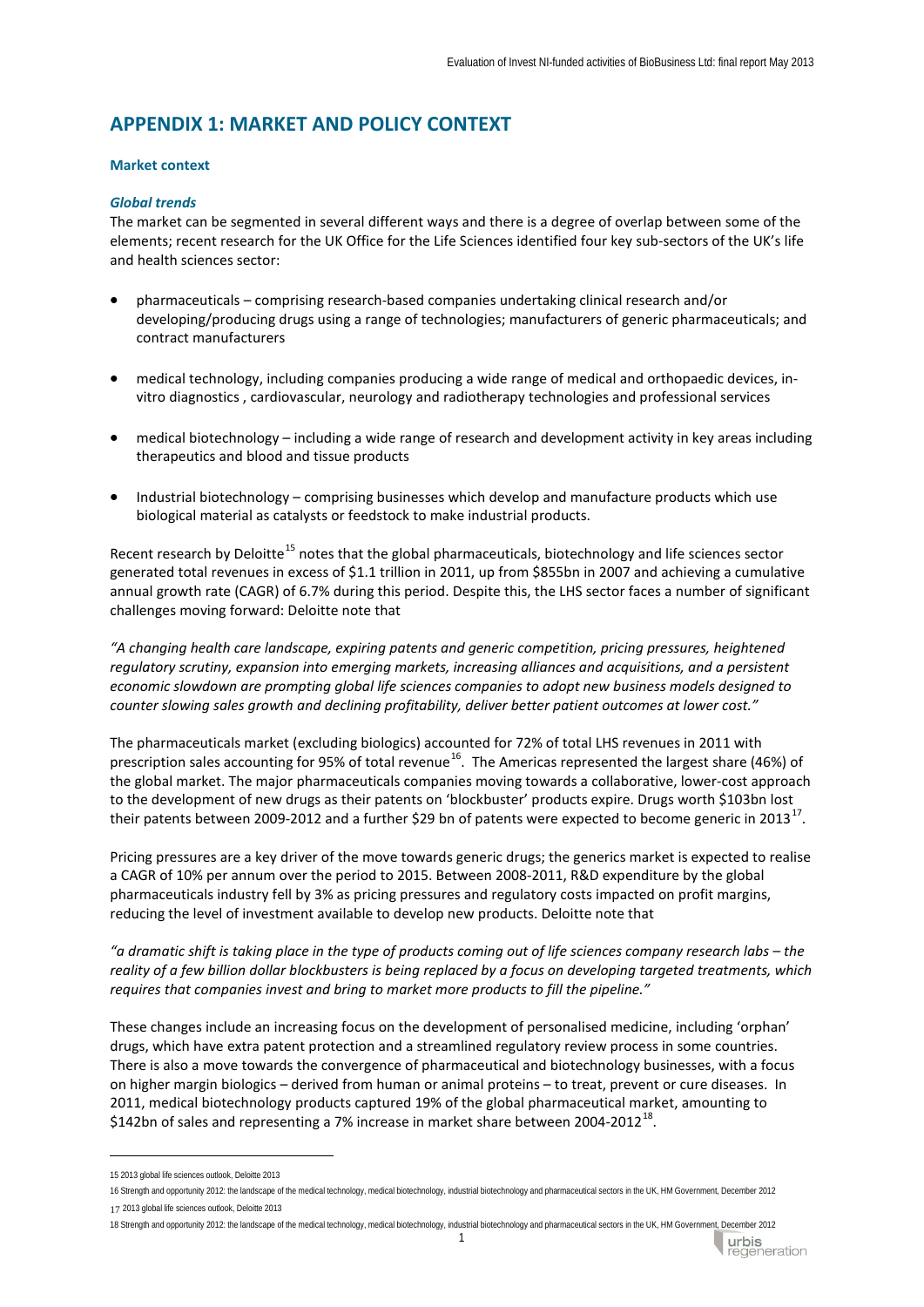34 of the top 100 selling drugs were biologics in 2011 and market parity is anticipated by 2018, when the medical biotechnology market is forecast to be worth \$215bn. There is a strong pipeline of products currently in clinical trials<sup>19</sup>, although some biologics will also come off patent during this period.

The global medical technology market had an estimated value of \$325bn in 2011 and achieved a CAGR of 7% between 2005-2011. In 2011, the top 5 medical technology segments by sales were in-vitro diagnostics, cardiology, diagnostic imaging, orthopaedics and ophthalmic activity. Invitro-diagnostics are expected to remain the largest sub-sector over the next 6 years, although overall growth rates for the medical technology are expected to decline to 4.4% over the period to  $2018^{20}$ .

The industrial biotechnology market has an estimated global market size of between \$50-60bn and this has been forecast to increase to \$300bn by 2030, with the biofuels and chemicals markets likely to drive growth; currently less than 12% of chemicals used in consumer products are made through industrial biotechnology processes. Biodiesel production quadrupled between 2005 and 2010; the market for biofuels is forecast to be 65m barrels by  $2020^{21}$  $2020^{21}$  $2020^{21}$ .

The extension of health insurance to more than 30 million uninsured US citizens in 2014 is likely to have a positive impact on the US healthcare market. However, the focus of the global LHS sector is shifting inexorably towards emerging markets. Factors including demographic change (involving both an increasingly ageing and affluent society in most BRICs countries), the rise of chronic diseases, technological change and evolving clinical practice are driving rapid increases in global health expenditure - total spending in the OECD and BRICs countries alone is forecast to increase from \$5 trillion to \$7.24 trillion by 2020<sup>[22](#page-44-3)</sup>. China is becoming an increasingly successful inward investment location for the LHS sector as a result of its lower cost R&D environment and heightened regulatory and compliance activity in Europe and the USA.

# *Life and health sciences in the UK*

The UK's life and health sciences sectors employ over 167,000 people in over 4,500 companies and generate annual sales of over  $£50bn^{23}$ . Overall employment increased by 1,500 jobs between 2011-2012.

The UK pharmaceutical sector generated a turnover of just over £30bn in 2011. Although 17 of the top 20 global pharmaceutical manufacturers have a presence in the UK, turnover and employment in the pharma sector fell by 5.4% and 9.7% (equivalent to 9,000 jobs) respectively between 2011 and 2012.





Source: Strength and opportunity 2012: the landscape of the medical technology, medical biotechnology, industrial biotechnology and pharmaceutical sectors in the UK, December 2012

The medical technology sector has now overtaken pharmaceuticals as the largest employer (71,144 jobs) in the UK LHS sector although its turnover (£16bn) is significantly smaller. Employment grew by 5% between 2011 and 2012. However, the number of new medical devices developed by UK firms that have secured approval for marketing in the US – the world's largest medical technology market – has fallen from around 100 per annum in 2008 to just 60 in 2012. The industrial biotechnology sector increased sales by 15% and employment by 21% between 2011 and 2012, albeit from a low base of £440m.

-

urbis<br>regeneration

<span id="page-44-0"></span><sup>19</sup> Key Biotechnology Indicators, OECD 2011

<span id="page-44-1"></span><sup>20</sup> World Preview 2018: A consensus view of the Medical Device and Diagnostic Industry, Evaluate Medtech 2012

<span id="page-44-2"></span><sup>21</sup> Key Biotechnology Indicators, OECD 2011

<span id="page-44-4"></span><span id="page-44-3"></span>**<sup>22</sup>** PWC: Build and beyond: the revolution in healthcare PPPs, PricewaterhouseCoopers, December 2010

<sup>23</sup> Strength and opportunity 2012: the landscape of the medical technology, medical biotechnology, industrial biotechnology and pharmaceutical sectors in the UK, HM Government, December 2012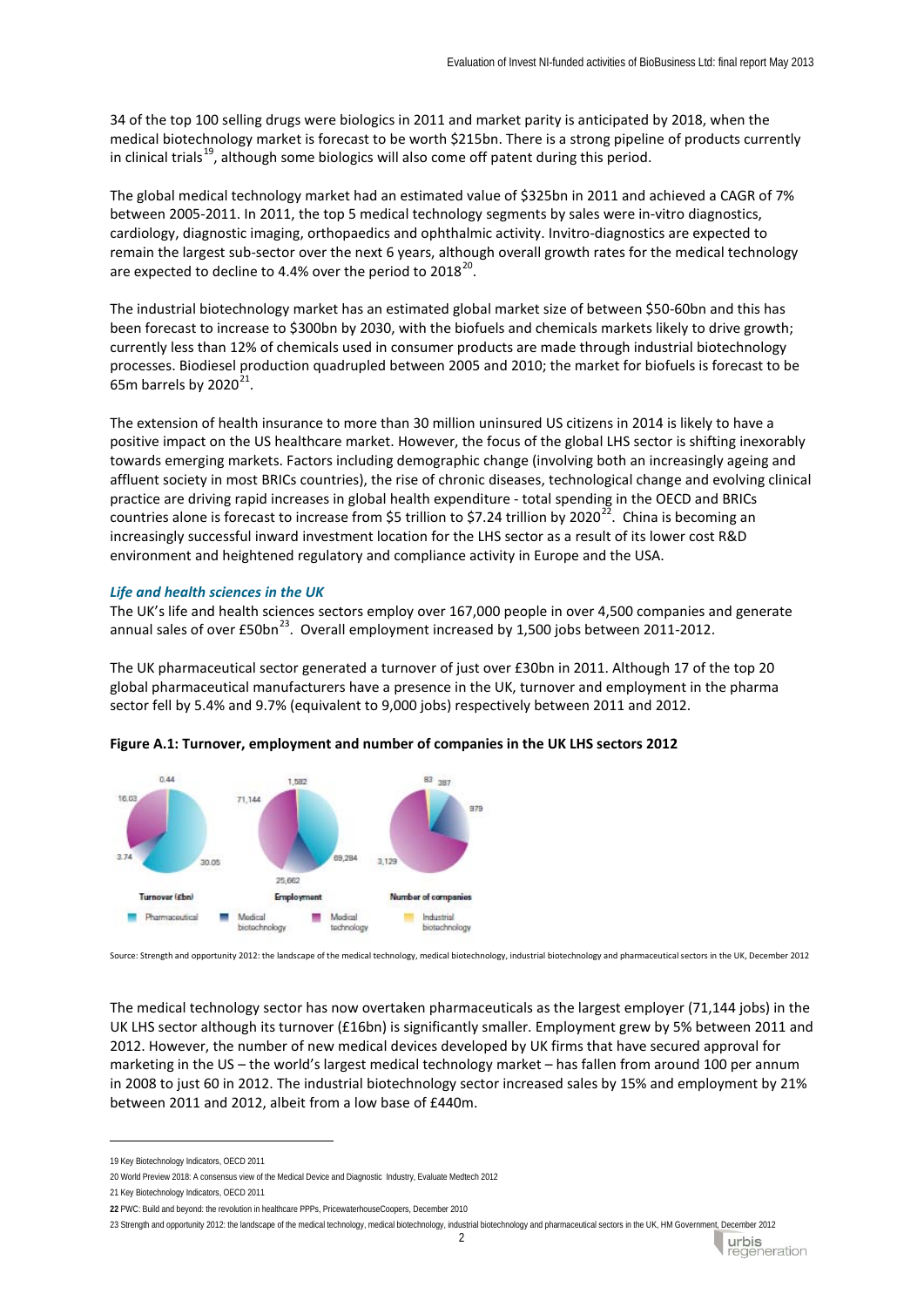The Office for Life Sciences also acknowledge<sup>[24](#page-45-0)</sup> that whilst the UK's life science research base ranks second to the US only to the US on share of citations it has *punched below its weight* in seeking to commercialise the intellectual property developed by UK scientists. Barriers include a lack of funding for clinical trails, limited incentives for clinicians to commercialise IP assets and limited take-up of innovations across the NHS. The UK hosted just 1.4% of global clinical trails in 2010, compared with 6% in 2000<sup>25</sup>. The Strategy for UK Life Sciences notes that

*"We have under-utilised our strengths….the drive for cost-effective solutions in the NHS combined with regulatory approvals can mean that uptake (of innovation) is slow…..more importantly, patients lose out through late adoption."*

# *Life and health sciences in Northern Ireland*

The LHS sector in Northern Ireland is comparatively small when compared with the concentration of firms and activity in some parts of the UK, including the South East and East of England which both have more than 20,000 employees in LHS businesses.

In 2006, research by BioBusiness<sup>[26](#page-45-2)</sup> for Invest NI showed that the sector encompassed 60 firms employing over 4,000 people with a combined turnover of approximately £300 million per annum. Incomplete data from Invest NI on the performance of 71 client companies in the LHS sector in 2011 indicated that

- the sector generated a turnover of over £569m, of which over 76% was contributed by the Almac Group of companies and just under 11% by Warner Chilcott's operations in Northern Ireland
- the LHS sector employed just over 5,050 people, of which 88% were employed by the Almac Group;

Analysis by Invest NI of the employment returns of 48 LHS firms in 2012 (which did not include data for Randox or Norbrook) suggested that 5,737 people were employed in the sector; Randox are believed to have approximately 1,000 employees (including staff based in London and outside Northern Ireland); we understand that Norbrook employs 1,500 people at its site in Newry and Almac employs up to 1,500 staff in the US. The HSC also employs almost 3,700 clinical staff in Northern Ireland. Thus the actual employment footprint of the sector in Northern Ireland (excluding HSC staff) is likely to be between 6,700-7,500 employees; this is significantly smaller than in the main regional concentrations of the LHS sector in England (e.g. the South East, West Midlands and East of England) but is approximately 70-75% of the LHS sector in Scotland.

We conclude that although the number of businesses in the sector has not increased significantly since 2006, employment has grown substantially, primarily through the expansion of Almac, Randox and a handful of other firms, some of which has been focused on overseas operations. The sector is characterised by the presence of a handful of larger businesses, each operating in a distinctive area of the LHS market with differing levels of engagement with the Northern Ireland supply chain and research base; a group of small and medium-sized SMEs with niche specialisms and some of which have demonstrated recent growth; and a larger number of microbusinesses, the majority of which employ fewer than five staff. 24 of the 48 firms included in Invest NI's 2012 LHS dataset were microbusinesses. Some of the larger LHS businesses in Northern Ireland include:

- Almac, the largest LHS business in Northern Ireland; founded by Sir Allen McClay in 2002, the firm has a diverse range of interests including the development of biomarkers and companion diagnostics, development of Active Pharmaceutical Ingredients (APIs) and outsourcing and clinical trials; the firm, which remains independently owned, also has a US presence in Pennsylvania
- Randox, another indigenous Northern Ireland business, which develops and manufactures diagnostic kits for biochemistry and endocrinology laboratories including a wide range of biomarkers and diagnostic reagents; the firm is also a contract manufacturer of diagnostic products for OEMs
- Norbrook Laboratories, founded by Lord Ballyedmond in the 1960s and now the largest privately-owned pharmaceutical company in the world specialising in veterinary, farm animal and equine health care

-

<span id="page-45-2"></span>26 NI Life and Health Technologies Sector: Capabilities Study, Gap Analysis and Collaborative Network Assessment, BioBusiness Northern Ireland for Invest NI 2006



<span id="page-45-0"></span><sup>24</sup> Strategy for UK Life Sciences, Office for Life Sciences/BIS 2011

<span id="page-45-1"></span><sup>25</sup> <http://www.bbc.co.uk/news/health-15876289>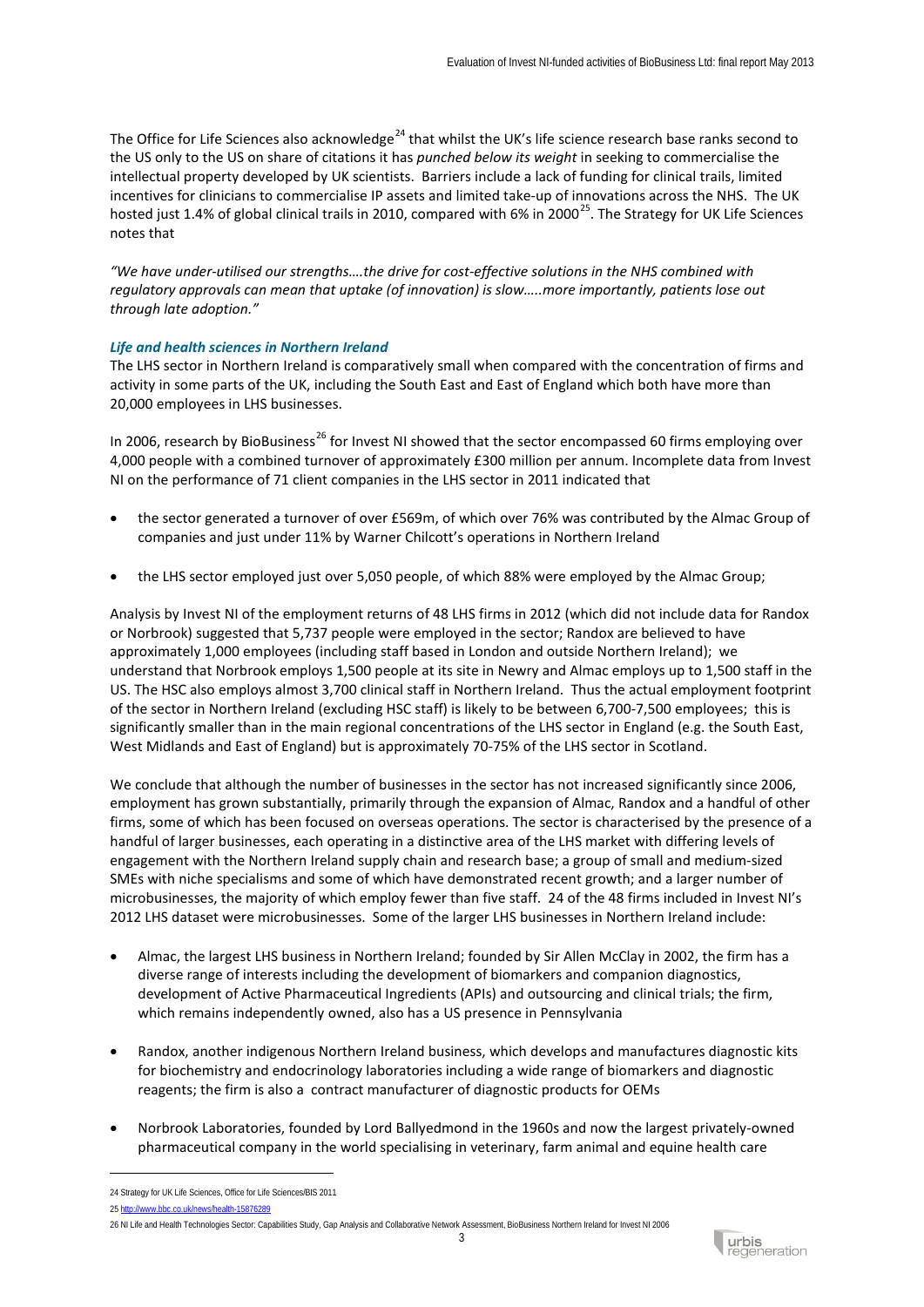products and the development and manufacture of APIs; headquartered in Northern Ireland, the firm also has sites in Australia, Kenya and the USA

- Warner Chilcott is the only multi-national pharmaceuticals company with a presence in Northern Ireland; founded in Northern Ireland (as Galen) by Sir Allen McClay in the 1960s, the firm is now a global speciality pharmaceutical company focused on gastroenterology, women's healthcare, dermatology and urology, achieving this status through the acquisition of Proctor and Gamble's global pharmaceuticals business in 2009; its Northern Ireland manufacturing operation employs approximately 215 staff
- Perfecseal Inc, part of the Bemis group of companies and a world leading manufacturer of medical and pharmaceutical packaging including combination drug/device packaging and medical device and diagnostic packaging; the firm's Londonderry/Derry facility employs over 290 staff
- Terumo BCT, a global manufacturer of blood collection and apherisis systems with a facility in Larne employing just under 200 staff
- James Leckey Design, a manufacturer of postural support and therapy equipment for young people and adults with disabilities; the firm recently acquired new premises in Lisburn and employs almost 100 staff alongside an international network of product and sales advisors
- Armstrong Medical, a Coleraine based designer and manufacturer of respiratory disposables for anaesthesia and critical care including AMSORB PLUS, a carbon dioxide absorbent patented worldwide.

Northern Ireland has an internationally recognised research base in several key areas of LHS research. The University of Ulster's School of Biomedical Sciences was the highest ranked facility in the UK in the 2008 Research Assessment Exercise (RAE) and the University's Biomedical Sciences Research Institute (BMSRI) specialises in the study of the biological mechanisms associated with degenerative diseases including cancer and diabetes. The Centre for Cancer Research and Cell Biology at Queen's University Belfast is focused on developing an understanding of the cellular, genetic, epigenetic and molecular mechanisms in the pathogenesis of cancer through the development of biomarkers and biologically-determined targeted therapies.

Although it was only established in 2007, the CCRB was ranked within the top 20 UK Universities for cancer studies in the 2008 RAE. QUB has spun out a number of successful businesses including Almac Diagnostics and Fusion Antibodies.

The Northern Ireland Clinical Research Network (NICRN) supports the clinical research community in Northern Ireland. The network aims to improve access to clinical research for patients and health care professionals, enhance the quality of clinical research undertaken within HSC and integrate clinical research within and across HSC structures and services. The network supports ten regional research groups in key areas including cardiovascular, critical care, dementia, diabetes, respiratory health and stroke.

# **Policy context**

The BioBusiness network lies within a broad framework of UK Government, DETI and Invest NI strategies and policies over the period from 2011-2013; the most significant are summarised in the following paragraphs. A more detailed analysis of the policy context is presented in Appendix 1.

# *Office for Life Sciences*

The Office for Life Sciences was established by the Labour Government in 2009 to support the development and growth of the LHS sector in the UK. The OLS published the Strategy for UK Life Sciences<sup>[27](#page-46-0)</sup> in 2011, recognising the major changes taking place in global healthcare and the need to ensure the long-term competitiveness of the UK industry. The report notes that "*the UK must capitalise on its strengths: its worldclass science and clinical research, talent base of pioneering life science researchers, and the NHS, where discovery can be translated into results for patients"* but emphasises the need for the NHS "to play a more active role in realising innovation."

<span id="page-46-0"></span><sup>27&</sup>lt;br>Strategy for UK Life Sciences, Office for Life Sciences/BIS 2011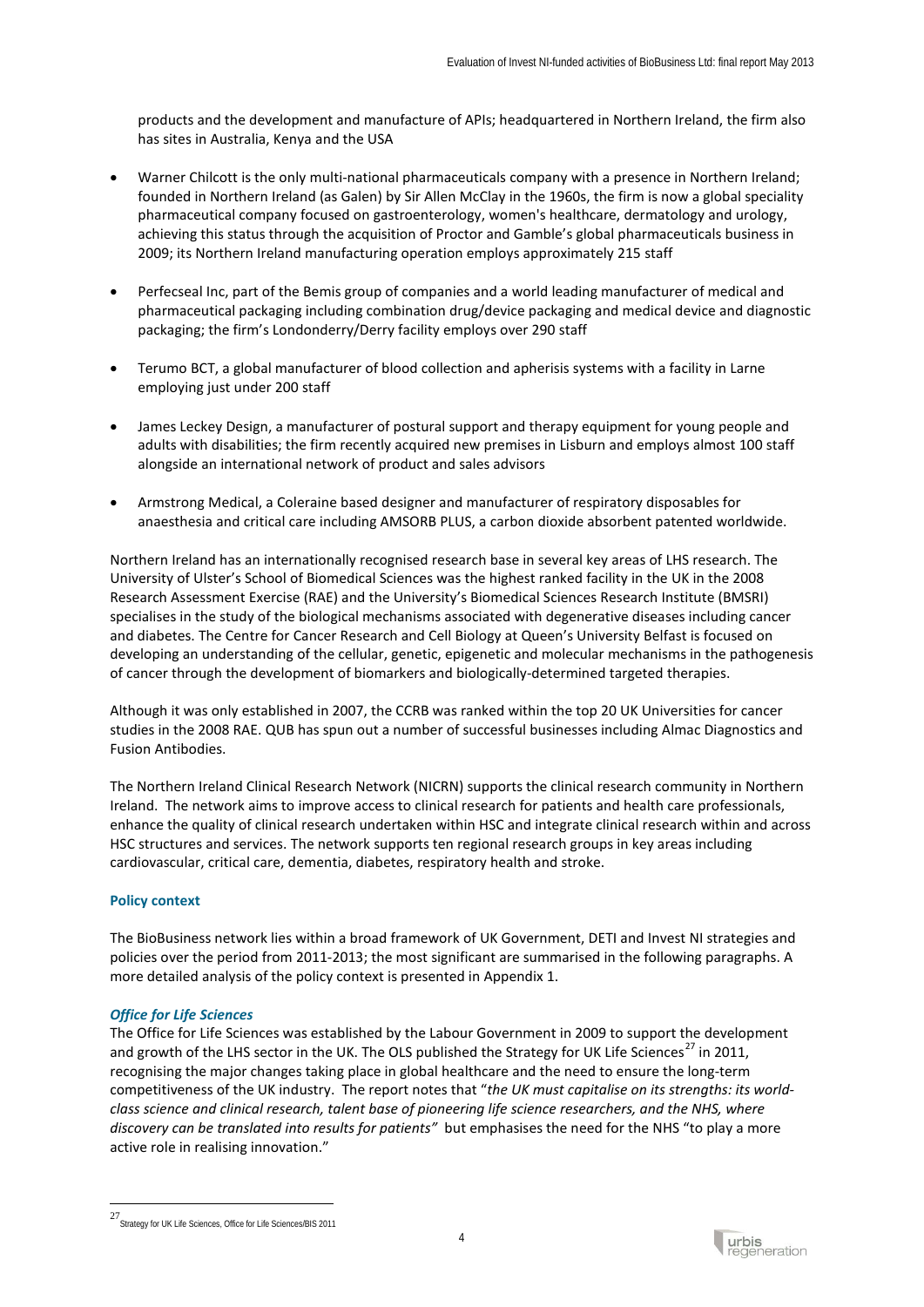The strategy sets out a vision for the UK as a *"global hub for life sciences in the future, providing an unrivalled ecosystem….to translate discovery into clinical use for medical innovation within the NHS."* The strategy sets out three core objectives to realise this vision:

- building a life sciences ecosystem to develop more effective partnerships between Universities, clinicians, businesses and the NHS to make it easier to commercialise academic research, encourage adoption and diffusion of innovation in the NHS and promote the UK as a global centre for LHS investment
- attracting, developing and rewarding the best talent through promoting life sciences as a career option, improving international workforce mobility and strengthening collaboration between industry and academic and clinical researchers
- overcoming barriers and creating incentives for the promotion of health care innovation through changes to the tax system to incentivise R&D investment, including the introduction of the Patent Box to reduce corporation tax on profits from patents, increasing access to seed stage venture capital funds and streamlining the UK's regulatory and compliance regime.

OLS published *'Strategy for UK Life Sciences: one year on[28](#page-47-0)'* in December 2012 which detailed progress against these objectives. Some of the key actions implemented to date included investing £1bn per annum through the National Institute for Health Research; introducing the Biomedical Catalyst investment fund to address the funding gap and implementing some of the key measures in the NHS Chief Executive's report '*Innovation, Health and Wealth[29](#page-47-1)."* These include the roll out of assistive (telehealth/telecare) technologies to 3 million people over the period to 2017 and rapid implementation of fluid monitoring technology although the report does not apply to the HSC in Northern Ireland.

# *The economic importance of the health technologies and life sciences sector: MATRIX report*

In October 2008 MATRIX– Northern Ireland's science and industry panel – published its report on the LHS sector<sup>[30](#page-47-2)</sup>. Whilst the report was prepared just under three years before the Invest NI funding round which is the subject of this evaluation commenced, the MATRIX report remains the only strategy developed specifically for the LHS sector in Northern Ireland.

Building on a review of global trends and drivers (including the increase in chronic diseases, cost pressures, the shift towards prevention and collaborative product development), the MATRIX strategy focuses on opportunities for the Northern Ireland LHS sector in two key areas:

- personalised medicine the study suggests that the personalised medicine sector could capture up to 25% of pharmaceutical sales in the future and highlights the potential for Northern Ireland to become a centre for integrated research and development through a focus on commercially-targeted R&D projects; this would require closer integration of existing biotechnology and biomedical research strengths with research capabilities in areas including bioinformatics and advanced materials
- home-based telehealth/telecare, which was forecast to become a \$4.5bn global market opportunity by 2010; MATRIX proposed that the HSC should implement a whole system demonstrator programme to enable technology/service providers to use Northern Ireland as a test bed and create opportunities for businesses specialising in medical devices, telecommunications, data analysis and home care response.

There is limited evidence of partnership working between Universities, clinicians, businesses and the HSC to deliver the kind of integrated approach to unlocking the opportunities associated with personalised medicine that was advocated in the MATRIX report. However, Northern Ireland is now delivering one of the largest telehealth/telecare programmes in the UK through the Centre for Connected Health and Social Care (CCHSC). Via an £18m grant from the Department of Health and in partnership with the TF3 provider consortium CCHSC is rolling out the Telemonitoring NI service to 8,000 patients across Northern Ireland to provide remote monitoring of patients with chronic diseases.



<span id="page-47-1"></span><span id="page-47-0"></span> <sup>28</sup> Strategy for UK Life Sciences: one year on Office for Life Sciences/BIS 2011 29

<span id="page-47-2"></span><sup>30</sup> Life & Health Sciences horizon panel report: prosperity and health delivered by science, PWC for MATRIX, October 2008